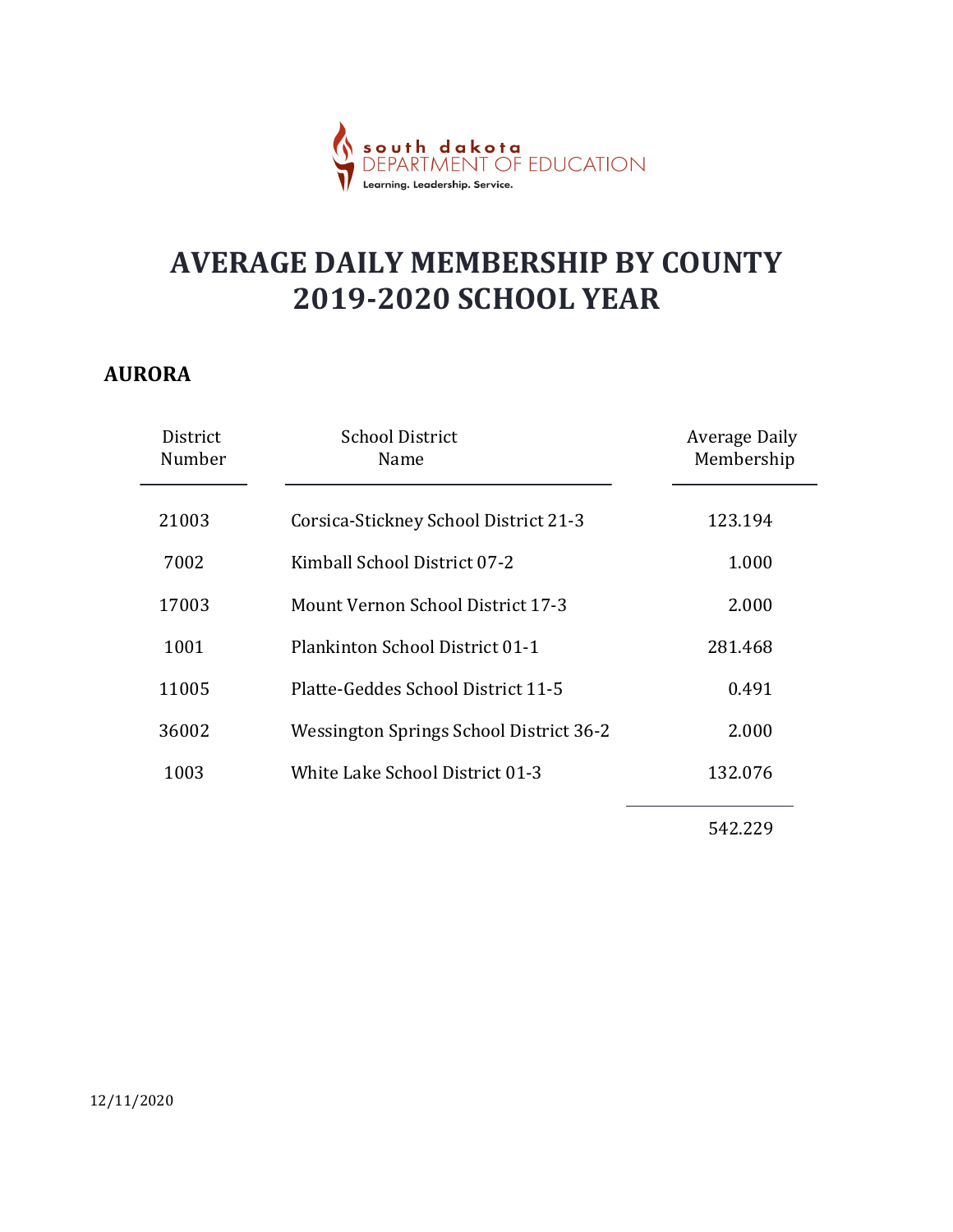

#### BEADLE

|                    | <mark>h dakota</mark><br>RTMENT OF EDUCATION                              |                                    |
|--------------------|---------------------------------------------------------------------------|------------------------------------|
|                    | <b>AVERAGE DAILY MEMBERSHIP BY COUNTY</b><br><b>2019-2020 SCHOOL YEAR</b> |                                    |
| <b>ADLE</b>        |                                                                           |                                    |
| District<br>Number | <b>School District</b><br>Name                                            | <b>Average Daily</b><br>Membership |
| 56002              | Doland School District 56-2                                               | 4.970                              |
| 56006              | Hitchcock-Tulare School District 56-6                                     | 6.000                              |
| 2002               | Huron School District 02-2                                                | 3,296.007                          |
| 2003               | Iroquois School District 02-3                                             | 198.373                            |
| 29004              | Miller School District 29-4                                               | 42.610                             |
| 36002              | <b>Wessington Springs School District 36-2</b>                            | 3.000                              |
| 12003              | <b>Willow Lake School District 12-3</b>                                   | 16.970                             |
| 2006               | Wolsey-Wessington Sch District 02-6                                       | 275.753                            |
|                    |                                                                           | 3,843.682                          |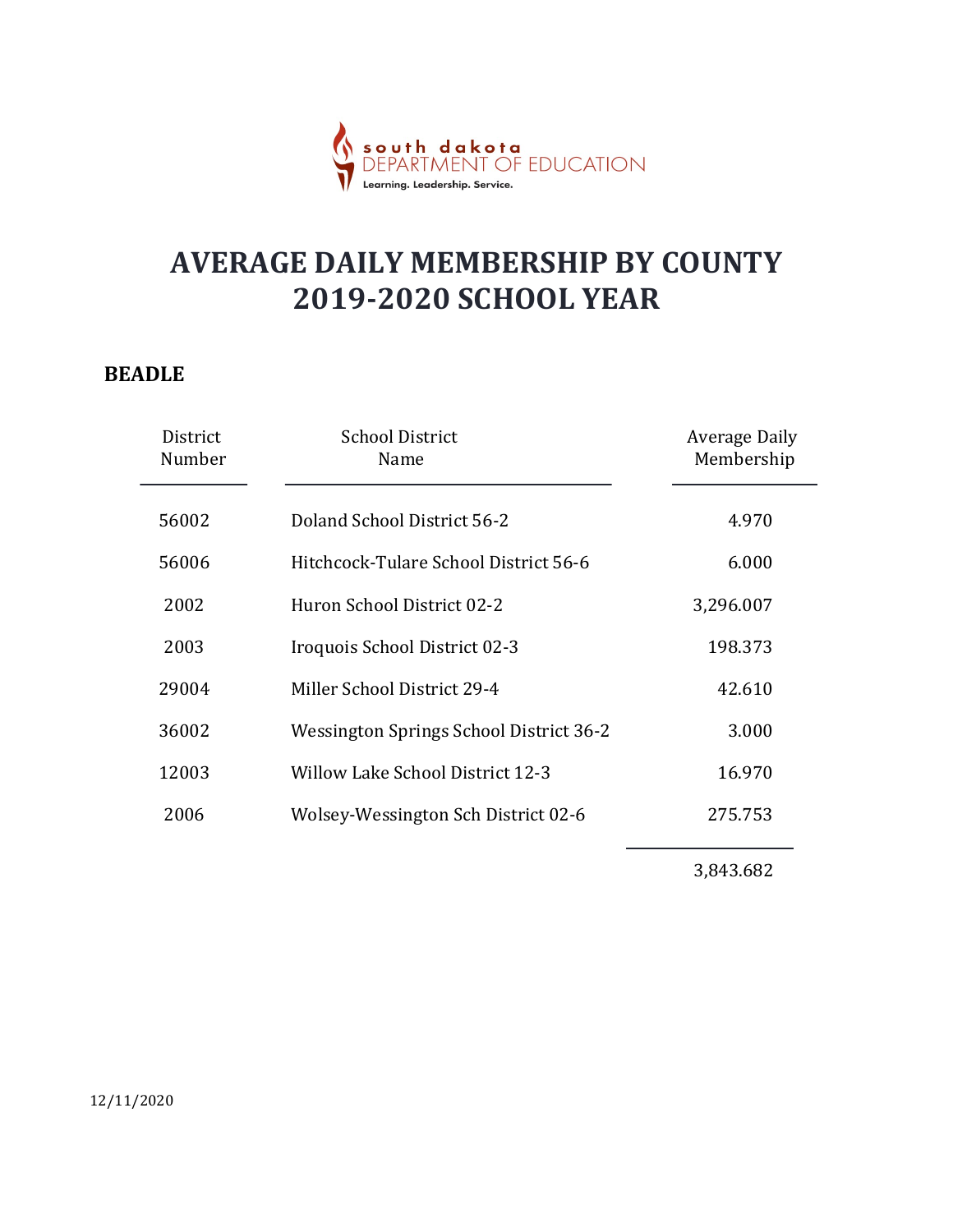

#### **BENNETT**

|                    | south dakota<br>DEPARTMENT OF EDUCATION<br>Learning. Leadership. Service. |                                    |  |
|--------------------|---------------------------------------------------------------------------|------------------------------------|--|
|                    | <b>AVERAGE DAILY MEMBERSHIP BY COUNTY</b><br><b>2019-2020 SCHOOL YEAR</b> |                                    |  |
| <b>NNETT</b>       |                                                                           |                                    |  |
| District<br>Number | <b>School District</b><br>Name                                            | <b>Average Daily</b><br>Membership |  |
| 3001               | <b>Bennett County School District 03-1</b>                                | 765.813                            |  |
|                    |                                                                           | 765.813                            |  |
|                    |                                                                           |                                    |  |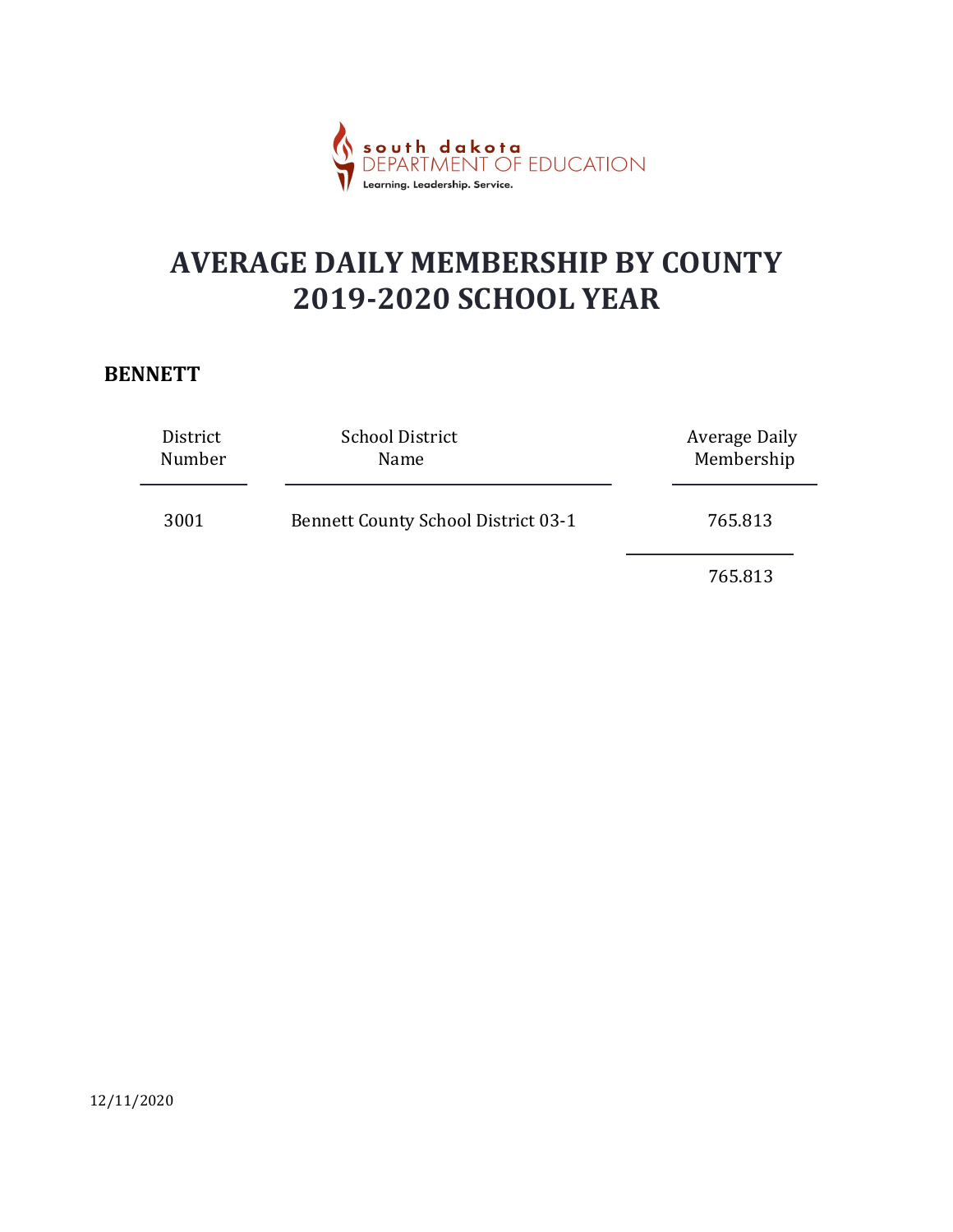

#### BON HOMME

|                                                                           | dakota<br>MENT OF EDUCATION<br>Learning. Leadership. Service. |                                    |
|---------------------------------------------------------------------------|---------------------------------------------------------------|------------------------------------|
| <b>AVERAGE DAILY MEMBERSHIP BY COUNTY</b><br><b>2019-2020 SCHOOL YEAR</b> |                                                               |                                    |
| N HOMME<br>District<br>Number                                             | <b>School District</b><br>Name                                | <b>Average Daily</b><br>Membership |
| 4001                                                                      | Avon School District 04-1                                     | 215.158                            |
| 4002                                                                      | Bon Homme School District 04-2                                | 548.104                            |
| 4003                                                                      | Scotland School District 04-3                                 | 273.949                            |
| 33005                                                                     | Tripp-Delmont School District 33-5                            | 1.000                              |
|                                                                           |                                                               | 1,038.211                          |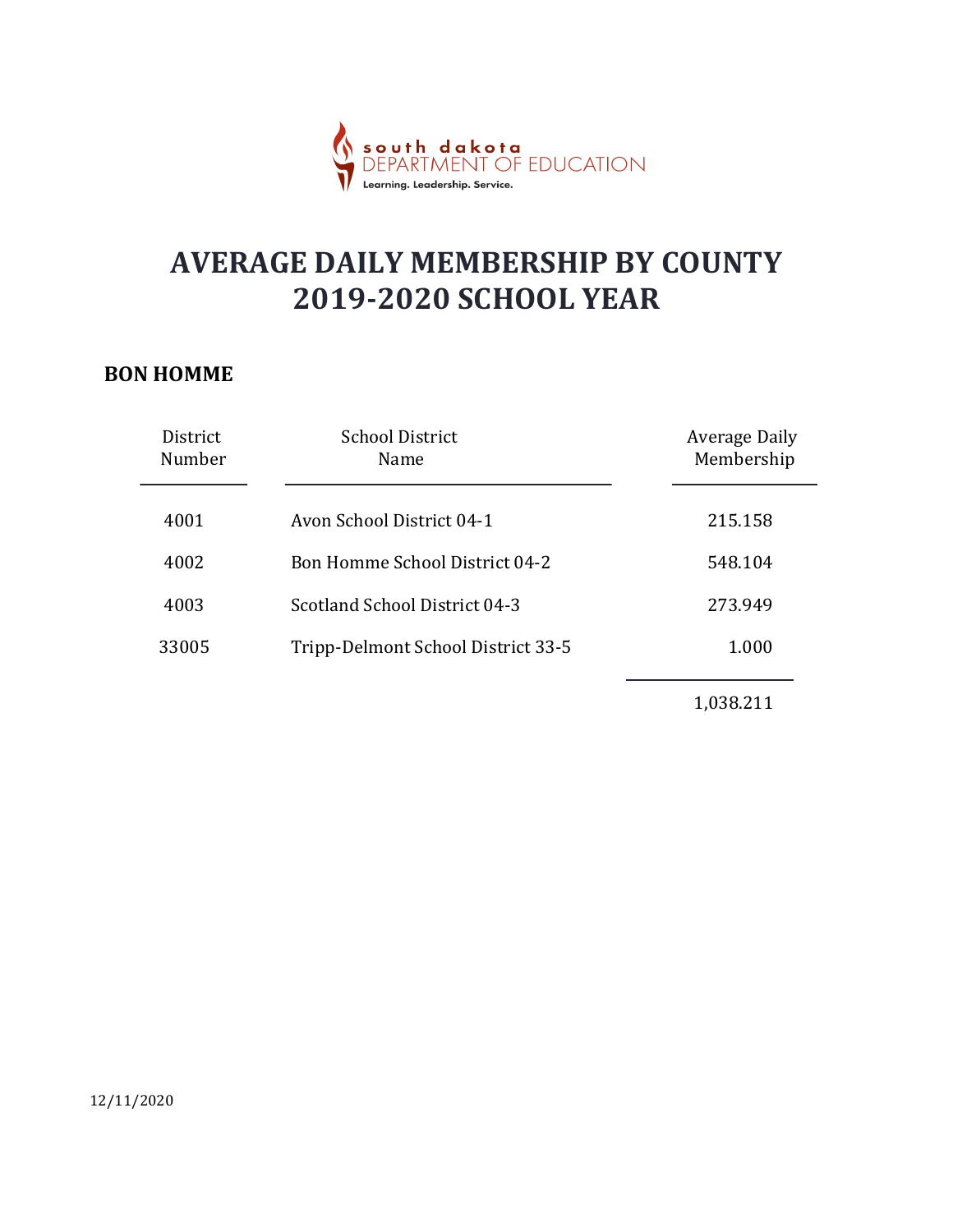

#### BROOKINGS

|                    | dakota<br>MENT OF EDUCATION                                               |                                    |
|--------------------|---------------------------------------------------------------------------|------------------------------------|
|                    | <b>AVERAGE DAILY MEMBERSHIP BY COUNTY</b><br><b>2019-2020 SCHOOL YEAR</b> |                                    |
| <b>OOKINGS</b>     |                                                                           |                                    |
| District<br>Number | <b>School District</b><br>Name                                            | <b>Average Daily</b><br>Membership |
| 38001              | Arlington School District 38-1                                            | 1.000                              |
| 5001               | <b>Brookings School District 05-1</b>                                     | 3,578.000                          |
| 5006               | Deubrook Area School District 05-6                                        | 266.368                            |
| 5003               | Elkton School District 05-3                                               | 334.276                            |
| 28002              | <b>Estelline School District 28-2</b>                                     | 4.978                              |
| 5005               | Sioux Valley School District 05-5                                         | 676.751                            |
|                    |                                                                           | 4,861.372                          |
|                    |                                                                           |                                    |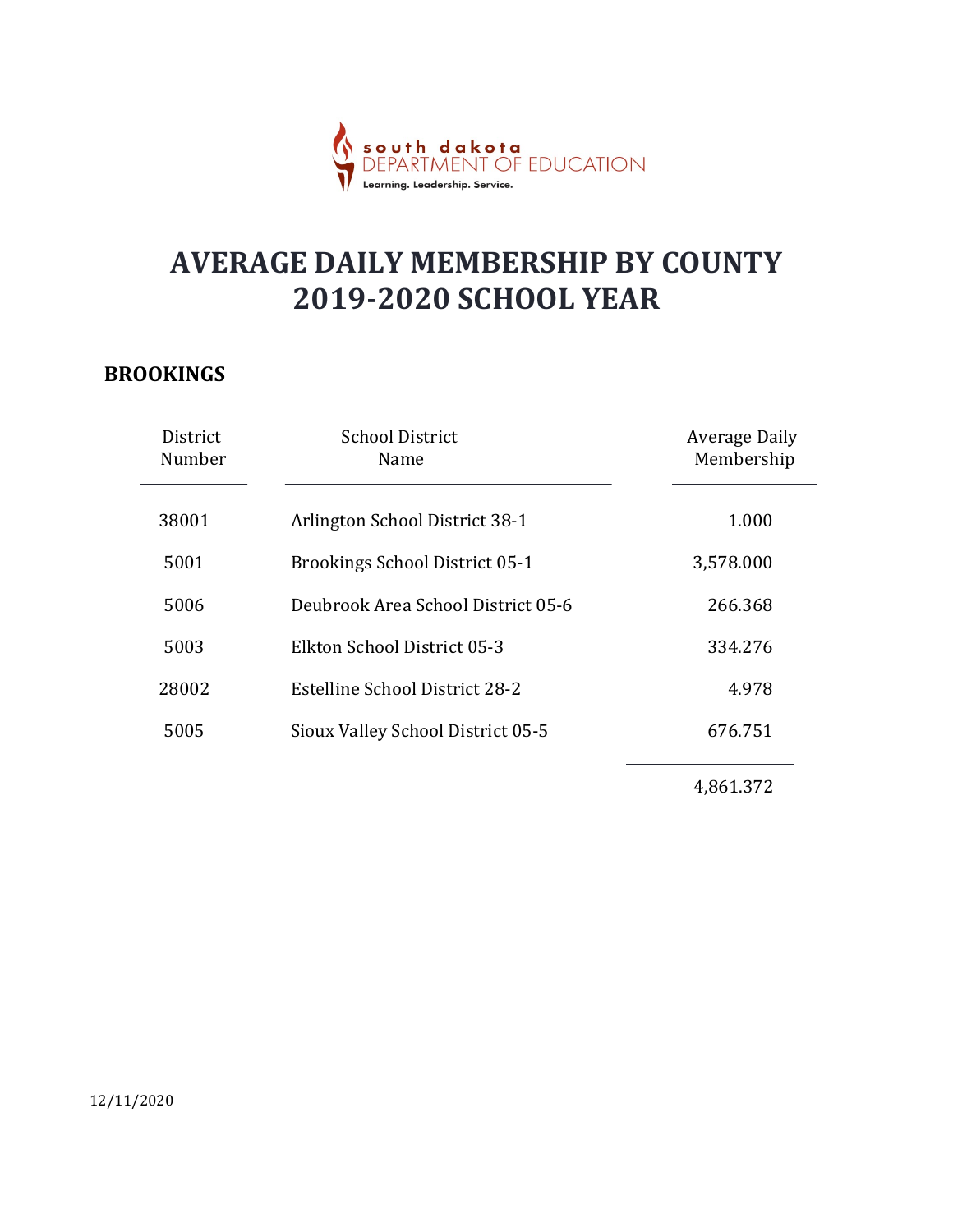

#### BROWN

|                    | south dakota<br>DFPARTMENT OF EDUCATION<br>Learning. Leadership. Service. |                                    |
|--------------------|---------------------------------------------------------------------------|------------------------------------|
|                    | <b>AVERAGE DAILY MEMBERSHIP BY COUNTY</b><br><b>2019-2020 SCHOOL YEAR</b> |                                    |
| <b>JWN</b>         |                                                                           |                                    |
| District<br>Number | <b>School District</b><br>Name                                            | <b>Average Daily</b><br>Membership |
| 6001               | Aberdeen School District 06-1                                             | 5,443.033                          |
| 45004              | Britton-Hecla School District 45-4                                        | 21.000                             |
| 6002               | Frederick Area School District 06-2                                       | 129.391                            |
| 6006               | Groton Area School District 06-6                                          | 557.515                            |
| 45005              | Langford Area School District 45-5                                        | 20.982                             |
| 56007              | Northwestern Area School District 56-7                                    | 25.000                             |
| 6005               | Warner School District 06-5                                               | 248.033                            |
|                    |                                                                           | 6,444.953                          |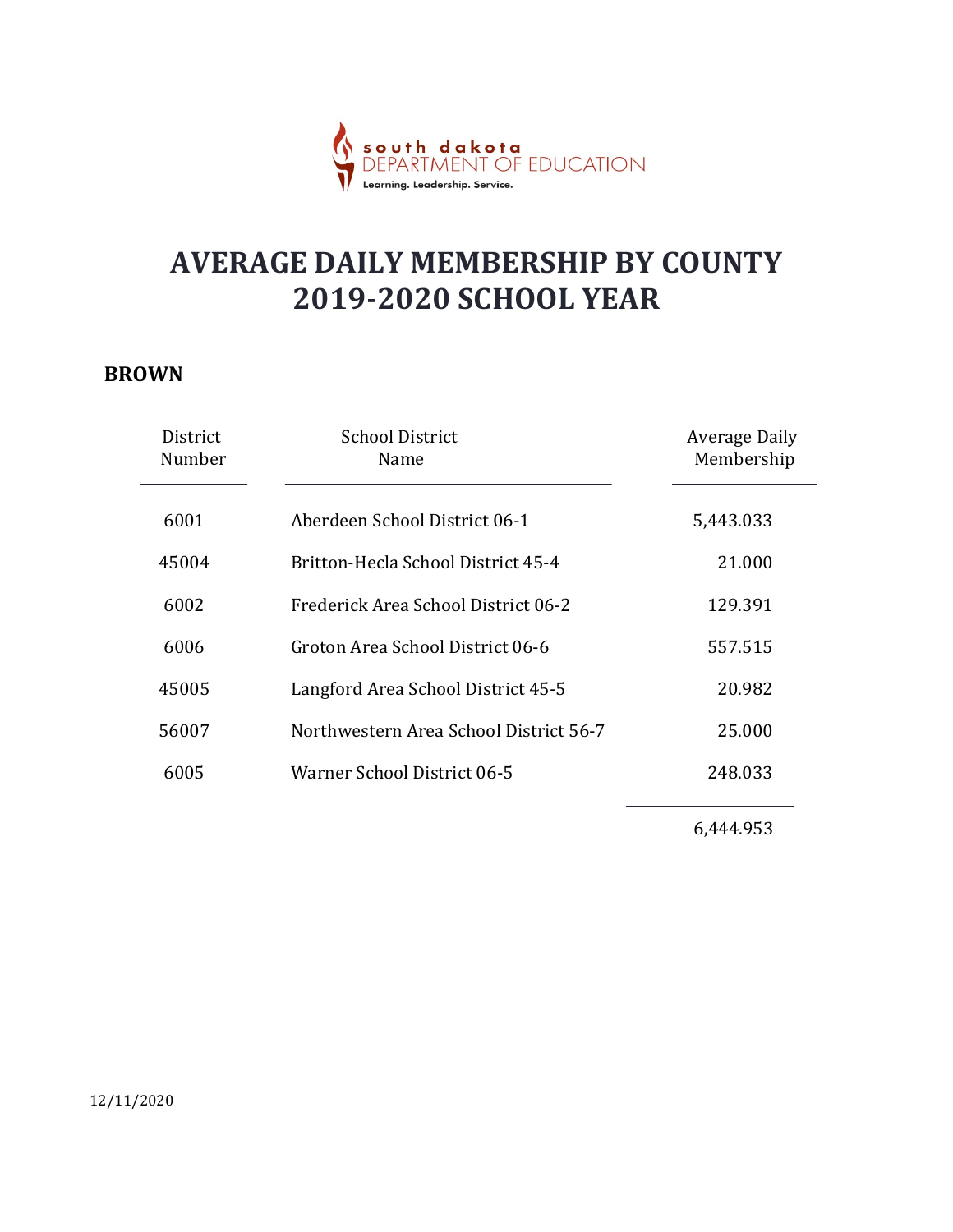

#### BRULE

|                    | r <mark>akota</mark><br>IFNT OF EDUCATION<br>Learning. Leadership. Service. |                                    |
|--------------------|-----------------------------------------------------------------------------|------------------------------------|
|                    | <b>AVERAGE DAILY MEMBERSHIP BY COUNTY</b><br><b>2019-2020 SCHOOL YEAR</b>   |                                    |
| JLE                |                                                                             |                                    |
| District<br>Number | <b>School District</b><br>Name                                              | <b>Average Daily</b><br>Membership |
| 7001               | Chamberlain School District 07-1                                            | 946.845                            |
| 7002               | Kimball School District 07-2                                                | 258.969                            |
| 11005              | Platte-Geddes School District 11-5                                          | 8.000                              |
| 36002              | Wessington Springs School District 36-2                                     | 0.000                              |
| 1003               | White Lake School District 01-3                                             | 0.000                              |
|                    |                                                                             | 1,213.814                          |
|                    |                                                                             |                                    |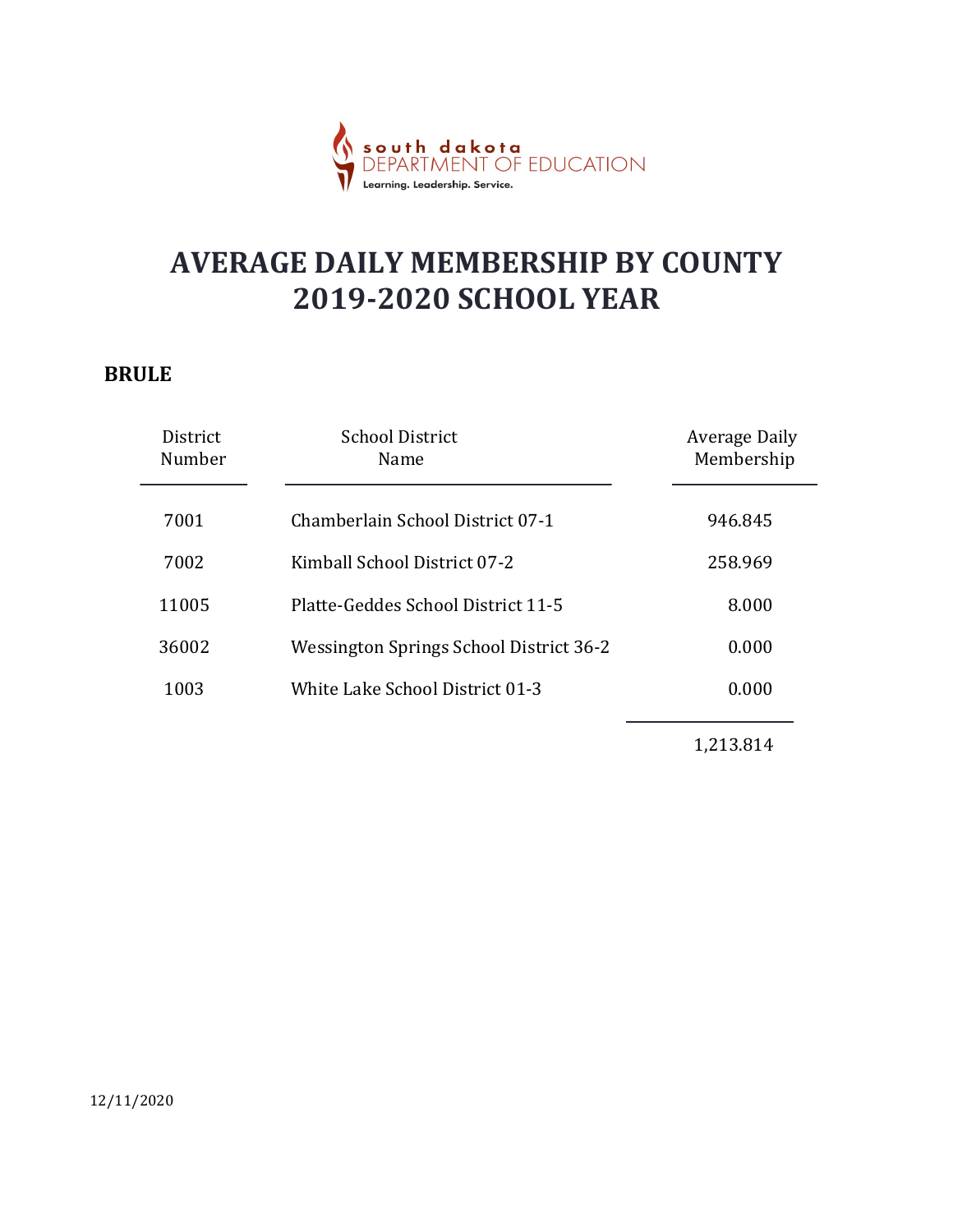

#### BUFFALO

|                                                                           | dakota<br>MENT OF EDUCATION<br>Learning. Leadership. Service. |                                    |
|---------------------------------------------------------------------------|---------------------------------------------------------------|------------------------------------|
| <b>AVERAGE DAILY MEMBERSHIP BY COUNTY</b><br><b>2019-2020 SCHOOL YEAR</b> |                                                               |                                    |
| <b>FFALO</b><br>District                                                  | <b>School District</b>                                        |                                    |
| Number                                                                    | Name                                                          | <b>Average Daily</b><br>Membership |
| 7001                                                                      | Chamberlain School District 07-1                              | 336.161                            |
| 7002                                                                      | Kimball School District 07-2                                  | 0.000                              |
| 29004                                                                     | Miller School District 29-4                                   | 0.000                              |
| 36002                                                                     | Wessington Springs School District 36-2                       | 17.000                             |
|                                                                           |                                                               | 353.161                            |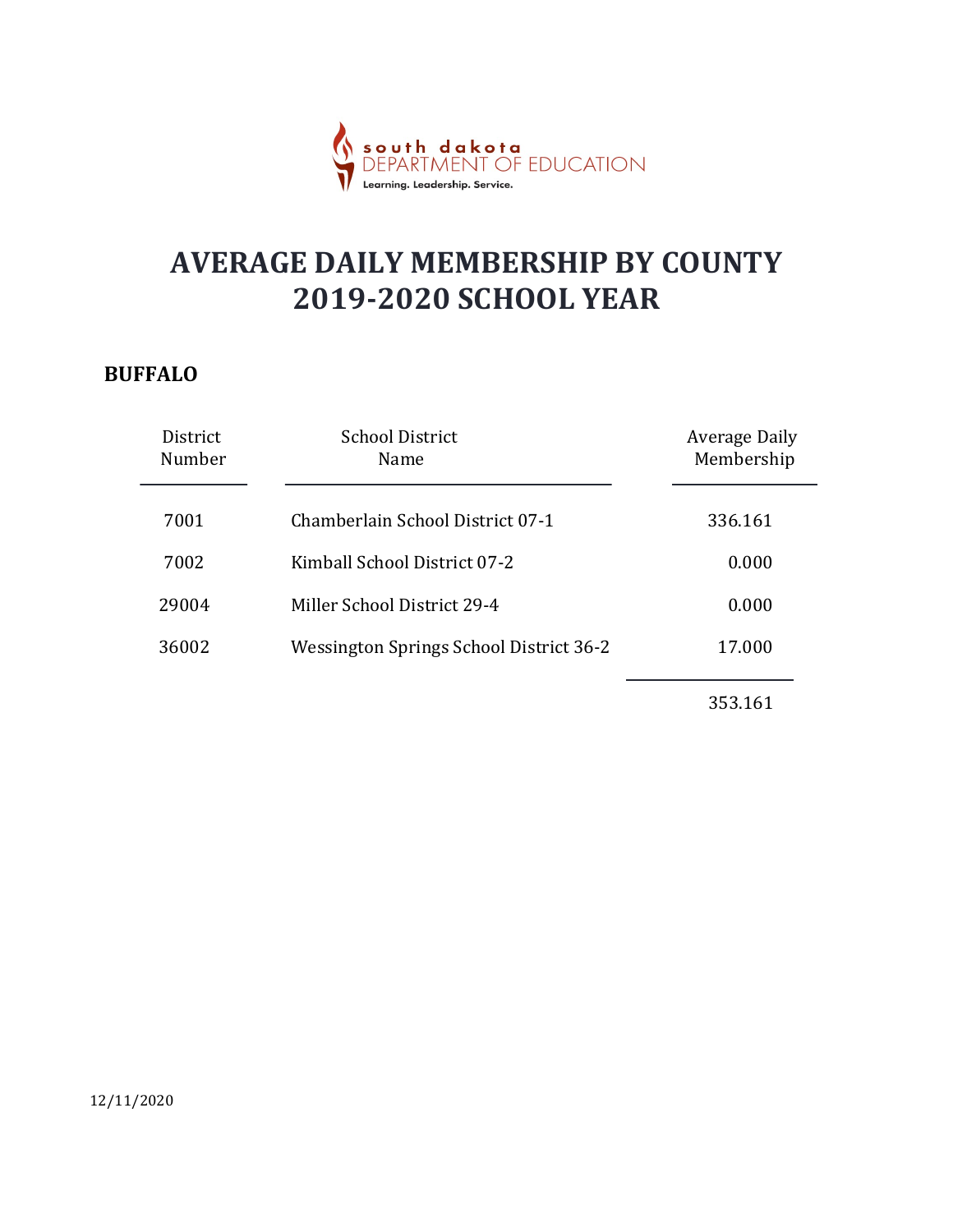

#### **BUTTE**

|                    | <b>th dakota</b><br>RTMENT OF EDUCATION<br>.<br>Learning. Leadership. Service. |                                    |
|--------------------|--------------------------------------------------------------------------------|------------------------------------|
|                    | <b>AVERAGE DAILY MEMBERSHIP BY COUNTY</b><br><b>2019-2020 SCHOOL YEAR</b>      |                                    |
| <b>TTE</b>         |                                                                                |                                    |
| District<br>Number | <b>School District</b><br>Name                                                 | <b>Average Daily</b><br>Membership |
| 9001               | Belle Fourche School District 09-1                                             | 1,447.035                          |
| 9002               | Newell School District 09-2                                                    | 347.284                            |
| 40002              | Spearfish School District 40-2                                                 | 6.490                              |
|                    |                                                                                | 1,800.809                          |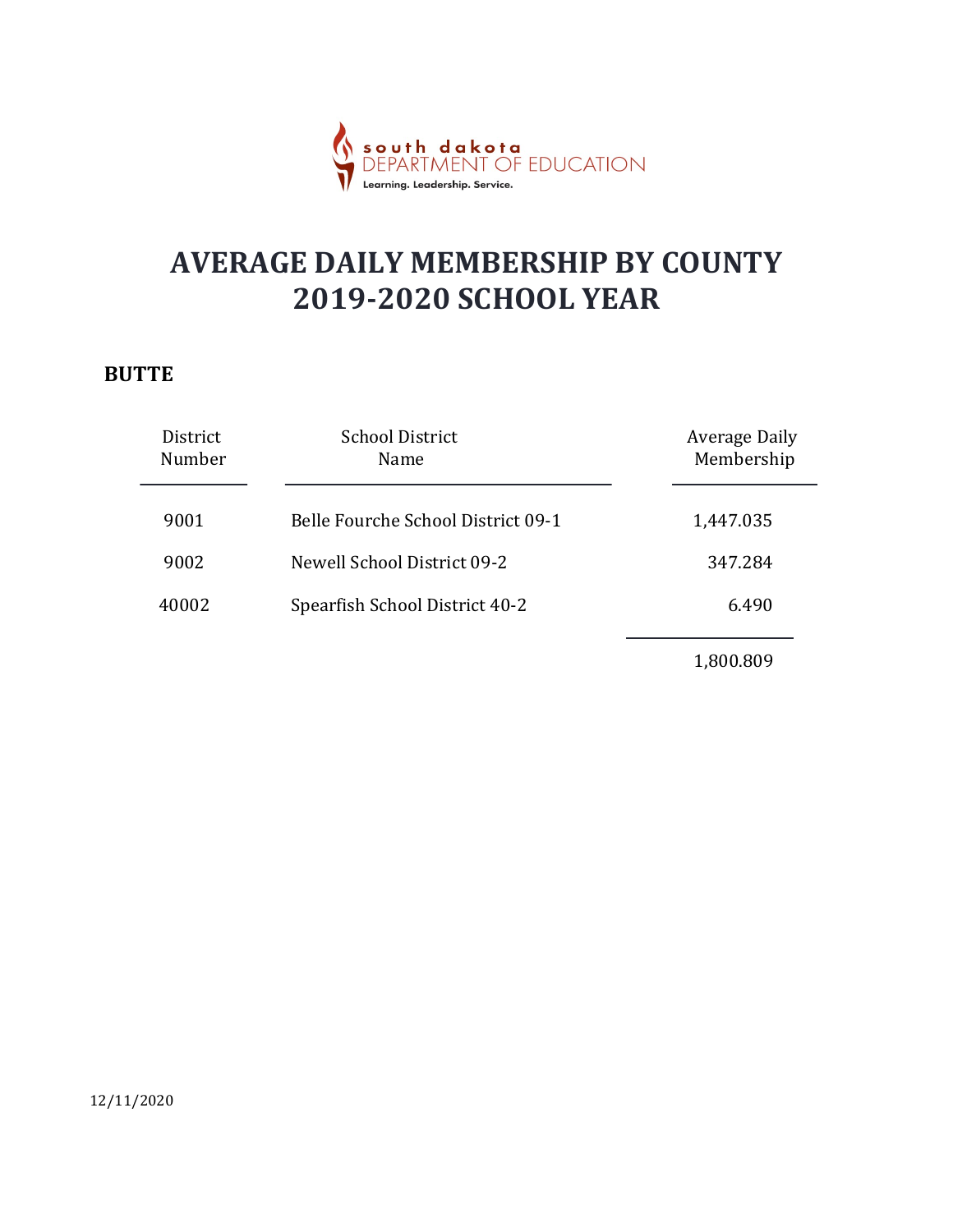

#### **CAMPBELL**

|                    | <mark>dakota</mark><br>MENT OF EDUCATION<br>Learnina. Leadership. Service |                                    |
|--------------------|---------------------------------------------------------------------------|------------------------------------|
|                    | <b>AVERAGE DAILY MEMBERSHIP BY COUNTY</b><br><b>2019-2020 SCHOOL YEAR</b> |                                    |
| MPBELL             |                                                                           |                                    |
| District<br>Number | <b>School District</b><br>Name                                            | <b>Average Daily</b><br>Membership |
| 22001              | <b>Bowdle School District 22-1</b>                                        | 0.000                              |
| 44001              | Eureka School District 44-1                                               | 1.000                              |
| 10001              | Herreid School District 10-1                                              | 100.097                            |
| 62006              | Mobridge-Pollock School District 62-6                                     | 20.755                             |
| 62005              | Selby Area School District 62-5                                           | 1.000                              |
|                    |                                                                           | 122.852                            |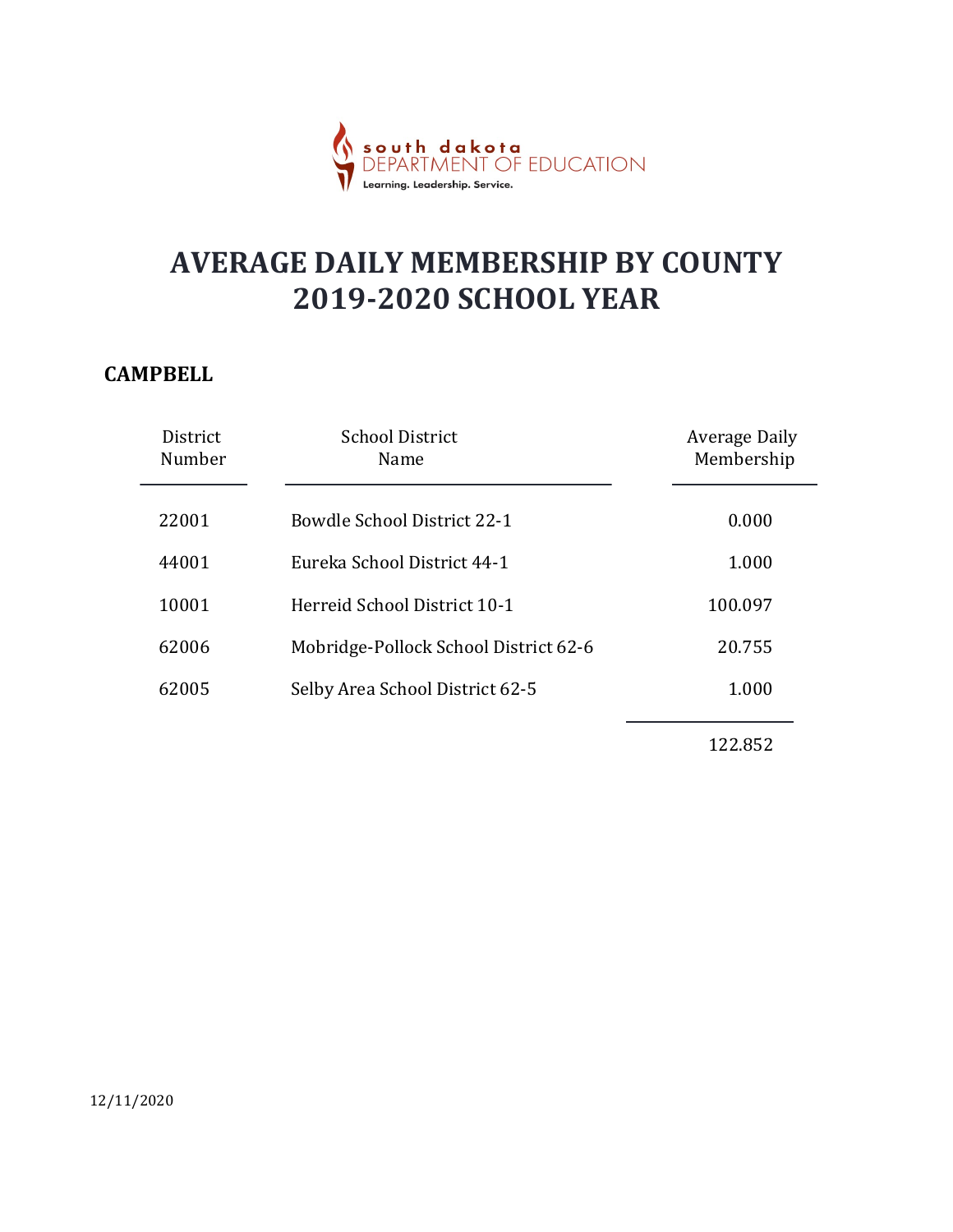

#### CHARLES MIX

|                    | dakota<br>MENT OF EDUCATION                                               |                                    |
|--------------------|---------------------------------------------------------------------------|------------------------------------|
|                    | <b>AVERAGE DAILY MEMBERSHIP BY COUNTY</b><br><b>2019-2020 SCHOOL YEAR</b> |                                    |
| <b>ARLES MIX</b>   |                                                                           |                                    |
| District<br>Number | <b>School District</b><br>Name                                            | <b>Average Daily</b><br>Membership |
| 11001              | Andes Central School District 11-1                                        | 467.800                            |
| 21001              | Armour School District 21-1                                               | 0.600                              |
| 4001               | Avon School District 04-1                                                 | 9.191                              |
| 11005              | Platte-Geddes School District 11-5                                        | 557.636                            |
| 33005              | Tripp-Delmont School District 33-5                                        | 0.000                              |
| 11004              | <b>Wagner Community School District 11-4</b>                              | 927.797                            |
|                    |                                                                           | 1,963.024                          |
|                    |                                                                           |                                    |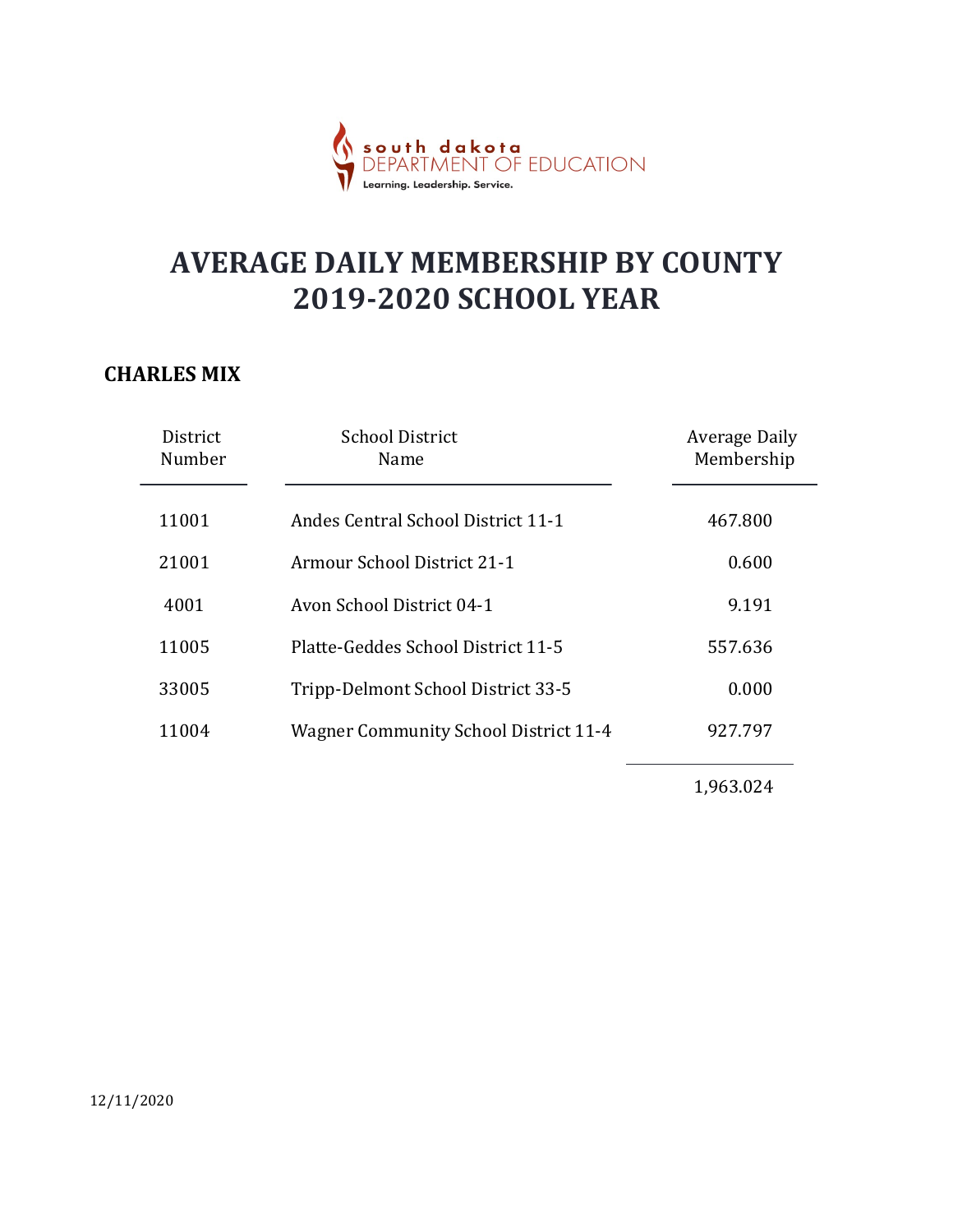

#### CLARK

|                    | <mark>th dakota</mark><br>ARTMENT OF EDUCATION                            |                                    |
|--------------------|---------------------------------------------------------------------------|------------------------------------|
|                    | <b>AVERAGE DAILY MEMBERSHIP BY COUNTY</b><br><b>2019-2020 SCHOOL YEAR</b> |                                    |
| <b>RK</b>          |                                                                           |                                    |
| District<br>Number | <b>School District</b><br>Name                                            | <b>Average Daily</b><br>Membership |
| 12002              | <b>Clark School District 12-2</b>                                         | 448.823                            |
| 38002              | De Smet School District 38-2                                              | 1.000                              |
| 56002              | Doland School District 56-2                                               | 0.000                              |
| 6006               | Groton Area School District 06-6                                          | 0.000                              |
| 28003              | Hamlin School District 28-3                                               | 15.000                             |
| 14002              | Henry School District 14-2                                                | 1.000                              |
| 18005              | Webster Area School District 18-5                                         | 24.864                             |
| 12003              | <b>Willow Lake School District 12-3</b>                                   | 214.530                            |
|                    |                                                                           | 705.218                            |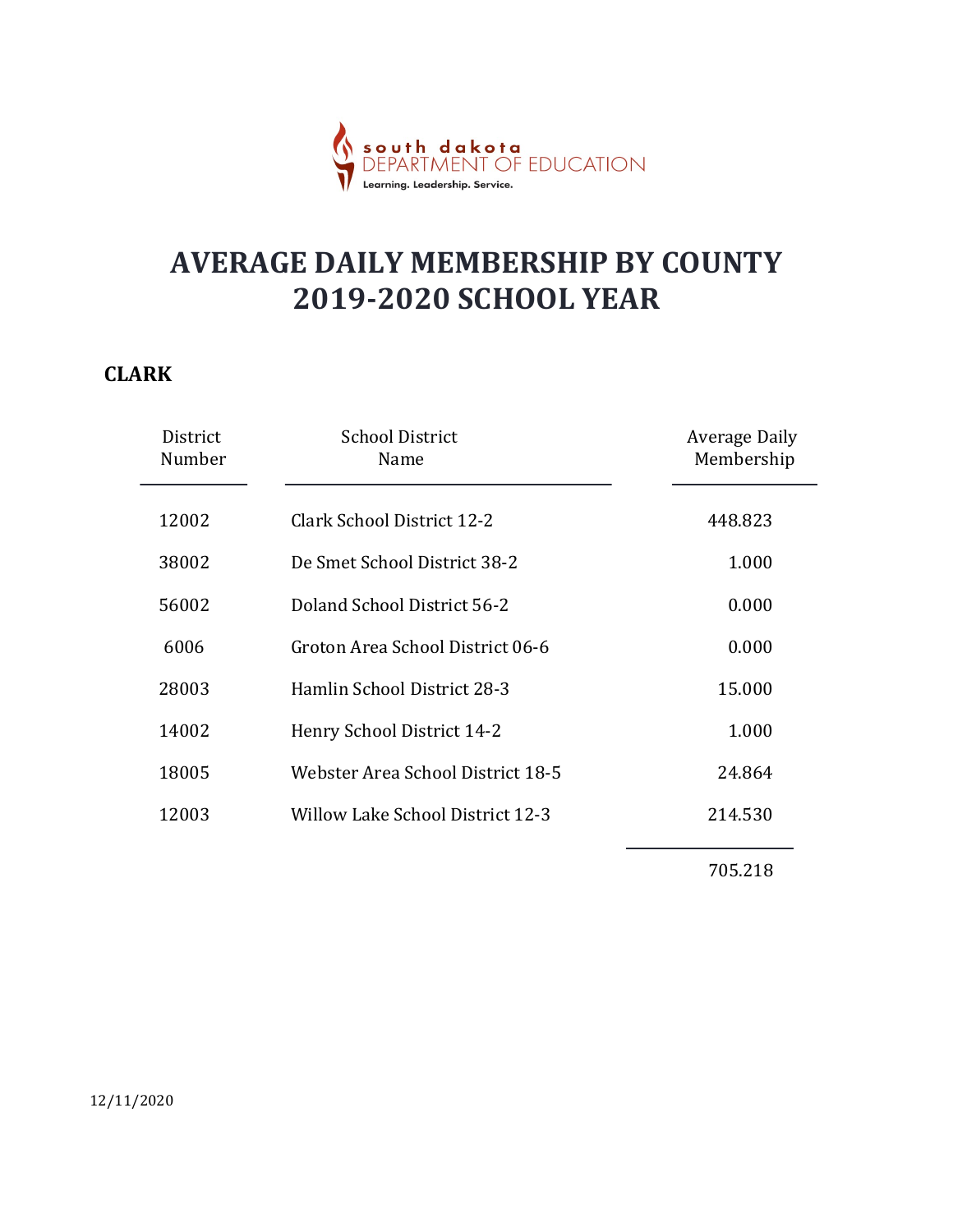

#### **CLAY**

|                    | <mark>dakota</mark><br>MENT OF EDUCATION<br>Learning. Leadership. Service. |                                    |
|--------------------|----------------------------------------------------------------------------|------------------------------------|
|                    | <b>AVERAGE DAILY MEMBERSHIP BY COUNTY</b><br><b>2019-2020 SCHOOL YEAR</b>  |                                    |
| <b>IY</b>          |                                                                            |                                    |
| District<br>Number | <b>School District</b><br>Name                                             | <b>Average Daily</b><br>Membership |
| 61002              | Beresford School District 61-2                                             | 53.977                             |
| 60001              | Centerville School District 60-1                                           | 36.024                             |
| 63001              | Gayville-Volin School District 63-1                                        | 9.918                              |
| 13003              | Irene-Wakonda School District 13-3                                         | 204.278                            |
| 13001              | Vermillion School District 13-1                                            | 1,411.226                          |
| 60006              | Viborg-Hurley School District 60-6                                         | 11.987                             |
|                    |                                                                            | 1,727.409                          |
|                    |                                                                            |                                    |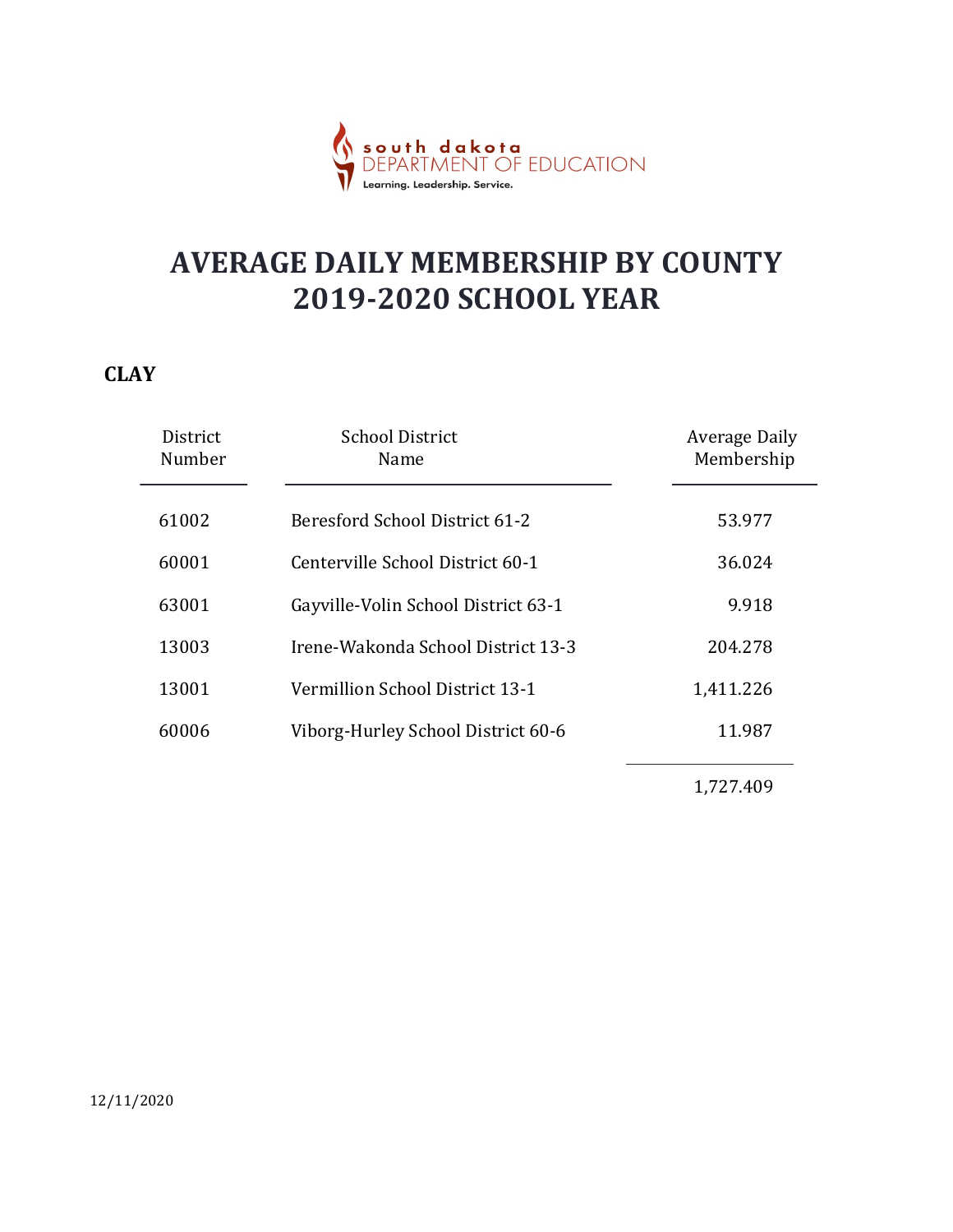

#### **CODINGTON**

|                    | south dakota<br>DEPARTMENT OF EDUCATION<br>Learning. Leadership. Service. |                                    |
|--------------------|---------------------------------------------------------------------------|------------------------------------|
|                    | <b>AVERAGE DAILY MEMBERSHIP BY COUNTY</b><br><b>2019-2020 SCHOOL YEAR</b> |                                    |
| DINGTON            |                                                                           |                                    |
| District<br>Number | <b>School District</b><br>Name                                            | <b>Average Daily</b><br>Membership |
| 28001              | Castlewood School District 28-1                                           | 0.864                              |
| 14001              | Florence School District 14-1                                             | 156.729                            |
| 28003              | Hamlin School District 28-3                                               | 0.000                              |
| 14002              | Henry School District 14-2                                                | 106.233                            |
| 14004              | Watertown School District 14-4                                            | 4,558.425                          |
| 14005              | <b>Waverly School District 14-5</b>                                       | 140.512                            |
| 18005              | Webster Area School District 18-5                                         | 17.000                             |
|                    |                                                                           | 4,979.762                          |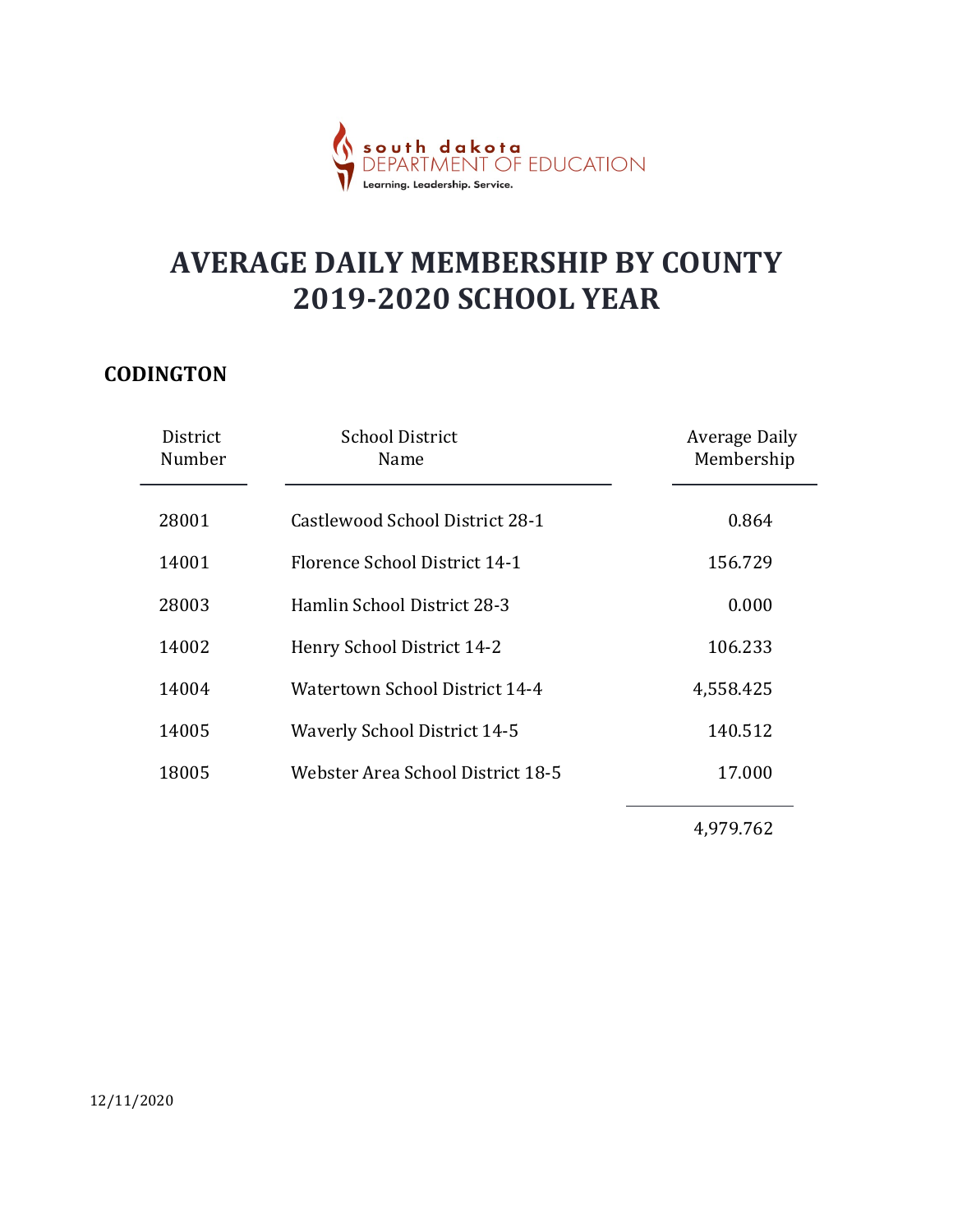

#### **CORSON**

|                    | <b>dakota</b><br>MENT OF EDUCATION<br>Learnina. Leadership. Service       |                                    |
|--------------------|---------------------------------------------------------------------------|------------------------------------|
|                    | <b>AVERAGE DAILY MEMBERSHIP BY COUNTY</b><br><b>2019-2020 SCHOOL YEAR</b> |                                    |
| <b>RSON</b>        |                                                                           |                                    |
| District<br>Number | <b>School District</b><br>Name                                            | <b>Average Daily</b><br>Membership |
| 52004              | Lemmon School District 52-4                                               | 22.000                             |
| 15001              | McIntosh School District 15-1                                             | 110.130                            |
| 15002              | McLaughlin School District 15-2                                           | 609.949                            |
| 15003              | Smee School District 15-3                                                 | 137.974                            |
| 20003              | Timber Lake School District 20-3                                          | 7.580                              |
|                    |                                                                           | 887.633                            |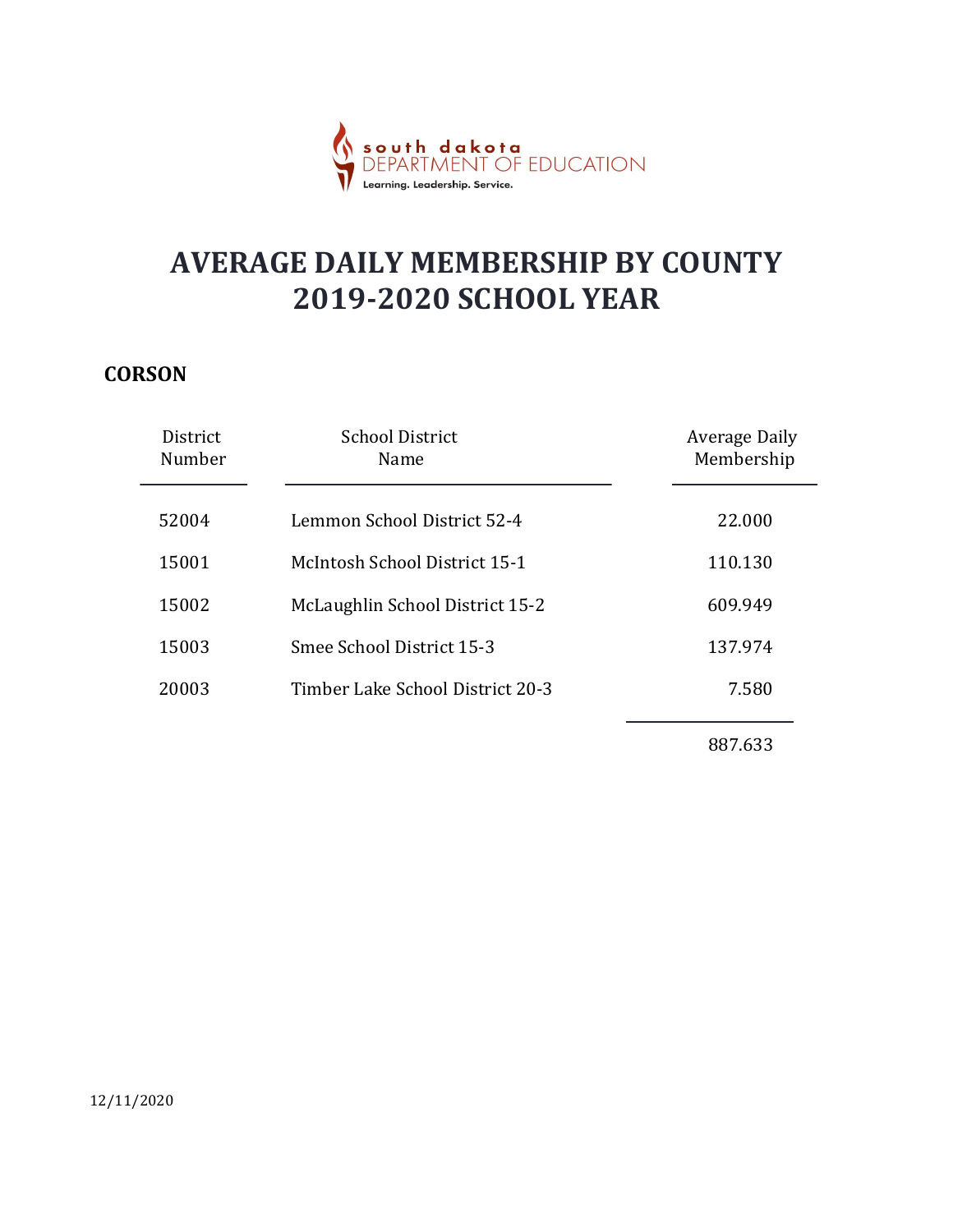

#### **CUSTER**

|                    | dakota<br>MENT OF EDUCATION<br>Learning. Leadership. Service.             |                                    |
|--------------------|---------------------------------------------------------------------------|------------------------------------|
|                    | <b>AVERAGE DAILY MEMBERSHIP BY COUNTY</b><br><b>2019-2020 SCHOOL YEAR</b> |                                    |
| <b>STER</b>        |                                                                           |                                    |
| District<br>Number | <b>School District</b><br>Name                                            | <b>Average Daily</b><br>Membership |
| 16001              | <b>Custer School District 16-1</b>                                        | 1,051.734                          |
| 16002              | Elk Mountain School District 16-2                                         | 11.679                             |
| 23002              | Hot Springs School District 23-2                                          | 3.000                              |
|                    |                                                                           | 1,066.413                          |
|                    |                                                                           |                                    |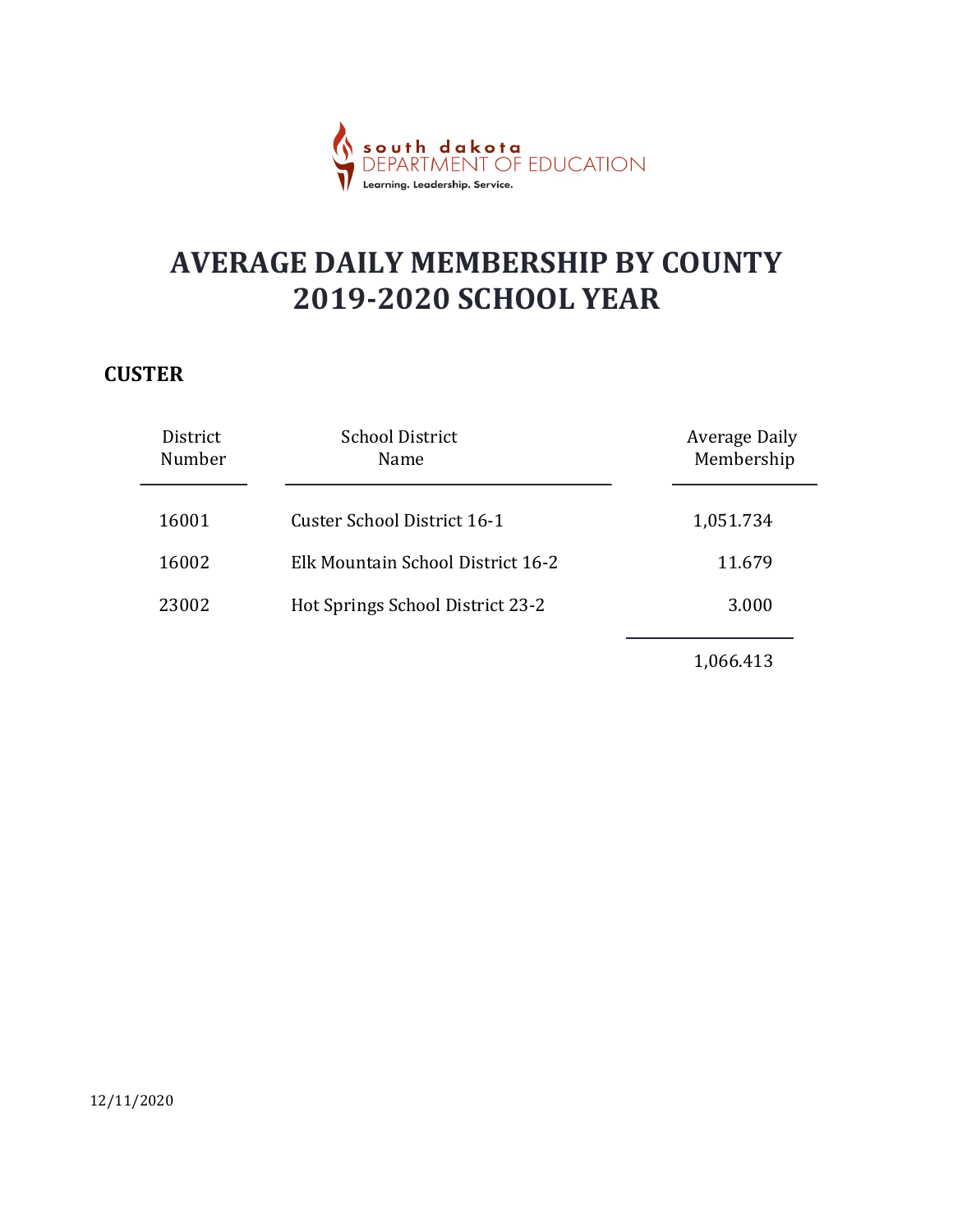

#### DAVISON

|                    | South dakota<br>DEDARTMENT OF EDUCATION<br>Learning. Leadership. Service. |                                    |  |
|--------------------|---------------------------------------------------------------------------|------------------------------------|--|
|                    | <b>AVERAGE DAILY MEMBERSHIP BY COUNTY</b><br><b>2019-2020 SCHOOL YEAR</b> |                                    |  |
| VISON              |                                                                           |                                    |  |
| District<br>Number | <b>School District</b><br>Name                                            | <b>Average Daily</b><br>Membership |  |
| 21003              | Corsica-Stickney School District 21-3                                     | 2.000                              |  |
| 17001              | Ethan School District 17-1                                                | 165.750                            |  |
| 17002              | Mitchell School District 17-2                                             | 3,067.736                          |  |
| 17003              | Mount Vernon School District 17-3                                         | 174.394                            |  |
| 33003              | Parkston School District 33-3                                             | 8.990                              |  |
| 1001               | Plankinton School District 01-1                                           | 0.000                              |  |
| 55005              | Sanborn Central School District 55-5                                      | 2.927                              |  |
|                    |                                                                           | 3,421.797                          |  |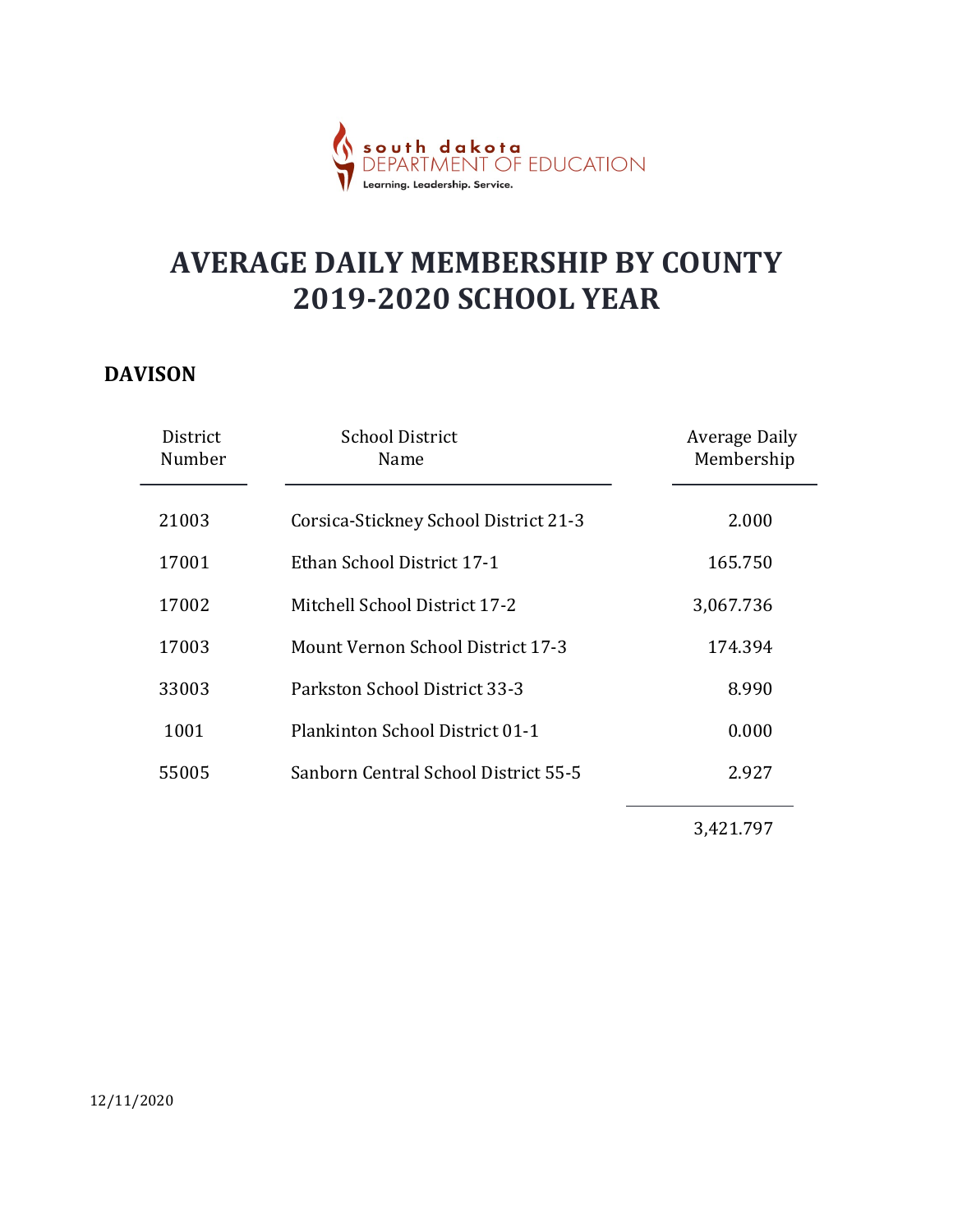

#### **DAY**

|   |                    | dakota<br>MENT OF EDUCATION         |                                                                           |  |
|---|--------------------|-------------------------------------|---------------------------------------------------------------------------|--|
|   |                    |                                     | <b>AVERAGE DAILY MEMBERSHIP BY COUNTY</b><br><b>2019-2020 SCHOOL YEAR</b> |  |
| Y |                    |                                     |                                                                           |  |
|   | District<br>Number | <b>School District</b><br>Name      | <b>Average Daily</b><br>Membership                                        |  |
|   | 14001              | Florence School District 14-1       | 0.000                                                                     |  |
|   | 6006               | Groton Area School District 06-6    | 55.789                                                                    |  |
|   | 45005              | Langford Area School District 45-5  | 35.000                                                                    |  |
|   | 18003              | <b>Waubay School District 18-3</b>  | 237.186                                                                   |  |
|   | 14005              | <b>Waverly School District 14-5</b> | 0.000                                                                     |  |
|   | 18005              | Webster Area School District 18-5   | 495.895                                                                   |  |
|   |                    |                                     | 823.870                                                                   |  |

12/11/2020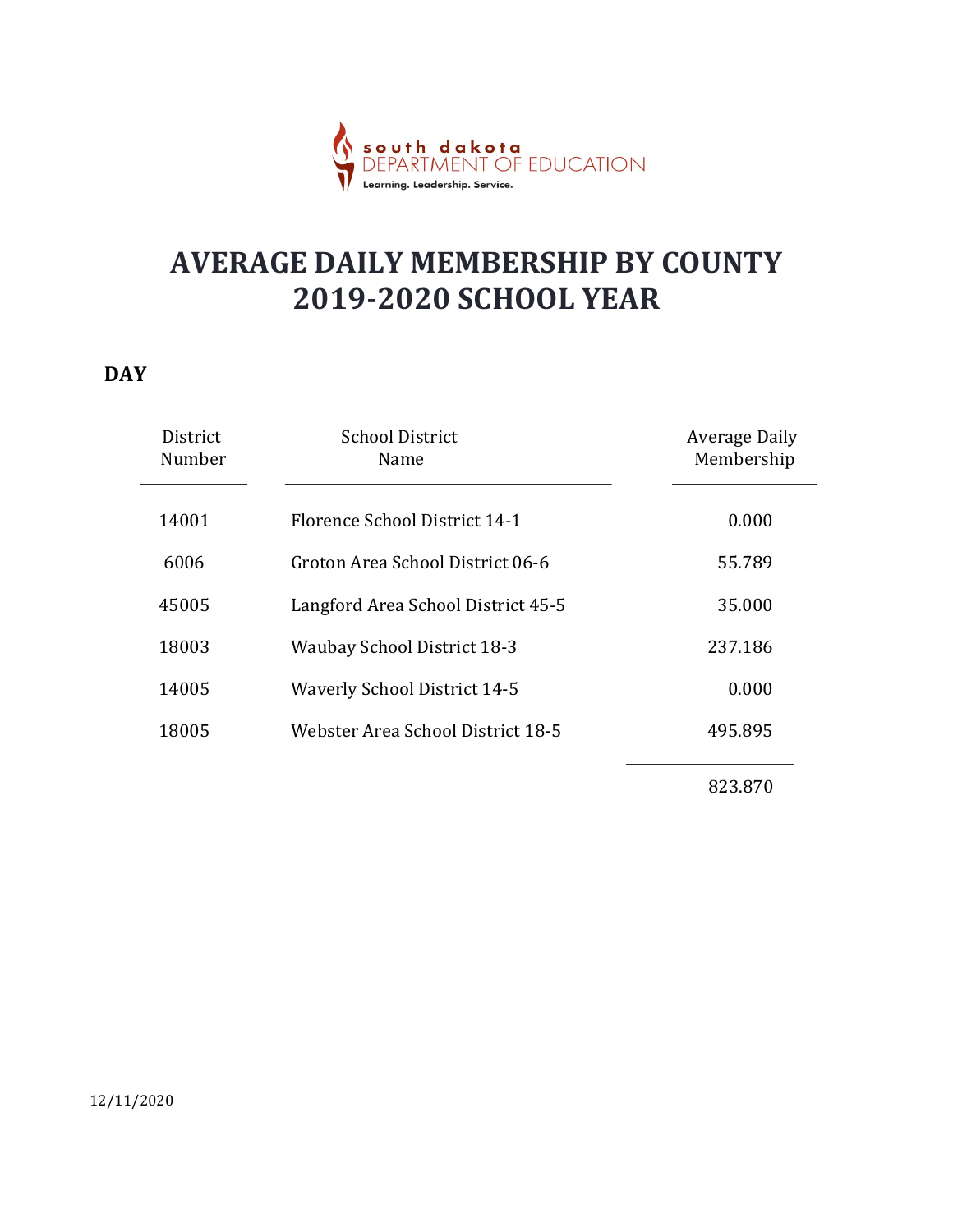

#### DEUEL

|                           | south dakota<br>DEPARTMENT OF EDUCATION<br>Learning. Leadership. Service. |                                    |
|---------------------------|---------------------------------------------------------------------------|------------------------------------|
|                           | <b>AVERAGE DAILY MEMBERSHIP BY COUNTY</b><br><b>2019-2020 SCHOOL YEAR</b> |                                    |
| UEL<br>District<br>Number | <b>School District</b><br>Name                                            | <b>Average Daily</b><br>Membership |
| 28001                     | Castlewood School District 28-1                                           | 0.000                              |
| 5006                      | Deubrook Area School District 05-6                                        | 84.439                             |
| 19004                     | Deuel School District 19-4                                                | 558.609                            |
| 28002                     | <b>Estelline School District 28-2</b>                                     | 0.000                              |
| 25004                     | Milbank School District 25-4                                              | 0.000                              |
| 14004                     | Watertown School District 14-4                                            | 0.000                              |
| 14005                     | <b>Waverly School District 14-5</b>                                       | 0.000                              |
|                           |                                                                           | 643.048                            |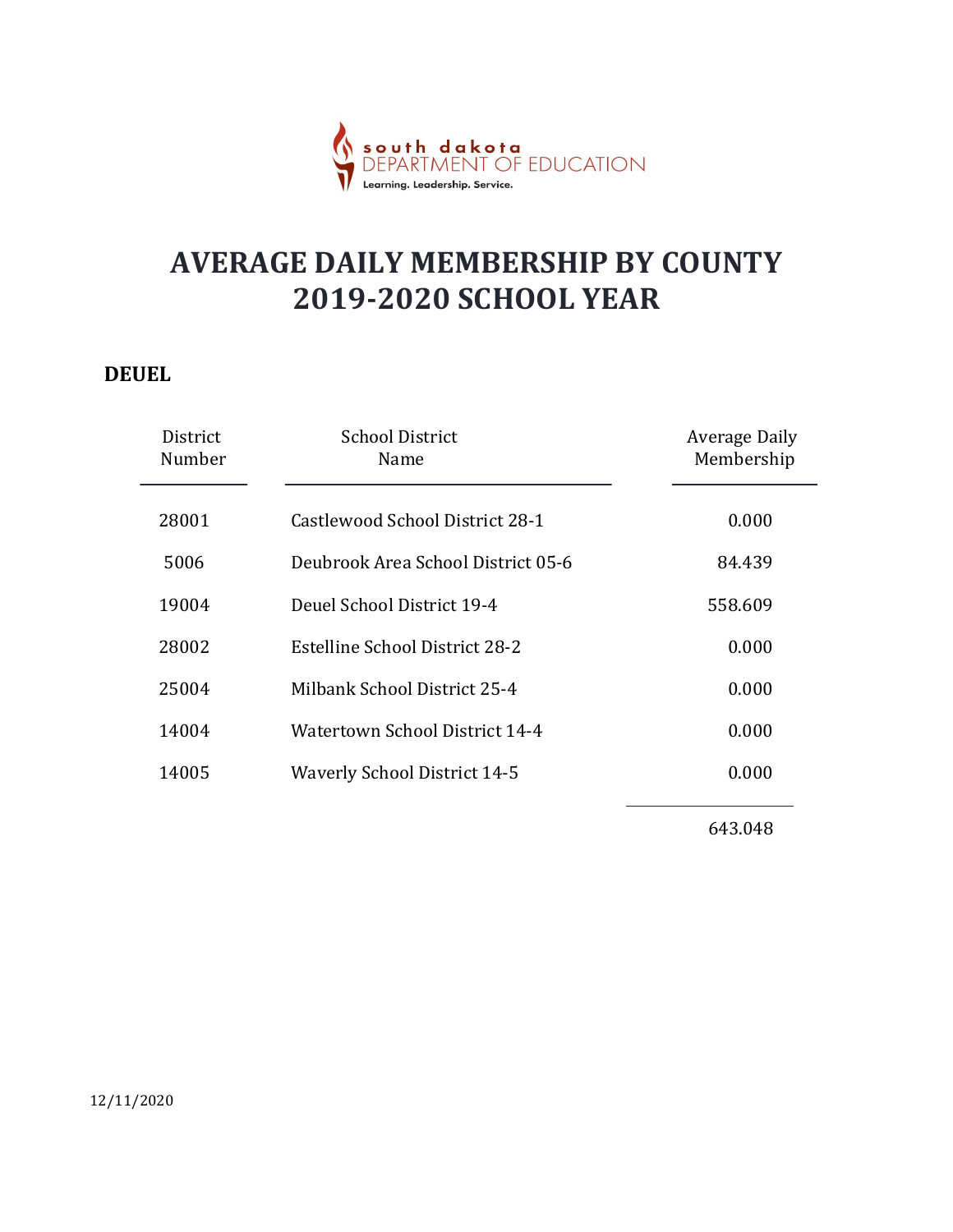

#### **DEWEY**

| dakota<br>MENT OF EDUCATION<br>.<br>Learning. Leadership. Service.        |                                    |
|---------------------------------------------------------------------------|------------------------------------|
| <b>AVERAGE DAILY MEMBERSHIP BY COUNTY</b><br><b>2019-2020 SCHOOL YEAR</b> |                                    |
|                                                                           |                                    |
| <b>School District</b><br>Name                                            | <b>Average Daily</b><br>Membership |
| Dupree School District 64-2                                               | 3.000                              |
| Eagle Butte School District 20-1                                          | 1,323.752                          |
| Timber Lake School District 20-3                                          | 283.809                            |
|                                                                           |                                    |
|                                                                           |                                    |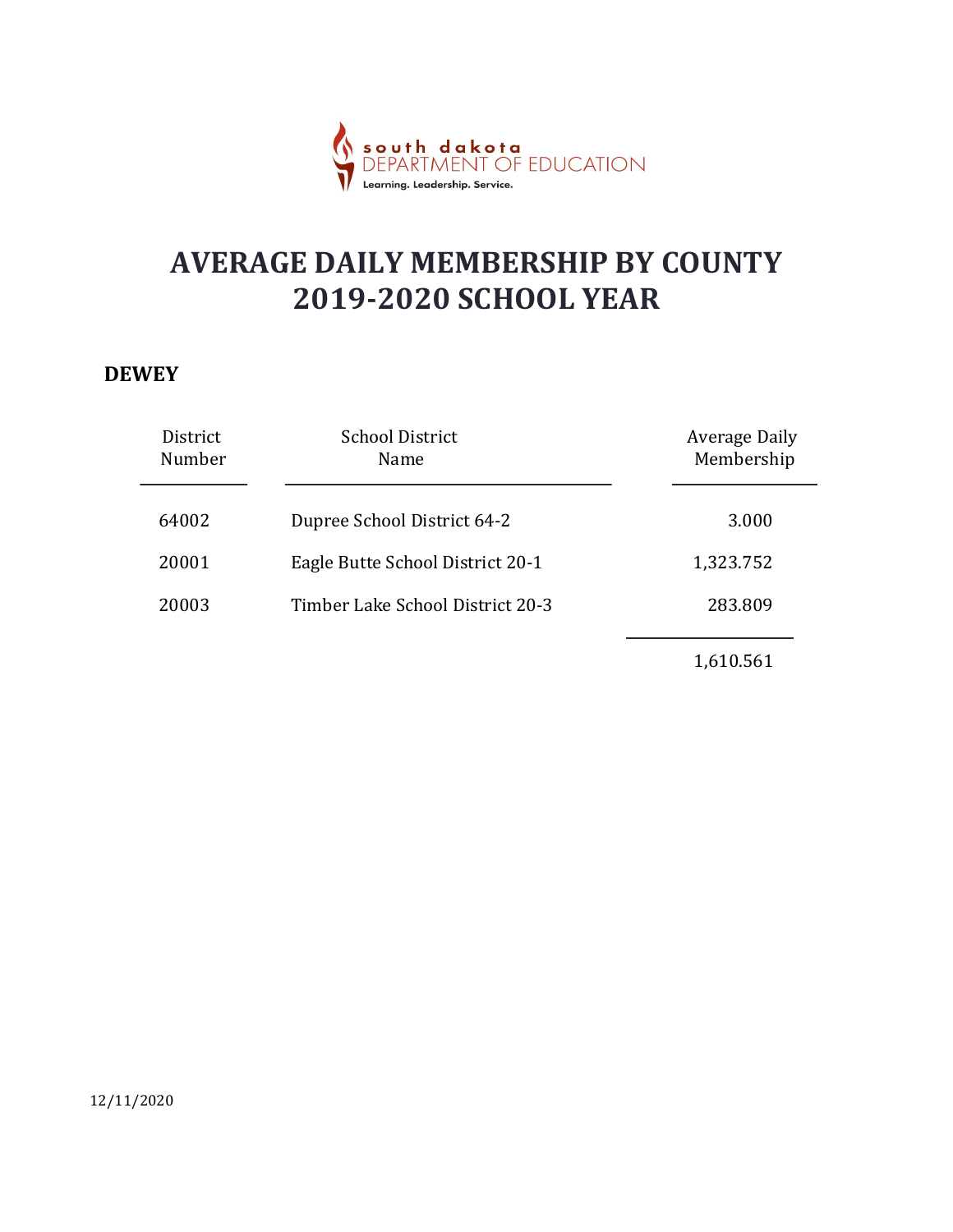

#### DOUGLAS

|                    | <mark>dakota</mark><br>MENT OF EDUCATION<br>earnina. Leadership. Service. |                                    |
|--------------------|---------------------------------------------------------------------------|------------------------------------|
|                    | <b>AVERAGE DAILY MEMBERSHIP BY COUNTY</b><br><b>2019-2020 SCHOOL YEAR</b> |                                    |
| <b>UGLAS</b>       |                                                                           |                                    |
| District<br>Number | <b>School District</b><br>Name                                            | <b>Average Daily</b><br>Membership |
| 21001              | Armour School District 21-1                                               | 179.059                            |
| 21003              | Corsica-Stickney School District 21-3                                     | 216.334                            |
| 33003              | Parkston School District 33-3                                             | 10.210                             |
| 11005              | Platte-Geddes School District 11-5                                        | 29.950                             |
| 33005              | Tripp-Delmont School District 33-5                                        | 17.406                             |
|                    |                                                                           | 452.960                            |
|                    |                                                                           |                                    |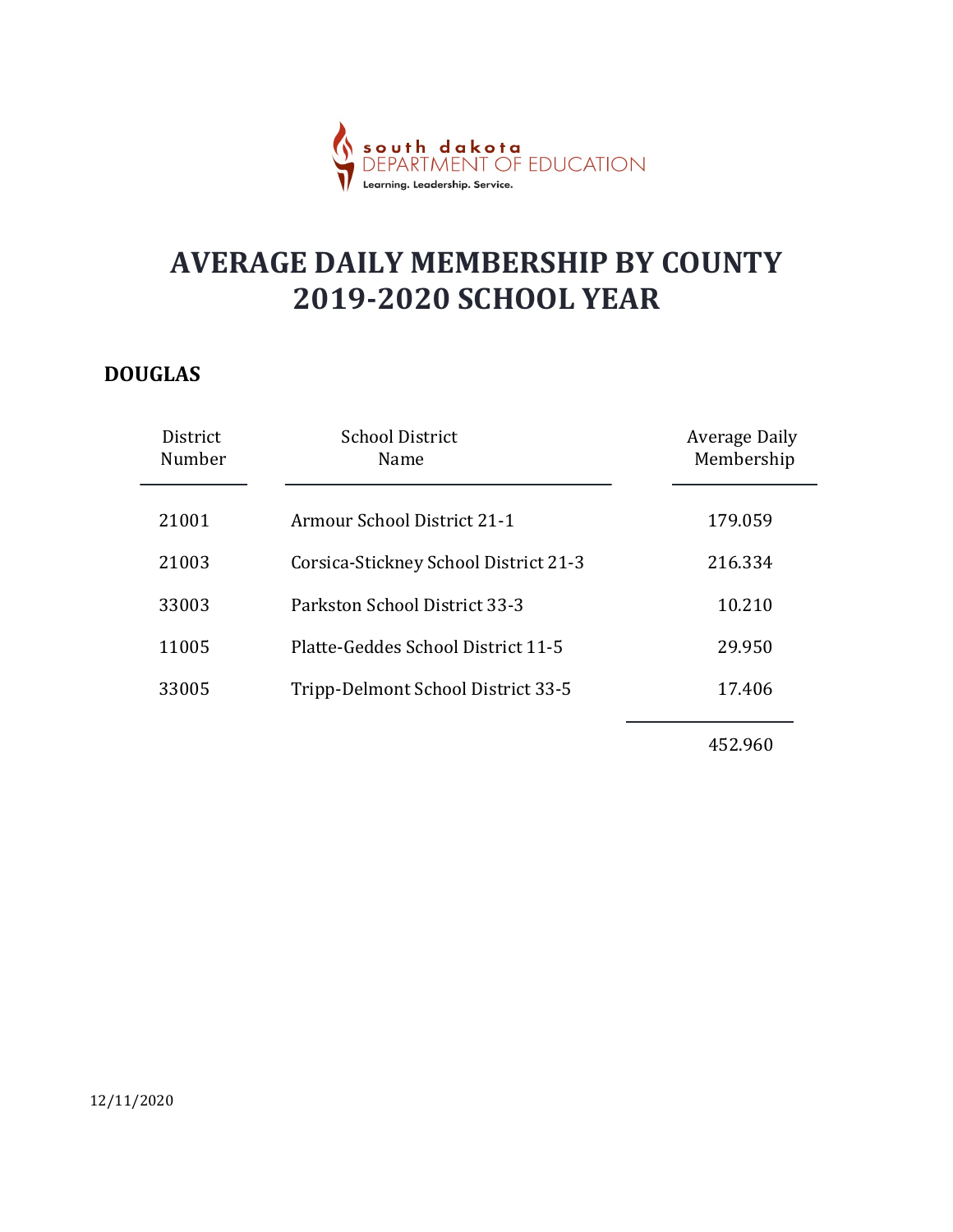

#### EDMUNDS

| <b>AVERAGE DAILY MEMBERSHIP BY COUNTY</b>            |                                    |
|------------------------------------------------------|------------------------------------|
| <b>2019-2020 SCHOOL YEAR</b>                         |                                    |
| <b>MUNDS</b>                                         |                                    |
| <b>School District</b><br>District<br>Number<br>Name | <b>Average Daily</b><br>Membership |
| 22001<br><b>Bowdle School District 22-1</b>          | 106.995                            |
| <b>Edmunds Central School District 22-5</b><br>22005 | 156.530                            |
| Hoven School District 53-2<br>53002                  | 1.000                              |
| Ipswich Public School District 22-6<br>22006         | 411.726                            |
| Northwestern Area School District 56-7<br>56007      | 0.000                              |
| Warner School District 06-5<br>6005                  | 0.000                              |
|                                                      | 676.252                            |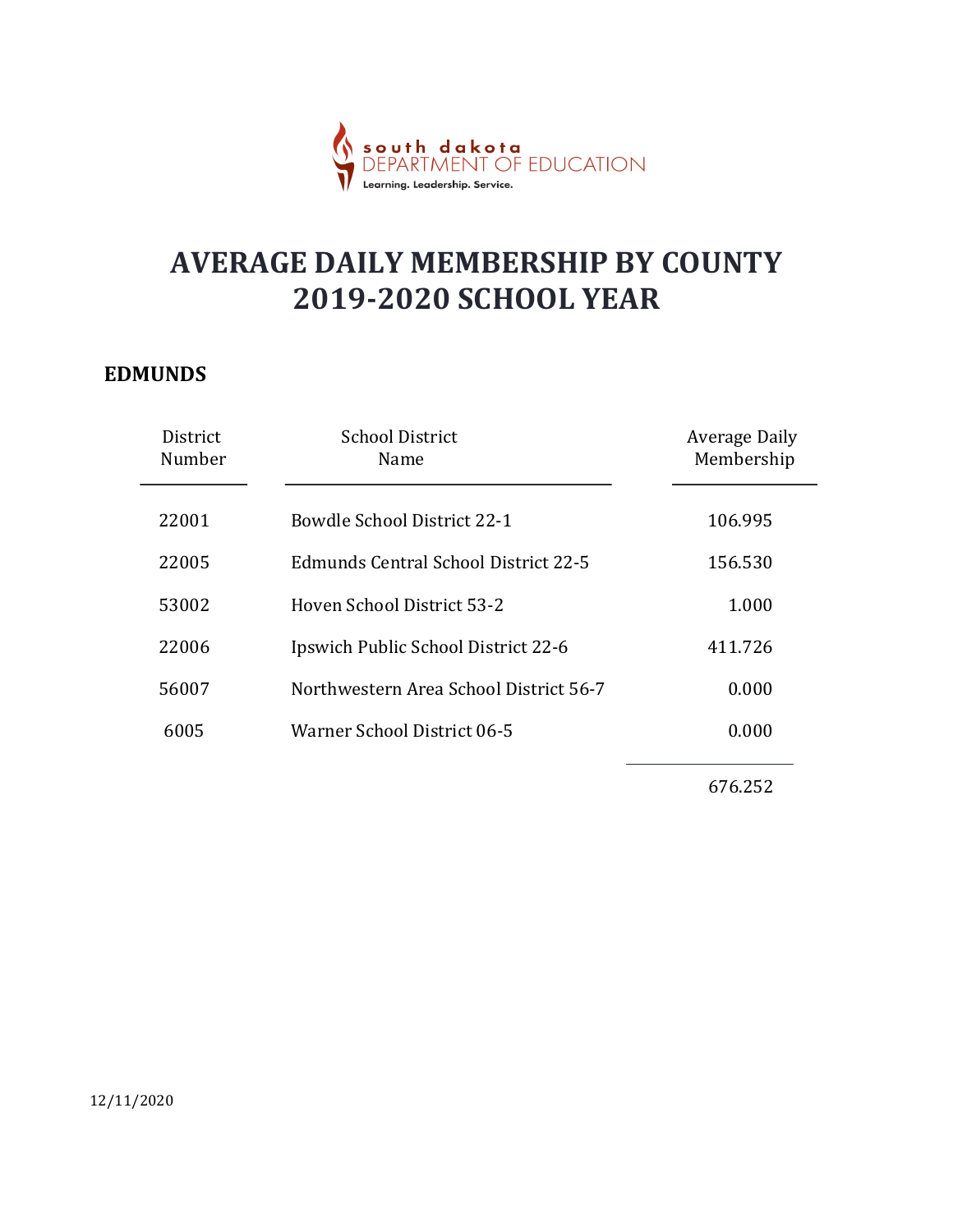

#### FALL RIVER

|                    | d a k o t a<br>VENT OF EDUCATION<br>Learning. Leadership. Service.        |                                    |
|--------------------|---------------------------------------------------------------------------|------------------------------------|
|                    | <b>AVERAGE DAILY MEMBERSHIP BY COUNTY</b><br><b>2019-2020 SCHOOL YEAR</b> |                                    |
| <b>LL RIVER</b>    |                                                                           |                                    |
| District<br>Number | <b>School District</b><br>Name                                            | <b>Average Daily</b><br>Membership |
| 23001              | <b>Edgemont School District 23-1</b>                                      | 158.374                            |
| 23002              | Hot Springs School District 23-2                                          | 795.580                            |
| 23003              | Oelrichs School District 23-3                                             | 42.172                             |
|                    |                                                                           | 996.126                            |
|                    |                                                                           |                                    |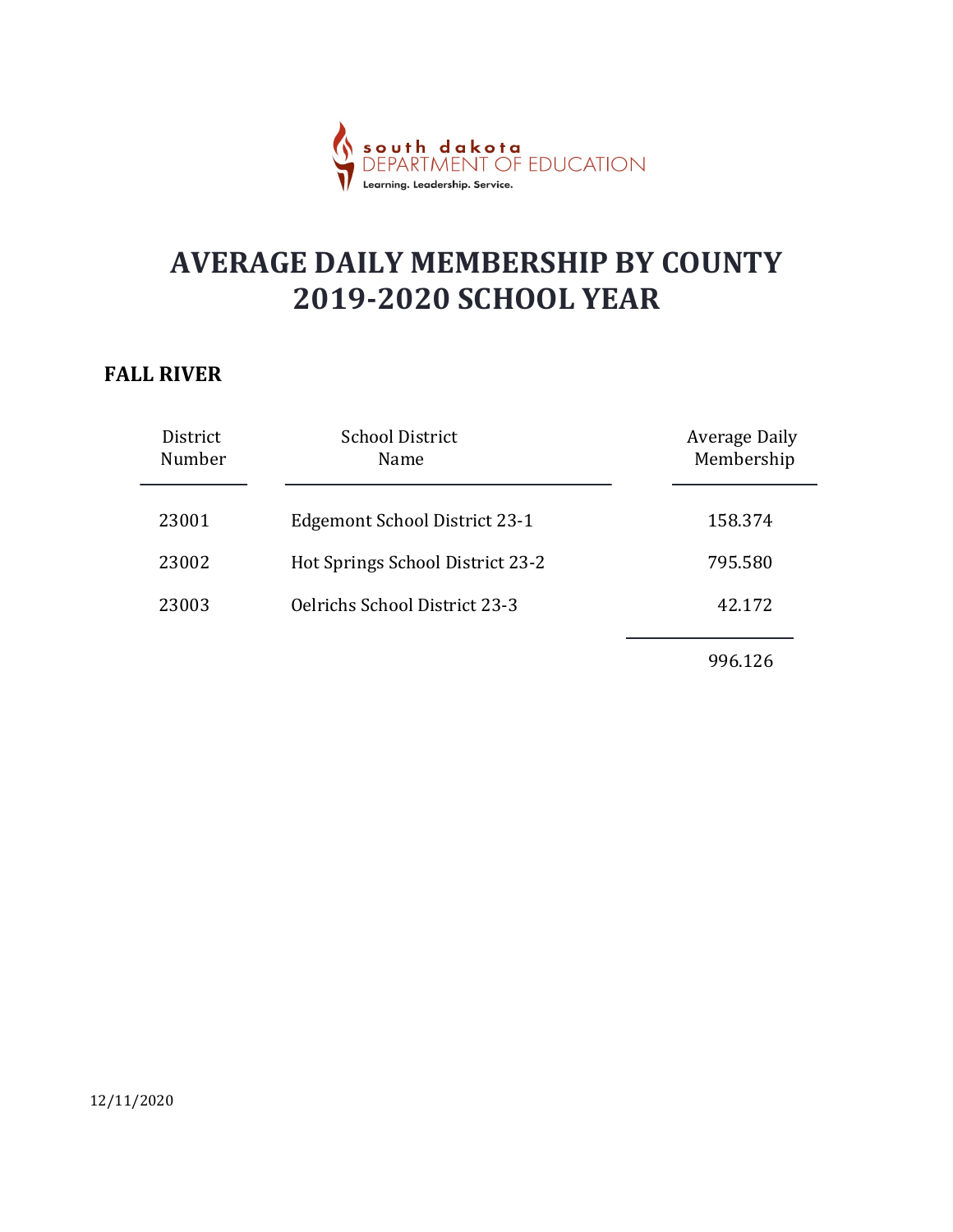

#### FAULK

|                    | <mark>dakota</mark><br>MENT OF EDUCATION                                  |                                    |
|--------------------|---------------------------------------------------------------------------|------------------------------------|
|                    | <b>AVERAGE DAILY MEMBERSHIP BY COUNTY</b><br><b>2019-2020 SCHOOL YEAR</b> |                                    |
| <b>JLK</b>         |                                                                           |                                    |
| District<br>Number | <b>School District</b><br>Name                                            | <b>Average Daily</b><br>Membership |
| 22005              | <b>Edmunds Central School District 22-5</b>                               | 0.000                              |
| 24004              | Faulkton Area Schools District 24-4                                       | 355.586                            |
| 53002              | Hoven School District 53-2                                                | 3.000                              |
| 22006              | Ipswich Public School District 22-6                                       | 0.000                              |
| 56007              | Northwestern Area School District 56-7                                    | 1.000                              |
| 56004              | Redfield School District 56-4                                             | 2.783                              |
|                    |                                                                           | 362.369                            |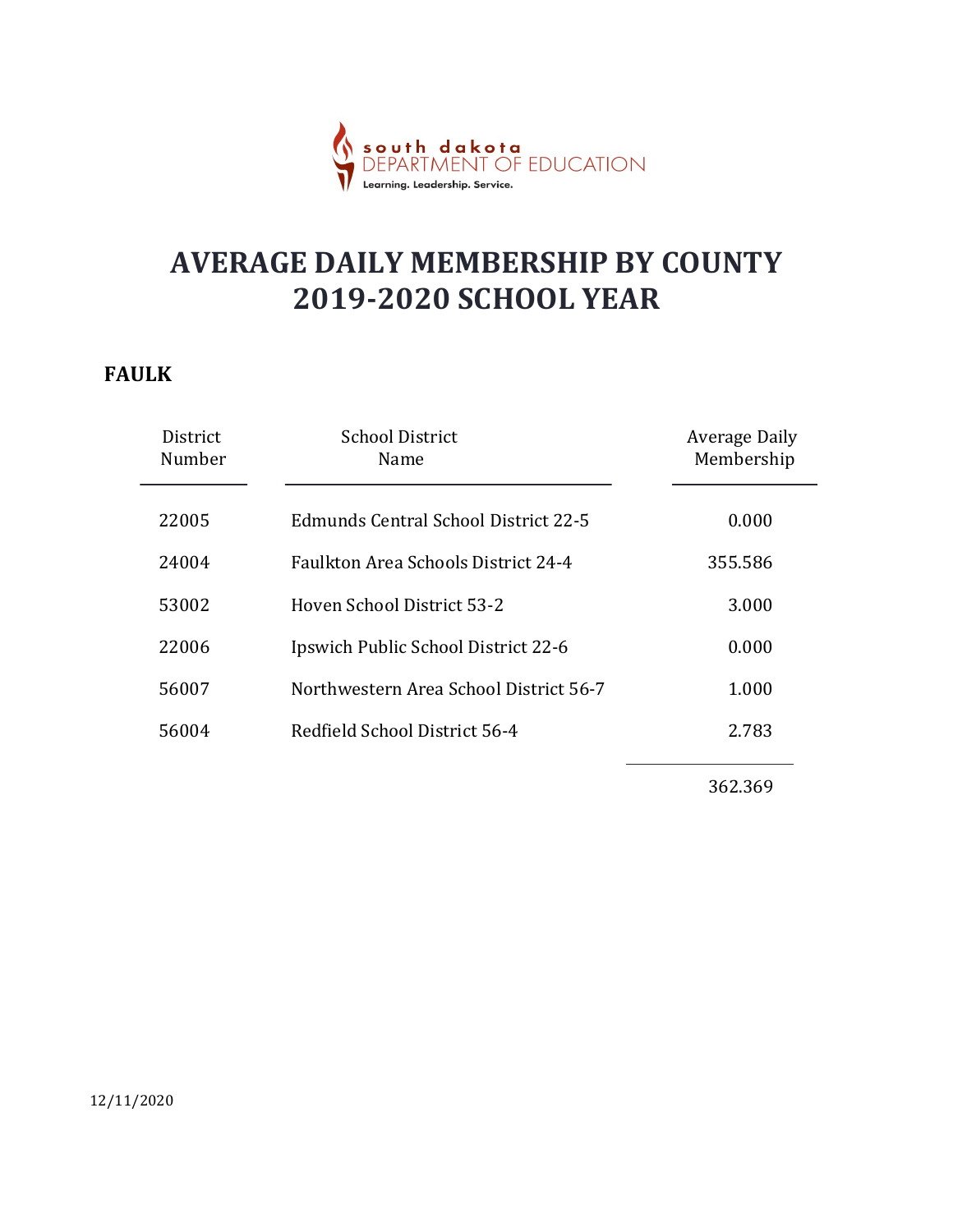

#### GRANT

|                    | <mark>dakota</mark><br>MENT OF EDUCATION<br>Learning. Leadership. Service |                                    |
|--------------------|---------------------------------------------------------------------------|------------------------------------|
|                    | <b>AVERAGE DAILY MEMBERSHIP BY COUNTY</b><br><b>2019-2020 SCHOOL YEAR</b> |                                    |
| ANT                |                                                                           |                                    |
| District<br>Number | <b>School District</b><br>Name                                            | <b>Average Daily</b><br>Membership |
| 25001              | Big Stone City School District 25-1                                       | 72.412                             |
| 19004              | Deuel School District 19-4                                                | 0.000                              |
| 14001              | Florence School District 14-1                                             | 0.000                              |
| 25004              | Milbank School District 25-4                                              | 1,107.507                          |
| 54006              | Summit School District 54-6                                               | 55.014                             |
| 14004              | <b>Watertown School District 14-4</b>                                     | 0.000                              |
| 18003              | <b>Waubay School District 18-3</b>                                        | 7.000                              |
| 14005              | <b>Waverly School District 14-5</b>                                       | 1.000                              |
| 54007              | Wilmot School District 54-7                                               | 3.832                              |
|                    |                                                                           | 1,246.765                          |
|                    |                                                                           |                                    |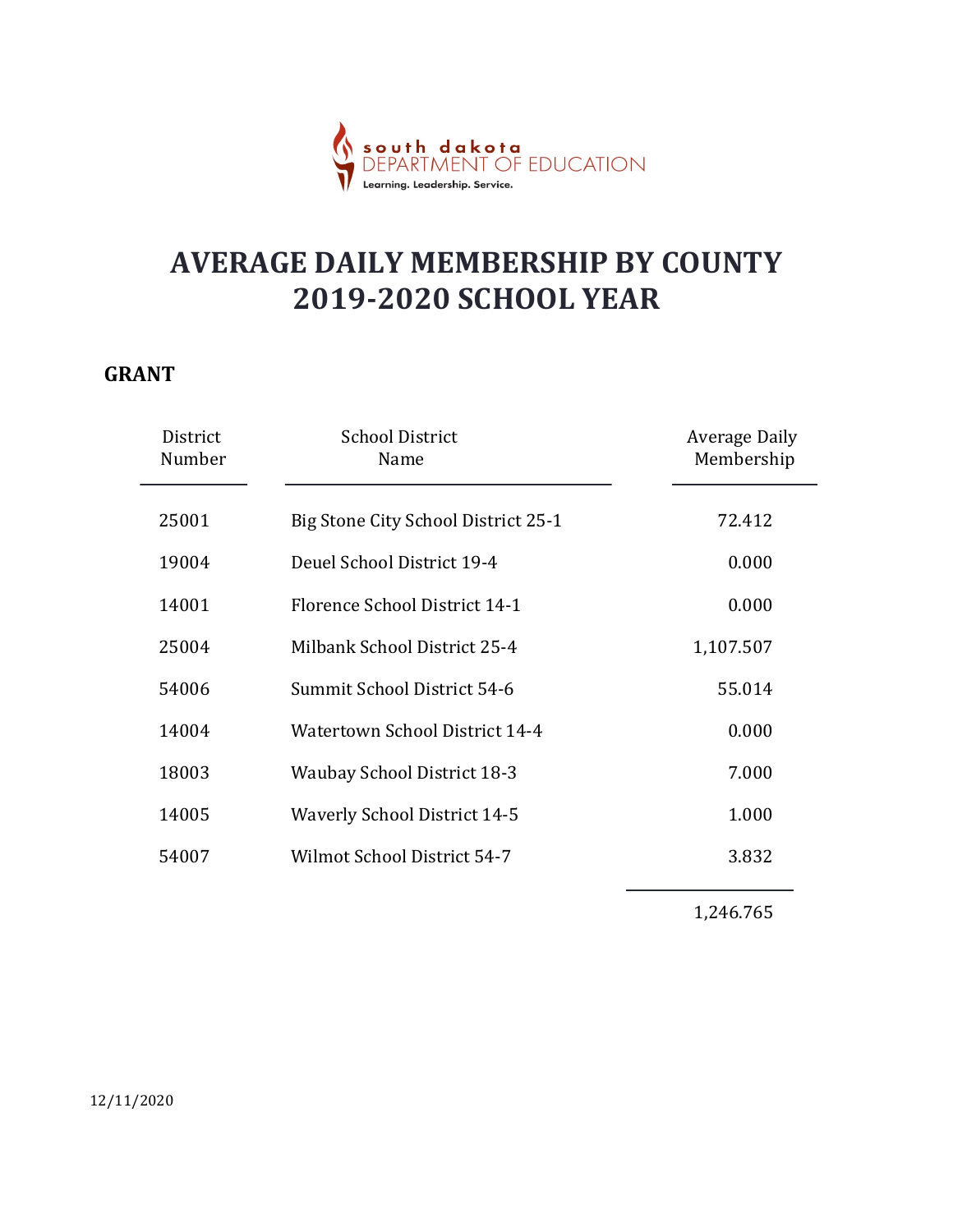

#### **GREGORY**

|                                                                           | dakota<br>MENT OF EDUCATION<br>Learning. Leadership. Service. |                      |
|---------------------------------------------------------------------------|---------------------------------------------------------------|----------------------|
| <b>AVERAGE DAILY MEMBERSHIP BY COUNTY</b><br><b>2019-2020 SCHOOL YEAR</b> |                                                               |                      |
| EGORY<br>District                                                         | <b>School District</b>                                        | <b>Average Daily</b> |
| Number                                                                    | Name                                                          | Membership           |
| 11001                                                                     | Andes Central School District 11-1                            | 0.000                |
| 26002                                                                     | <b>Burke School District 26-2</b>                             | 261.103              |
| 26004                                                                     | Gregory School District 26-4                                  | 350.193              |
|                                                                           |                                                               |                      |
| 26005                                                                     | South Central School District 26-5                            | 111.541              |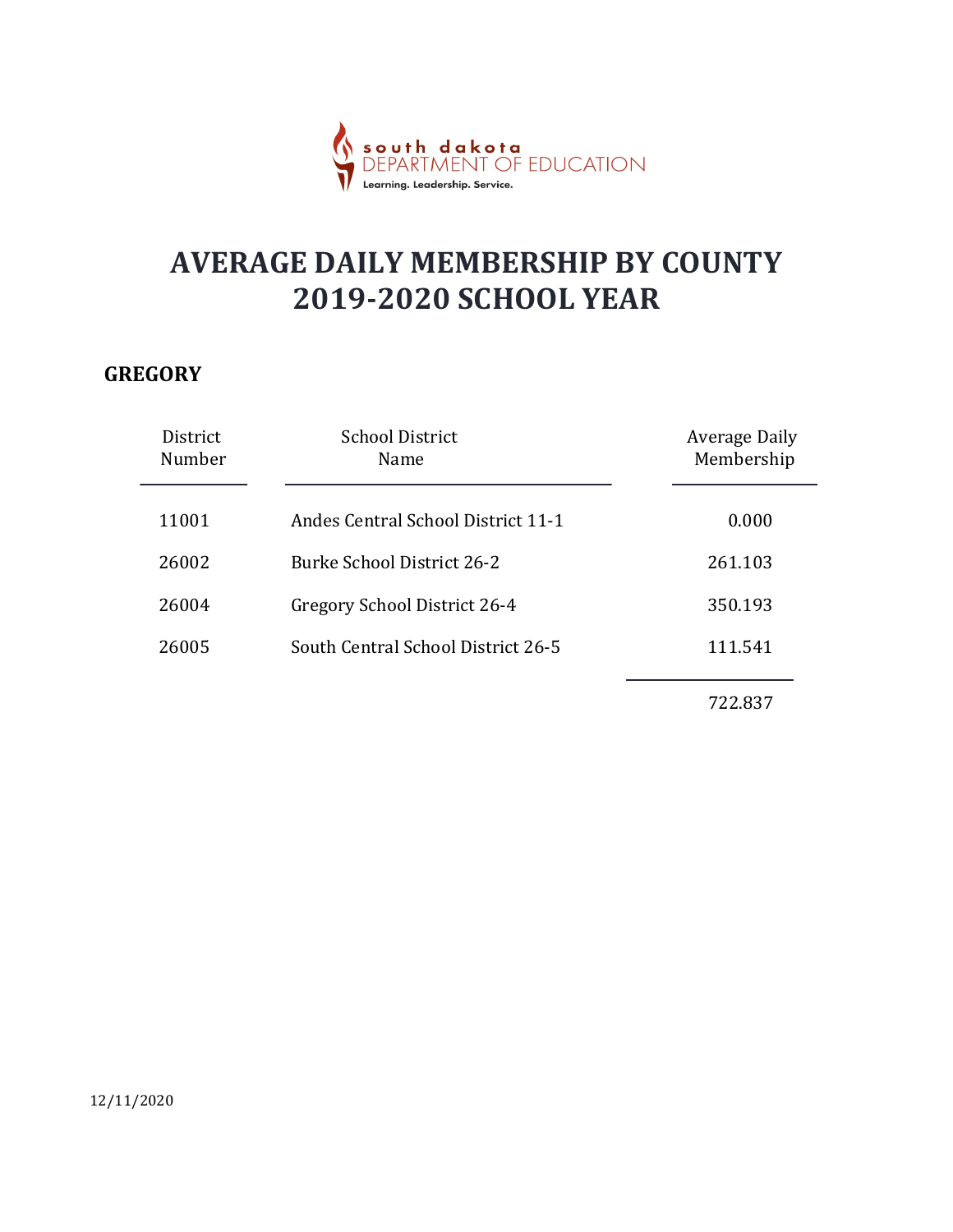

#### **HAAKON**

|                    | south dakota<br>DEPARTMENT OF EDUCATION<br>Learning. Leadership. Service. |                                    |  |
|--------------------|---------------------------------------------------------------------------|------------------------------------|--|
|                    | <b>AVERAGE DAILY MEMBERSHIP BY COUNTY</b><br><b>2019-2020 SCHOOL YEAR</b> |                                    |  |
| <b>AKON</b>        |                                                                           |                                    |  |
| District<br>Number | <b>School District</b><br>Name                                            | <b>Average Daily</b><br>Membership |  |
| 27001              | Haakon School District 27-1                                               | 298.362                            |  |
| 35002              | Kadoka Area School District 35-2                                          | 15.921                             |  |
|                    |                                                                           | 314.283                            |  |
|                    |                                                                           |                                    |  |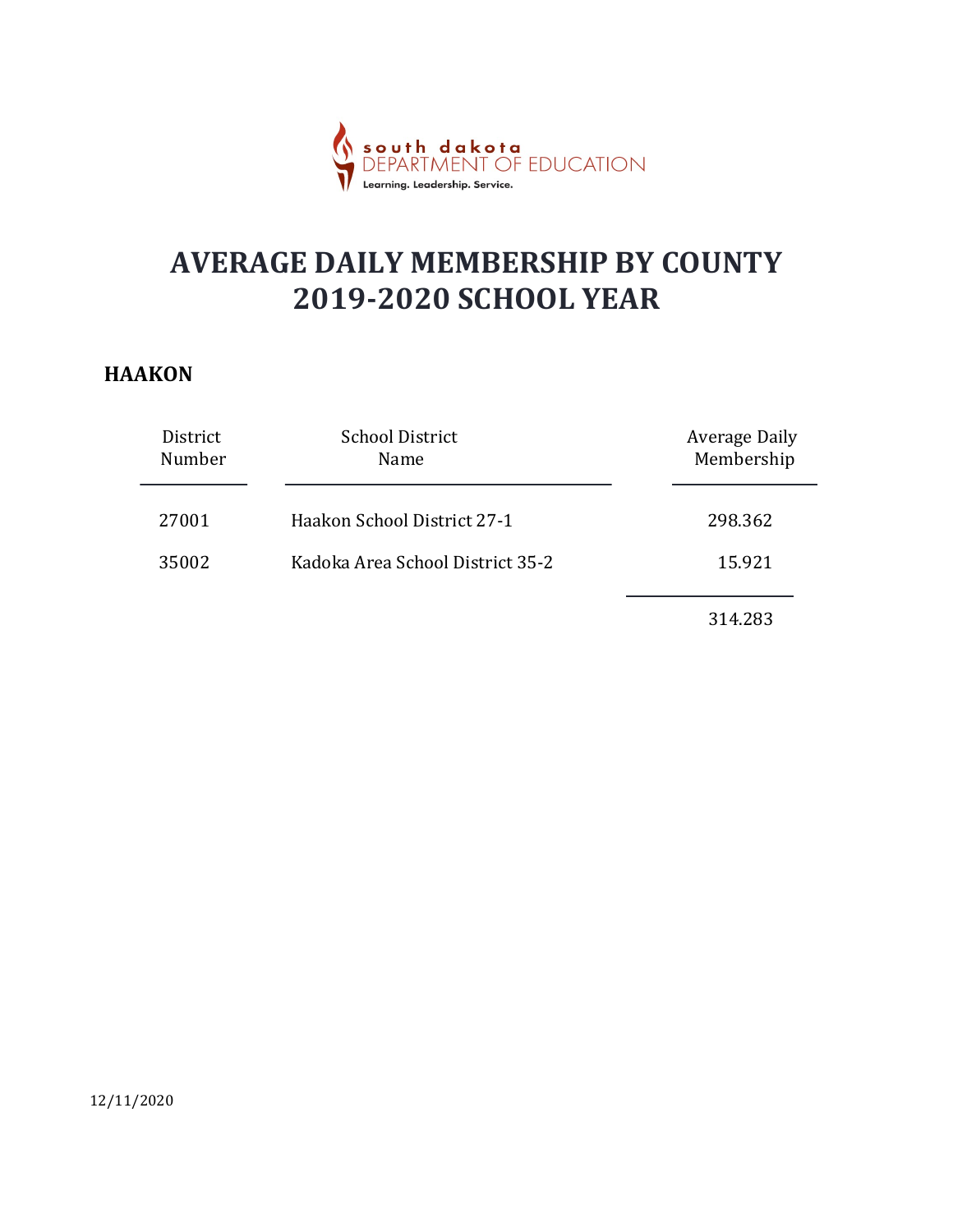

#### HAMLIN

|                    | <mark>th dakota</mark><br>ARTMENT OF EDUCATION                            |                                    |
|--------------------|---------------------------------------------------------------------------|------------------------------------|
|                    | <b>AVERAGE DAILY MEMBERSHIP BY COUNTY</b><br><b>2019-2020 SCHOOL YEAR</b> |                                    |
| MLIN               |                                                                           |                                    |
| District<br>Number | <b>School District</b><br>Name                                            | <b>Average Daily</b><br>Membership |
| 38001              | Arlington School District 38-1                                            | 1.000                              |
| 28001              | Castlewood School District 28-1                                           | 292.815                            |
| 19004              | Deuel School District 19-4                                                | 0.000                              |
| 28002              | <b>Estelline School District 28-2</b>                                     | 292.793                            |
| 28003              | Hamlin School District 28-3                                               | 900.292                            |
| 14002              | Henry School District 14-2                                                | 0.000                              |
| 14004              | <b>Watertown School District 14-4</b>                                     | 1.970                              |
| 14005              | <b>Waverly School District 14-5</b>                                       | 0.000                              |
|                    |                                                                           | 1,488.870                          |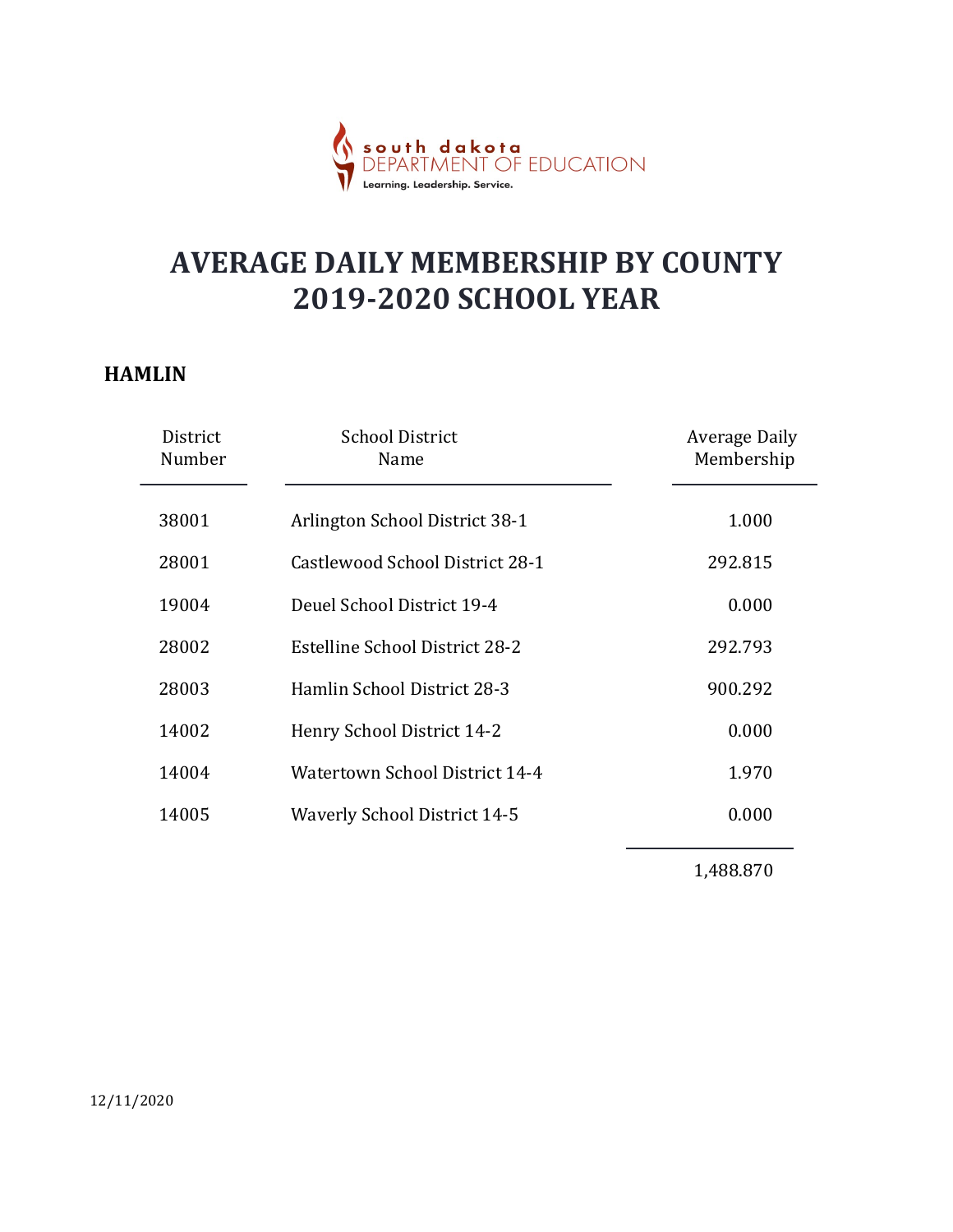

#### **HAND**

|                    | <mark>dakota</mark><br>MENT OF EDUCATION<br>Leadership. Service           |                                    |
|--------------------|---------------------------------------------------------------------------|------------------------------------|
|                    | <b>AVERAGE DAILY MEMBERSHIP BY COUNTY</b><br><b>2019-2020 SCHOOL YEAR</b> |                                    |
| <b>ND</b>          |                                                                           |                                    |
| District<br>Number | <b>School District</b><br>Name                                            | <b>Average Daily</b><br>Membership |
| 24004              | Faulkton Area Schools District 24-4                                       | 4.000                              |
| 56006              | Hitchcock-Tulare School District 56-6                                     | 0.000                              |
| 29004              | Miller School District 29-4                                               | 460.874                            |
| 56004              | Redfield School District 56-4                                             | 0.000                              |
| 2006               | Wolsey-Wessington Sch District 02-6                                       | 0.000                              |
|                    |                                                                           | 464.874                            |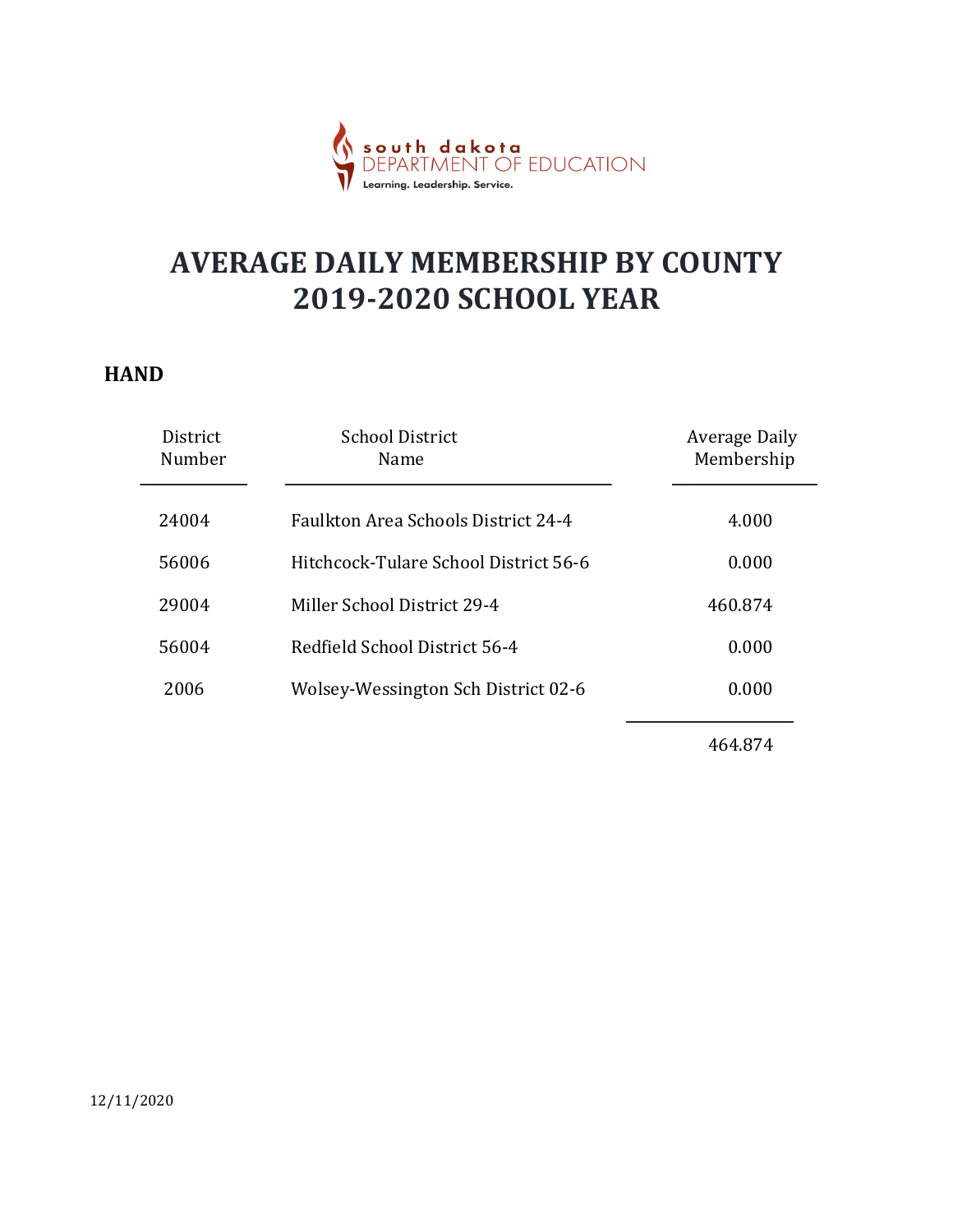

#### **HANSON**

|                    | dakota<br>MENT OF EDUCATION                                               |                                    |
|--------------------|---------------------------------------------------------------------------|------------------------------------|
|                    | <b>AVERAGE DAILY MEMBERSHIP BY COUNTY</b><br><b>2019-2020 SCHOOL YEAR</b> |                                    |
| <b>NSON</b>        |                                                                           |                                    |
| District<br>Number | <b>School District</b><br>Name                                            | <b>Average Daily</b><br>Membership |
| 30003              | Bridgewater-Emery School District 30-3                                    | 217.052                            |
| 17001              | Ethan School District 17-1                                                | 26.932                             |
| 30001              | Hanson School District 30-1                                               | 453.457                            |
| 48003              | <b>Howard School District 48-3</b>                                        | 2.000                              |
| 17002              | Mitchell School District 17-2                                             | 0.000                              |
| 33003              | Parkston School District 33-3                                             | 0.000                              |
|                    |                                                                           | 699.441                            |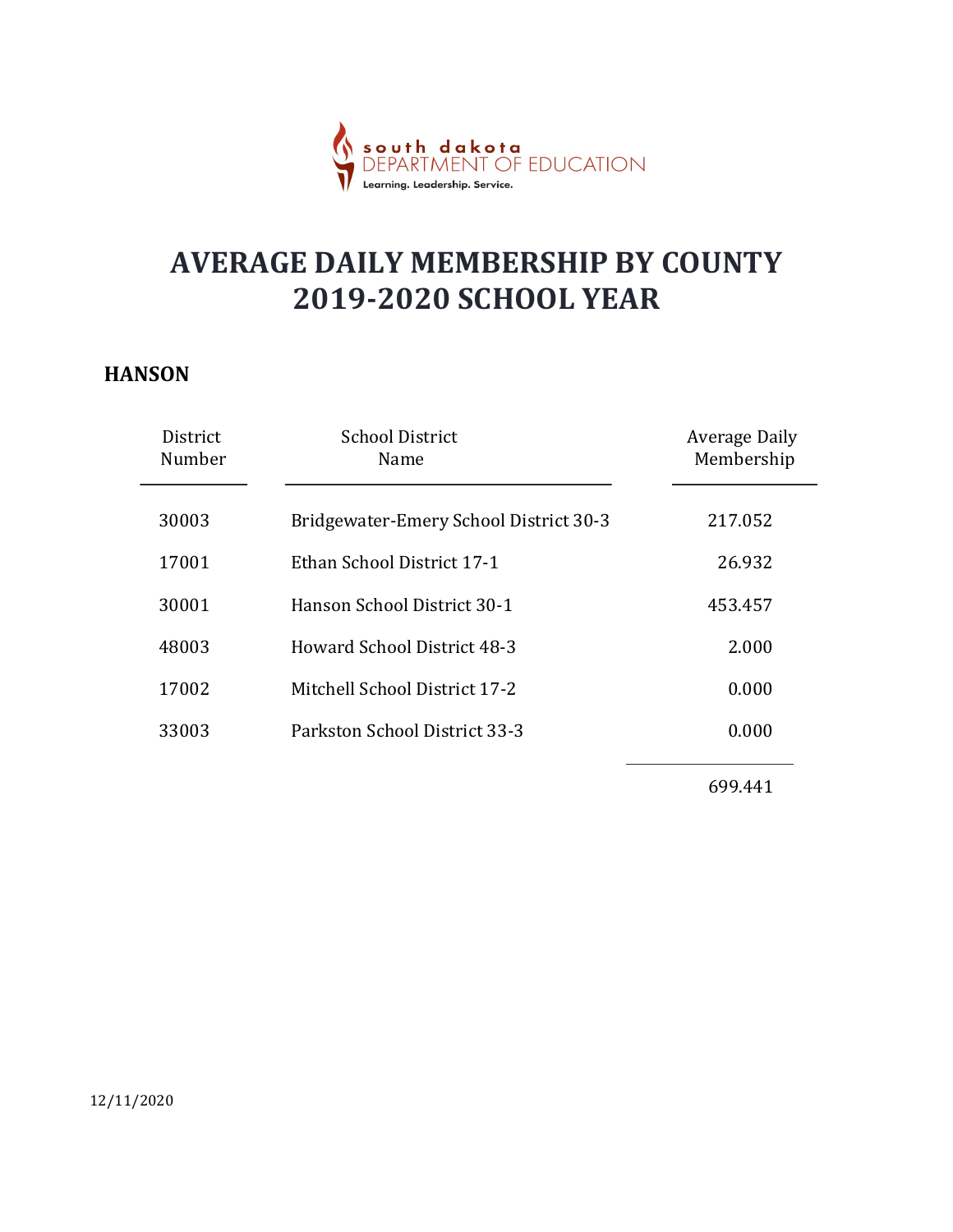

#### HARDING

|                    | south dakota<br>DFPARTMENT OF EDUCATION<br>Learning. Leadership. Service. |                                    |  |
|--------------------|---------------------------------------------------------------------------|------------------------------------|--|
|                    | <b>AVERAGE DAILY MEMBERSHIP BY COUNTY</b><br><b>2019-2020 SCHOOL YEAR</b> |                                    |  |
| RDING              |                                                                           |                                    |  |
| District<br>Number | <b>School District</b><br>Name                                            | <b>Average Daily</b><br>Membership |  |
| 31001              | Harding County School District 31-1                                       | 207.285                            |  |
|                    |                                                                           | 207.285                            |  |
|                    |                                                                           |                                    |  |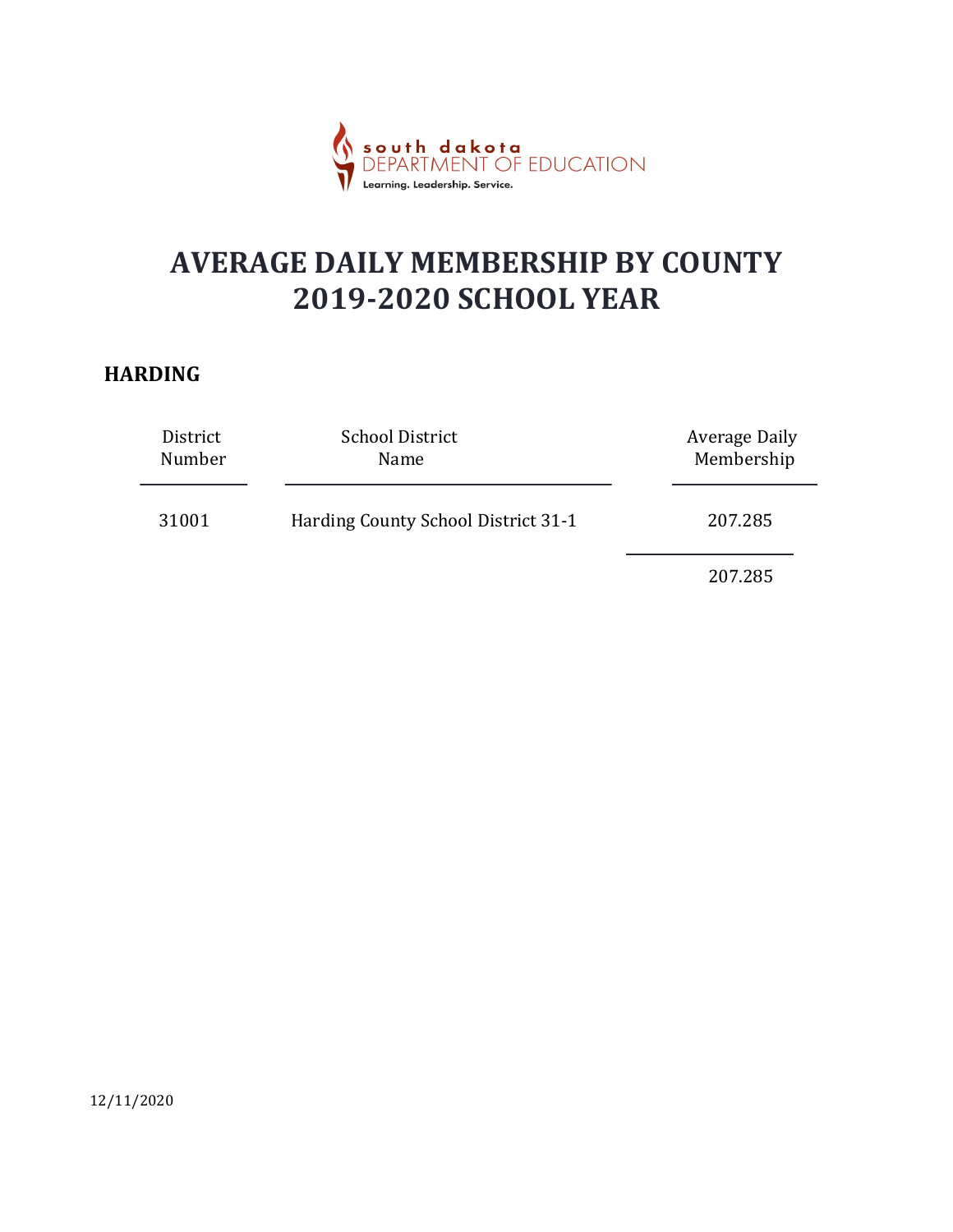

#### **HUGHES**

|                    | <b>dakota</b><br>MENT OF EDUCATION<br>Learning. Leadership. Service.      |                                    |
|--------------------|---------------------------------------------------------------------------|------------------------------------|
|                    | <b>AVERAGE DAILY MEMBERSHIP BY COUNTY</b><br><b>2019-2020 SCHOOL YEAR</b> |                                    |
| <b>GHES</b>        |                                                                           |                                    |
| District<br>Number | <b>School District</b><br>Name                                            | <b>Average Daily</b><br>Membership |
| 58003              | Agar-Blunt-Onida School District 58-3                                     | 91.812                             |
| 34002              | Highmore-Harrold School District 34-2                                     | 25.116                             |
| 32002              | Pierre School District 32-2                                               | 2,900.117                          |
|                    |                                                                           | 3,017.045                          |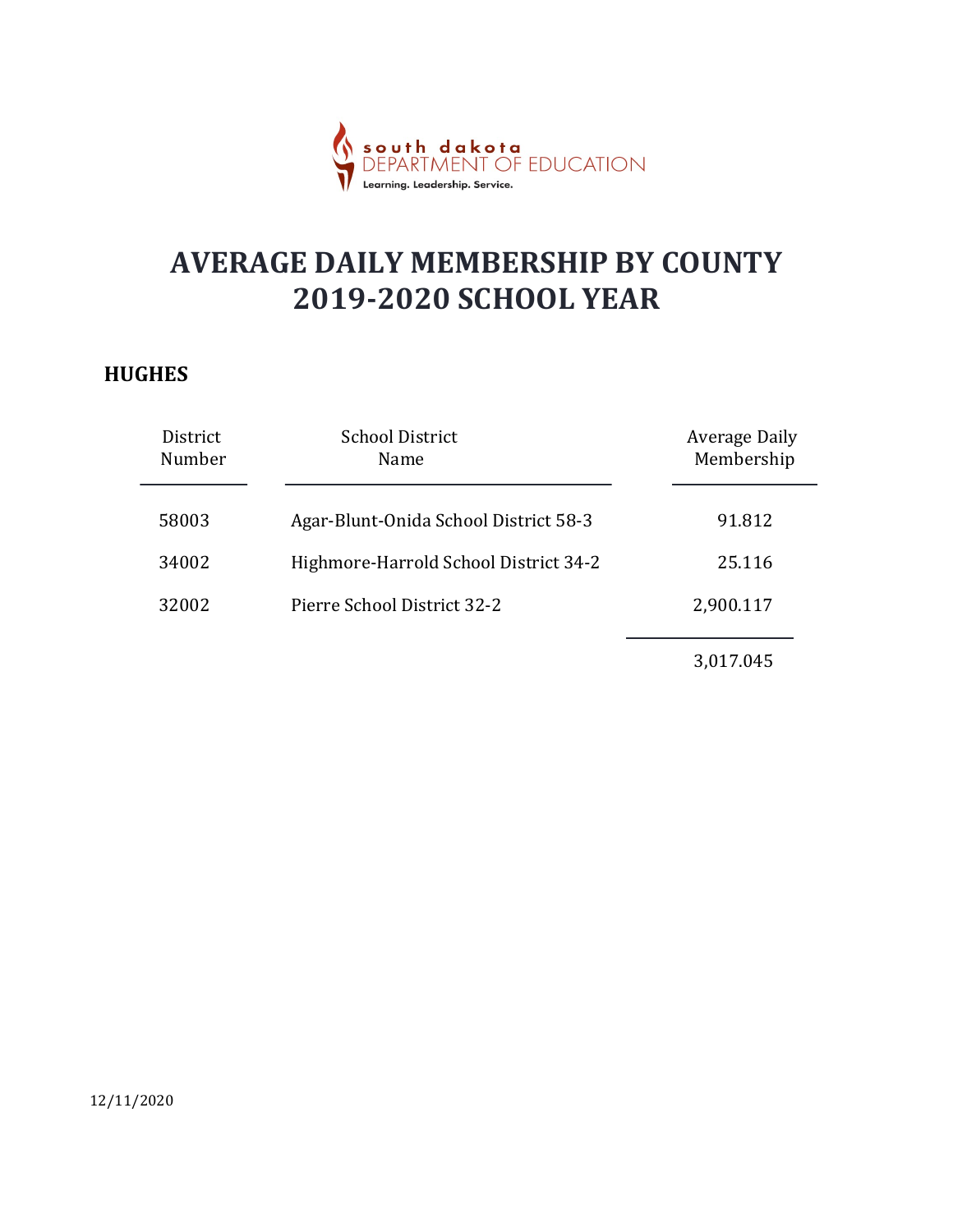

#### **HUTCHINSON**

|                    | south dakota<br>DEPARTMENT OF EDUCATION<br>Learning. Leadership. Service. |                                    |
|--------------------|---------------------------------------------------------------------------|------------------------------------|
|                    | <b>AVERAGE DAILY MEMBERSHIP BY COUNTY</b><br><b>2019-2020 SCHOOL YEAR</b> |                                    |
| TCHINSON           |                                                                           |                                    |
| District<br>Number | <b>School District</b><br>Name                                            | <b>Average Daily</b><br>Membership |
| 30003              | Bridgewater-Emery School District 30-3                                    | 10.000                             |
| 17001              | Ethan School District 17-1                                                | 0.000                              |
| 33001              | Freeman School District 33-1                                              | 383.132                            |
| 33002              | Menno School District 33-2                                                | 247.144                            |
| 33003              | Parkston School District 33-3                                             | 538.126                            |
| 4003               | <b>Scotland School District 04-3</b>                                      | 4.497                              |
| 33005              | Tripp-Delmont School District 33-5                                        | 191.009                            |
|                    |                                                                           | 1,373.909                          |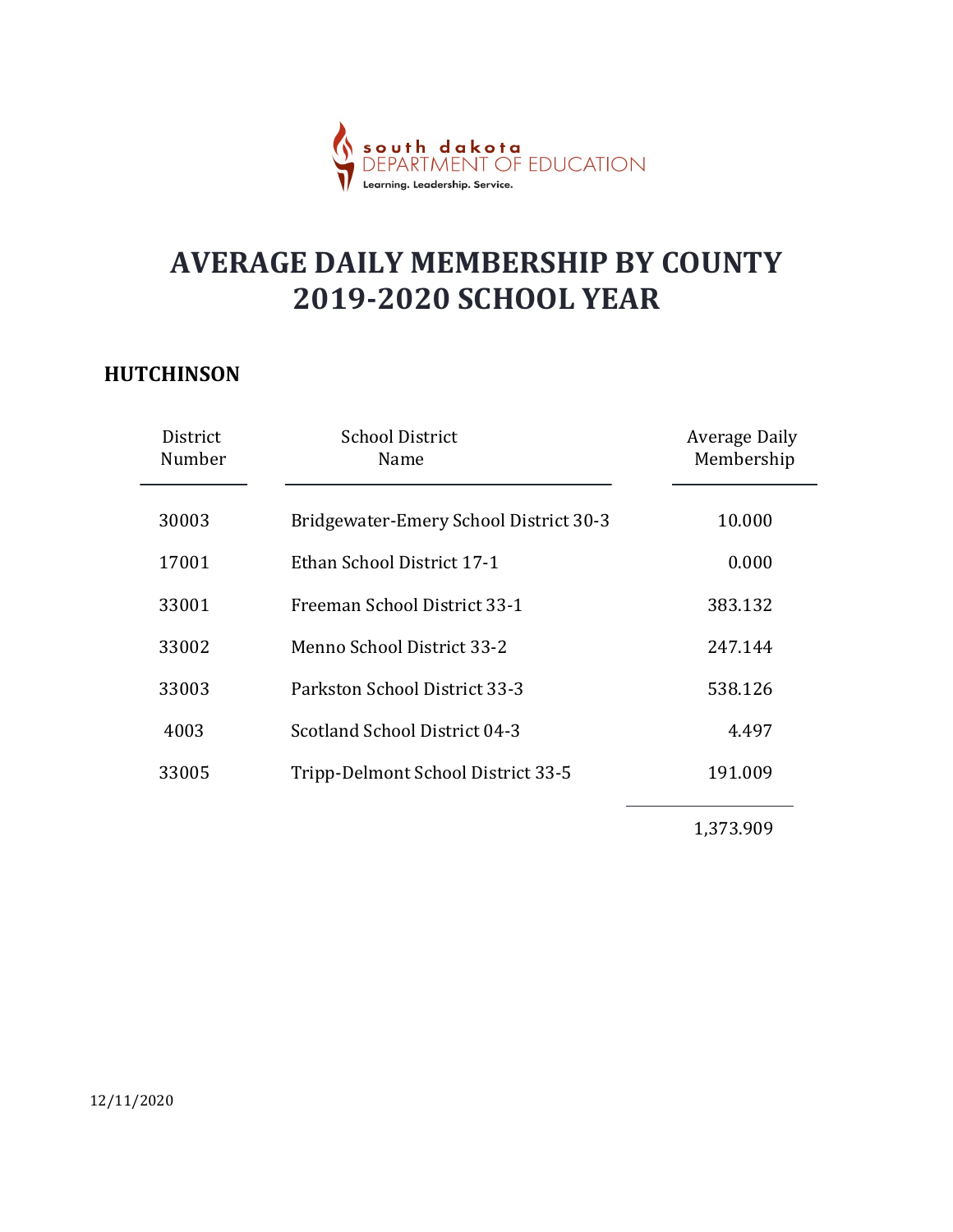

#### **HYDE**

|                    | dakota<br>MENT OF EDUCATION<br>.<br>Learning. Leadership. Service.        |                                    |  |
|--------------------|---------------------------------------------------------------------------|------------------------------------|--|
|                    | <b>AVERAGE DAILY MEMBERSHIP BY COUNTY</b><br><b>2019-2020 SCHOOL YEAR</b> |                                    |  |
| DE                 |                                                                           |                                    |  |
| District<br>Number | <b>School District</b><br>Name                                            | <b>Average Daily</b><br>Membership |  |
| 24004              | Faulkton Area Schools District 24-4                                       | 0.000                              |  |
| 34002              | Highmore-Harrold School District 34-2                                     | 247.590                            |  |
| 29004              | Miller School District 29-4                                               | 0.000                              |  |
|                    |                                                                           | 247.590                            |  |
|                    |                                                                           |                                    |  |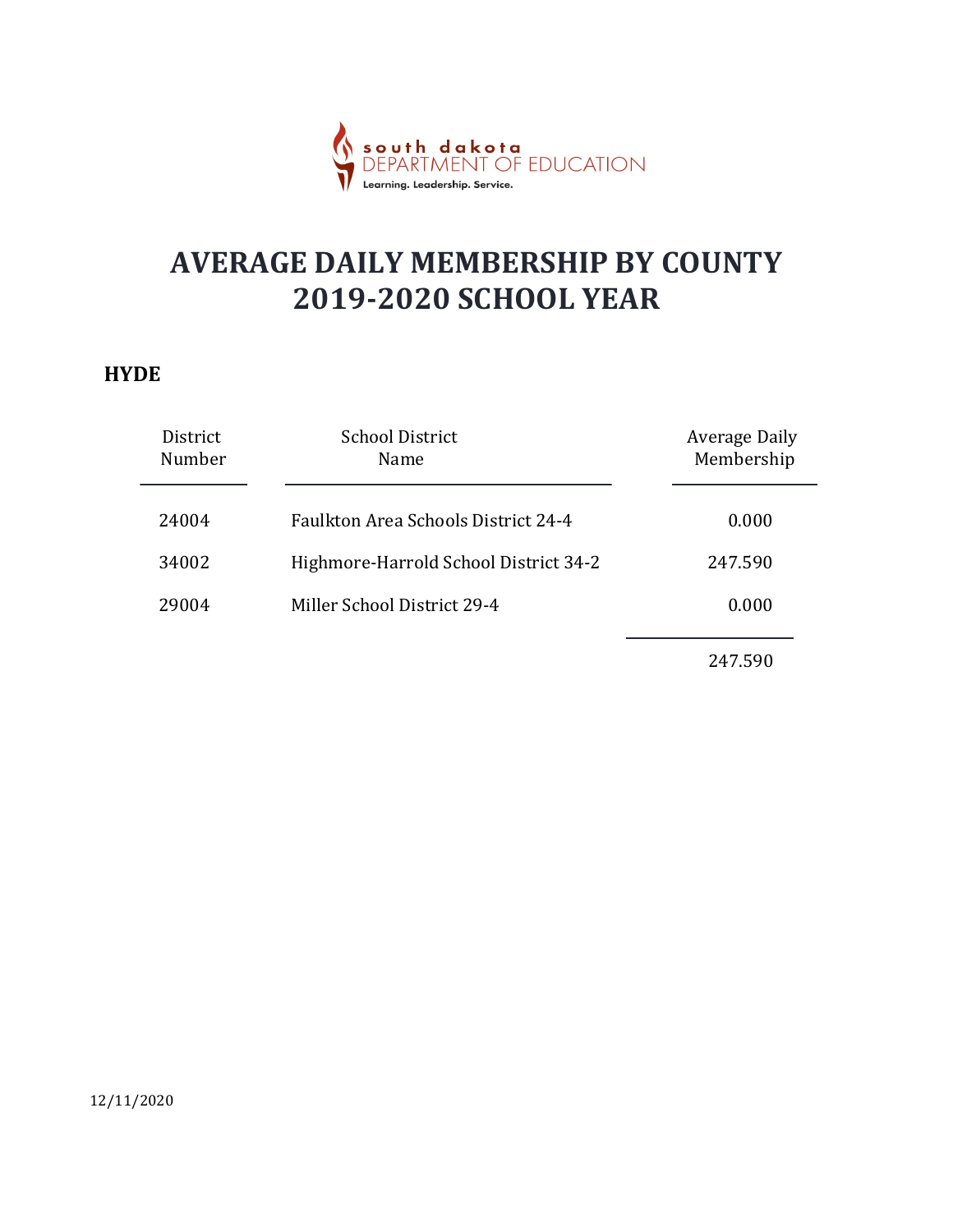

#### JACKSON

|                    | p <b>uth dakota</b><br>EPARTMENT OF EDUCATION<br>$S$ O<br>Learning. Leadership. Service. |                                    |  |
|--------------------|------------------------------------------------------------------------------------------|------------------------------------|--|
|                    | <b>AVERAGE DAILY MEMBERSHIP BY COUNTY</b><br><b>2019-2020 SCHOOL YEAR</b>                |                                    |  |
| <b>KSON</b>        |                                                                                          |                                    |  |
| District<br>Number | <b>School District</b><br>Name                                                           | <b>Average Daily</b><br>Membership |  |
| 27001              | Haakon School District 27-1                                                              | 0.000                              |  |
| 35002              | Kadoka Area School District 35-2                                                         | 659.450                            |  |
|                    |                                                                                          | 659.450                            |  |
|                    |                                                                                          |                                    |  |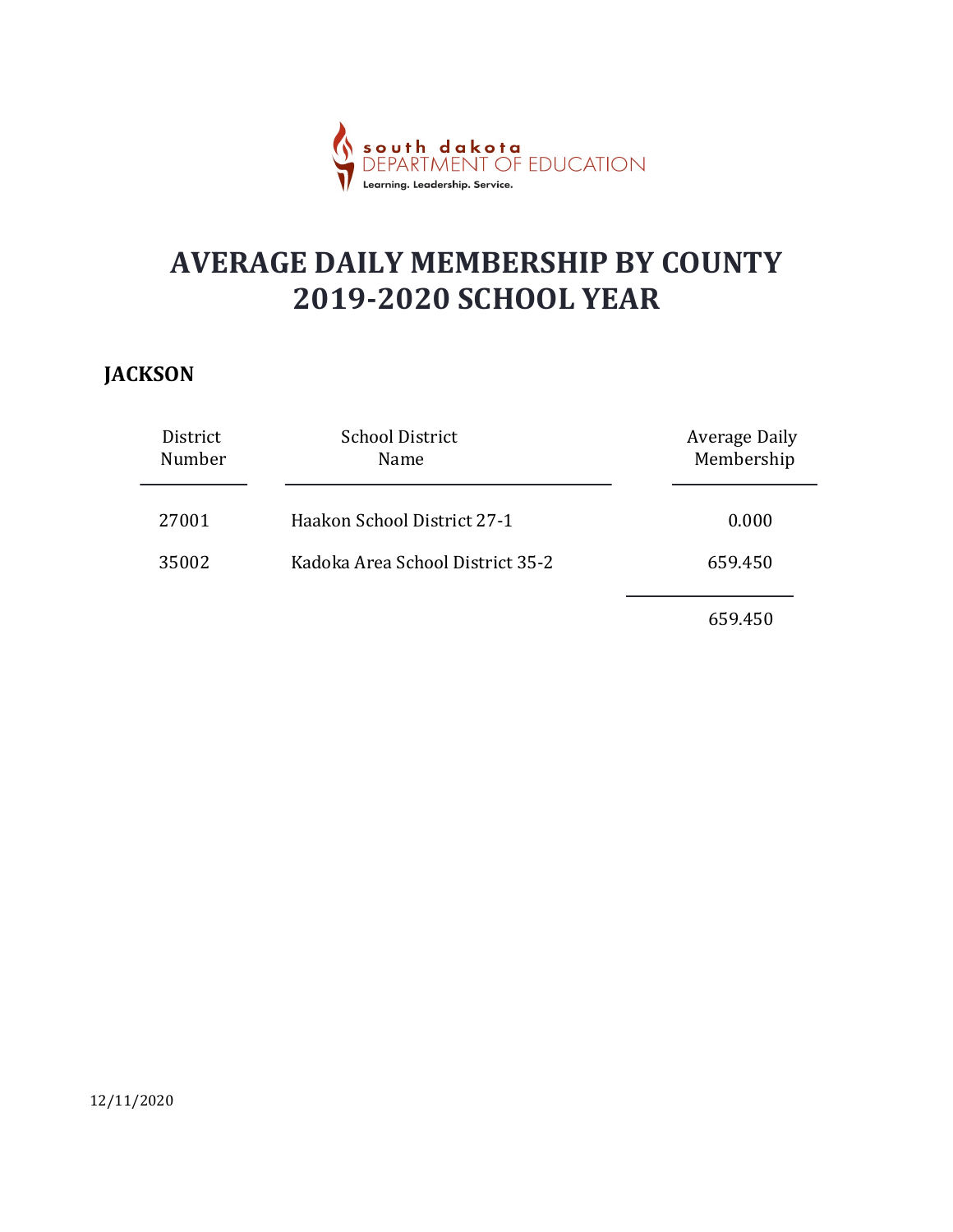

#### JERAULD

|                    | d <mark>akota</mark><br>MENT OF EDUCATION<br>Learning. Leadership. Service. |                                    |
|--------------------|-----------------------------------------------------------------------------|------------------------------------|
|                    | <b>AVERAGE DAILY MEMBERSHIP BY COUNTY</b><br><b>2019-2020 SCHOOL YEAR</b>   |                                    |
| <b>AULD</b>        |                                                                             |                                    |
| District<br>Number | <b>School District</b><br>Name                                              | <b>Average Daily</b><br>Membership |
| 2002               | Huron School District 02-2                                                  | 1.000                              |
| 7002               | Kimball School District 07-2                                                | 0.000                              |
| 36002              | Wessington Springs School District 36-2                                     | 288.156                            |
| 55004              | Woonsocket School District 55-4                                             | 13.491                             |
|                    |                                                                             |                                    |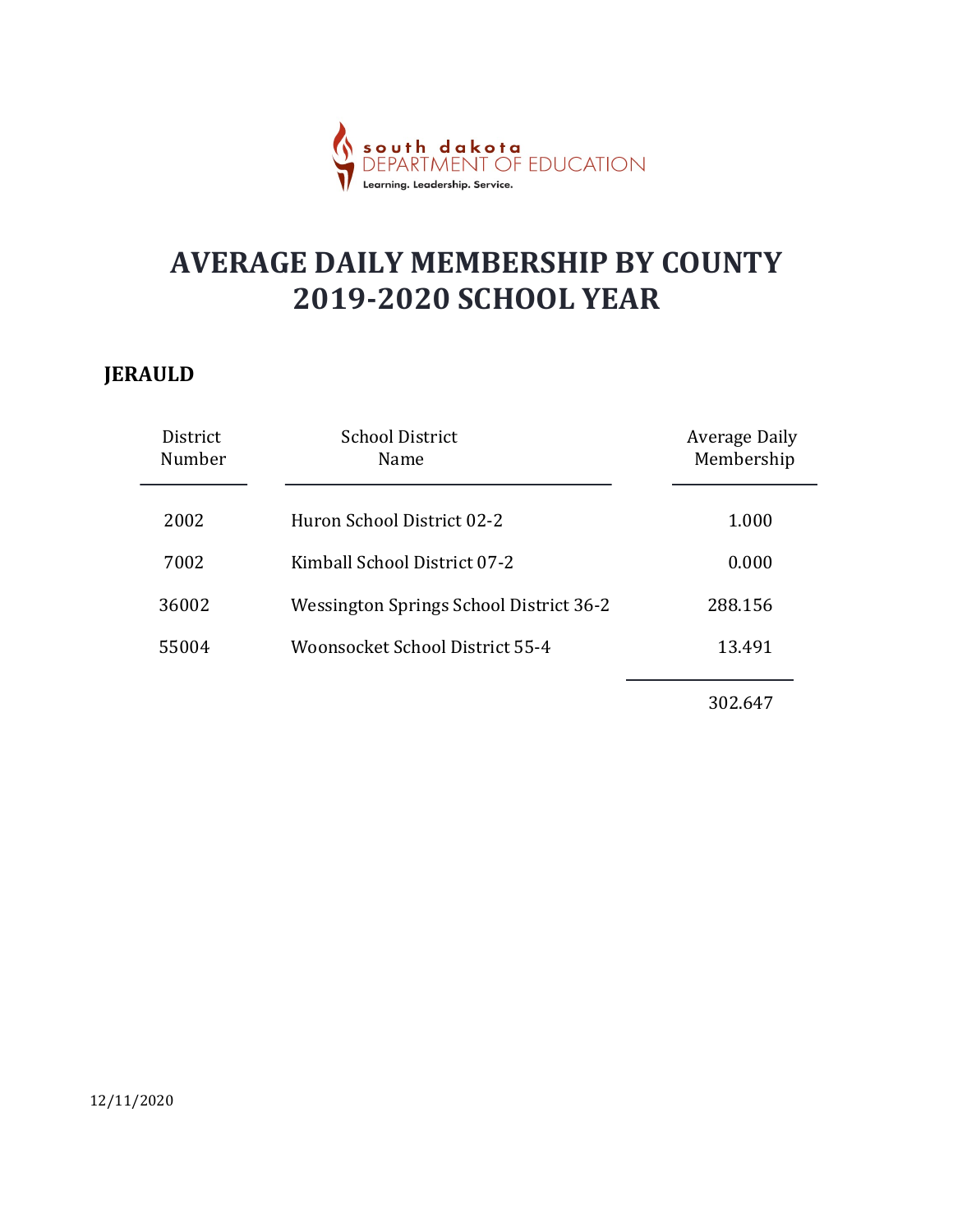

#### JONES

|                    | u <mark>th dakota</mark><br>PARTMENT OF EDUCATION<br>Learning. Leadership. Service. |                                    |  |
|--------------------|-------------------------------------------------------------------------------------|------------------------------------|--|
|                    | <b>AVERAGE DAILY MEMBERSHIP BY COUNTY</b><br><b>2019-2020 SCHOOL YEAR</b>           |                                    |  |
| <b>IES</b>         |                                                                                     |                                    |  |
| District<br>Number | <b>School District</b><br>Name                                                      | <b>Average Daily</b><br>Membership |  |
| 37003              | Jones County School District 37-3                                                   | 181.837                            |  |
| 35002              | Kadoka Area School District 35-2                                                    | 0.000                              |  |
|                    |                                                                                     | 181.837                            |  |
|                    |                                                                                     |                                    |  |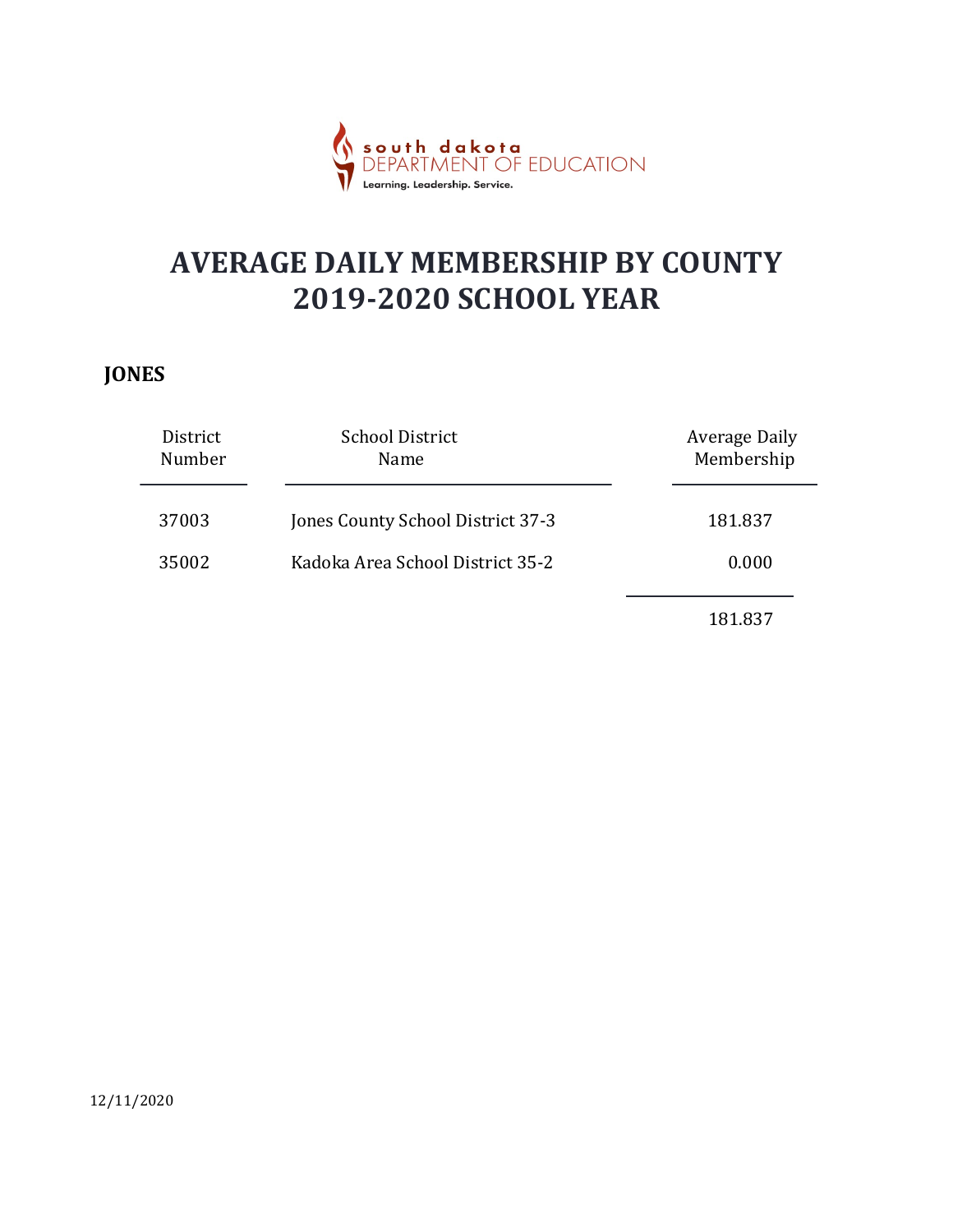

#### **KINGSBURY**

|                    | <mark>th dakota</mark><br>ARTMENT OF EDUCATION                            |                                    |
|--------------------|---------------------------------------------------------------------------|------------------------------------|
|                    | <b>AVERAGE DAILY MEMBERSHIP BY COUNTY</b><br><b>2019-2020 SCHOOL YEAR</b> |                                    |
| <b>IGSBURY</b>     |                                                                           |                                    |
| District<br>Number | <b>School District</b><br>Name                                            | <b>Average Daily</b><br>Membership |
| 38001              | Arlington School District 38-1                                            | 280.358                            |
| 38002              | De Smet School District 38-2                                              | 272.640                            |
| 28003              | Hamlin School District 28-3                                               | 0.000                              |
| 48003              | <b>Howard School District 48-3</b>                                        | 0.000                              |
| 2003               | Iroquois School District 02-3                                             | 8.021                              |
| 38003              | Lake Preston School District 38-3                                         | 174.413                            |
| 39005              | Oldham-Ramona School District 39-5                                        | 46.906                             |
| 12003              | <b>Willow Lake School District 12-3</b>                                   | 2.000                              |
|                    |                                                                           | 784.339                            |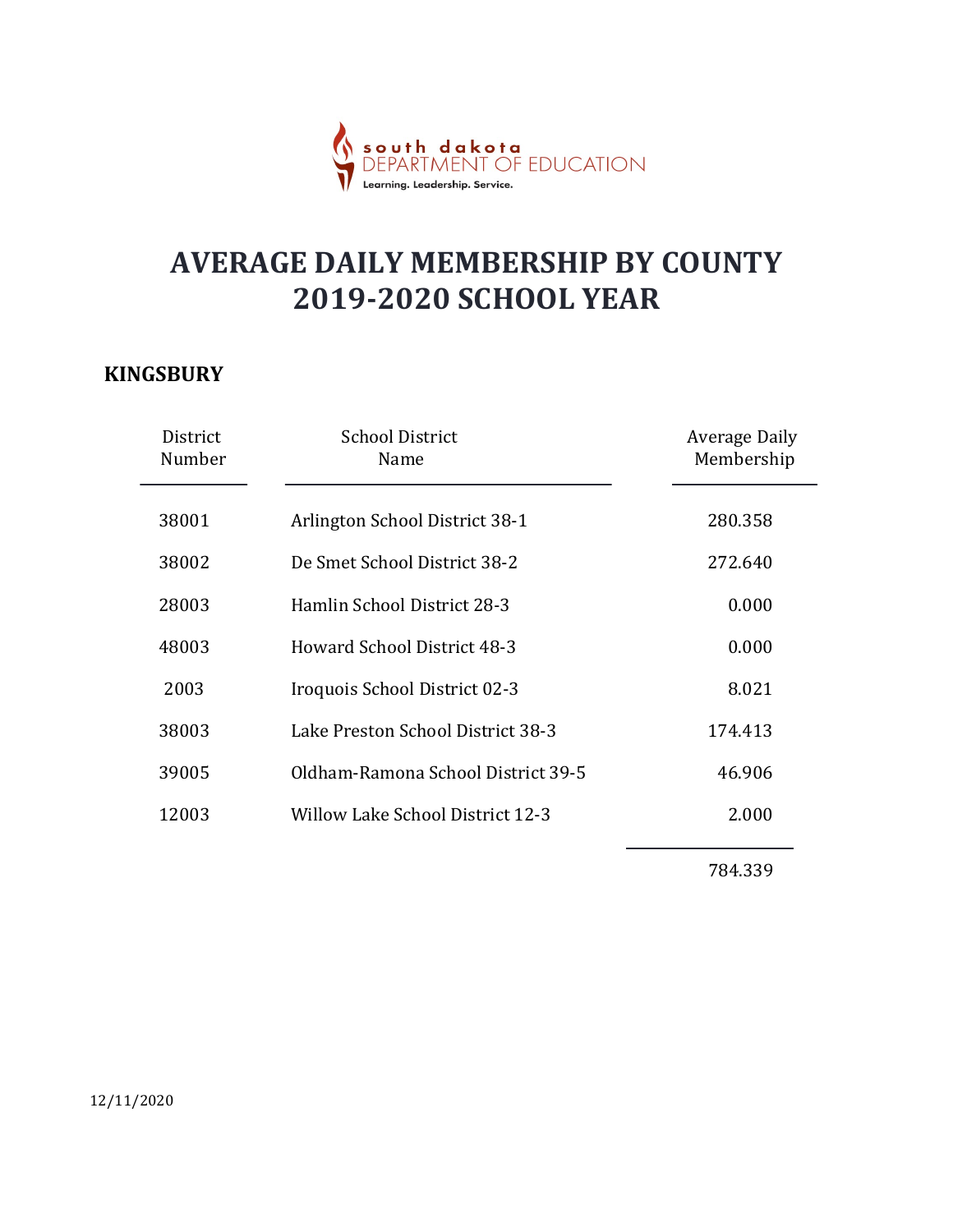

#### LAKE

|                    | south dakota<br>DEPARTMENT OF EDUCATION<br>Learning. Leadership. Service  |                                    |  |
|--------------------|---------------------------------------------------------------------------|------------------------------------|--|
| ζE                 | <b>AVERAGE DAILY MEMBERSHIP BY COUNTY</b><br><b>2019-2020 SCHOOL YEAR</b> |                                    |  |
| District<br>Number | <b>School District</b><br>Name                                            | <b>Average Daily</b><br>Membership |  |
| 39001              | <b>Chester Area School District 39-1</b>                                  | 332.015                            |  |
| 50005              | Colman-Egan School District 50-5                                          | 0.000                              |  |
| 39002              | Madison Central School District 39-2                                      | 1,293.469                          |  |
| 43007              | McCook Central School District 43-7                                       | 12.000                             |  |
| 39005              | Oldham-Ramona School District 39-5                                        | 109.953                            |  |
| 39004              | Rutland School District 39-4                                              | 139.431                            |  |
| 5005               | Sioux Valley School District 05-5                                         | 0.000                              |  |
|                    |                                                                           | 1,886.869                          |  |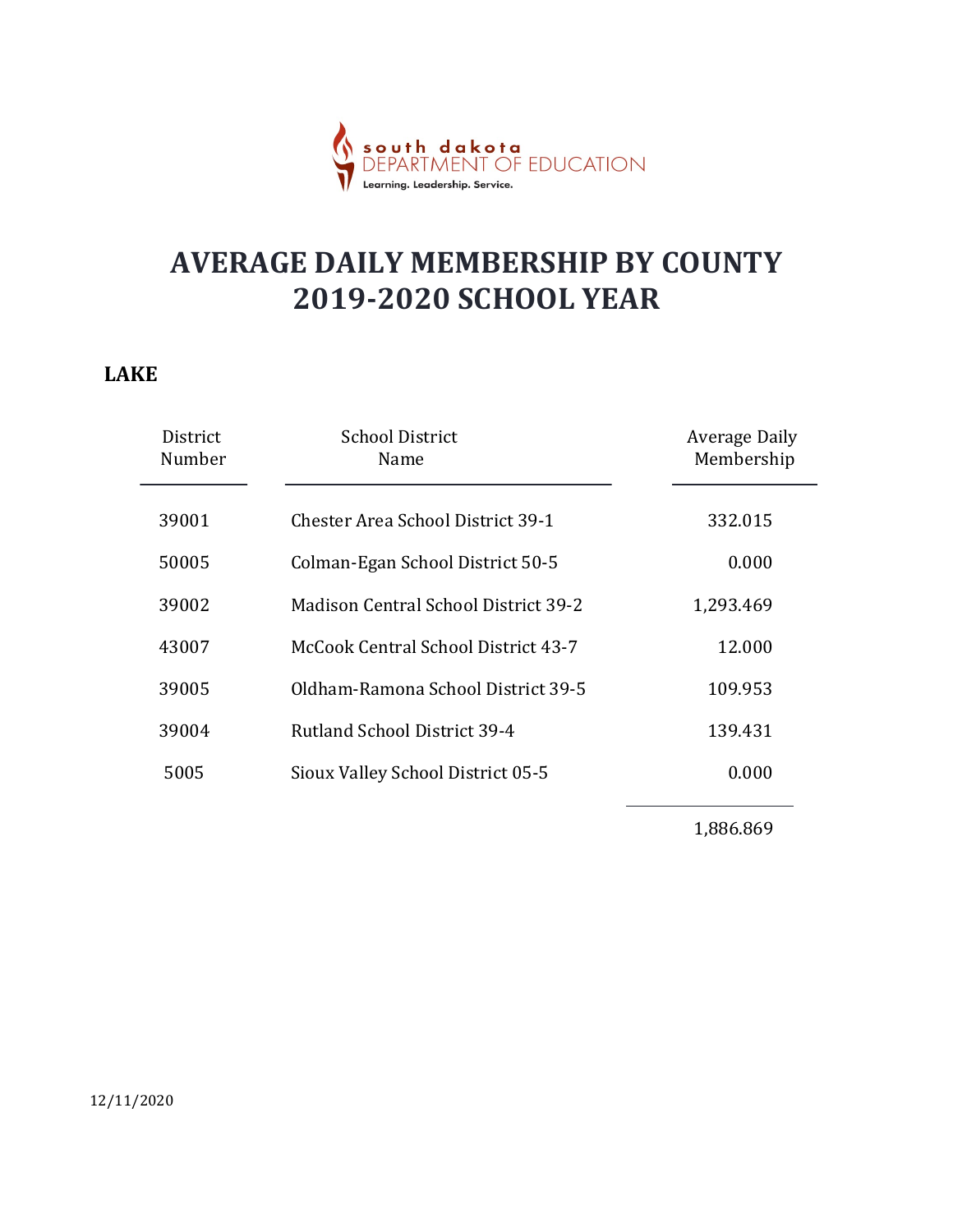

#### LAWRENCE

|                    | dakota<br>MENT OF EDUCATION<br>Learning. Leadership. Service.             |                                    |
|--------------------|---------------------------------------------------------------------------|------------------------------------|
|                    | <b>AVERAGE DAILY MEMBERSHIP BY COUNTY</b><br><b>2019-2020 SCHOOL YEAR</b> |                                    |
| <b>NRENCE</b>      |                                                                           |                                    |
| District<br>Number | <b>School District</b><br>Name                                            | <b>Average Daily</b><br>Membership |
| 9001               | Belle Fourche School District 09-1                                        | 3.000                              |
| 40001              | Lead-Deadwood School District 40-1                                        | 801.846                            |
| 46001              | Meade School District 46-1                                                | 177.622                            |
| 40002              | Spearfish School District 40-2                                            | 2,459.834                          |
|                    |                                                                           |                                    |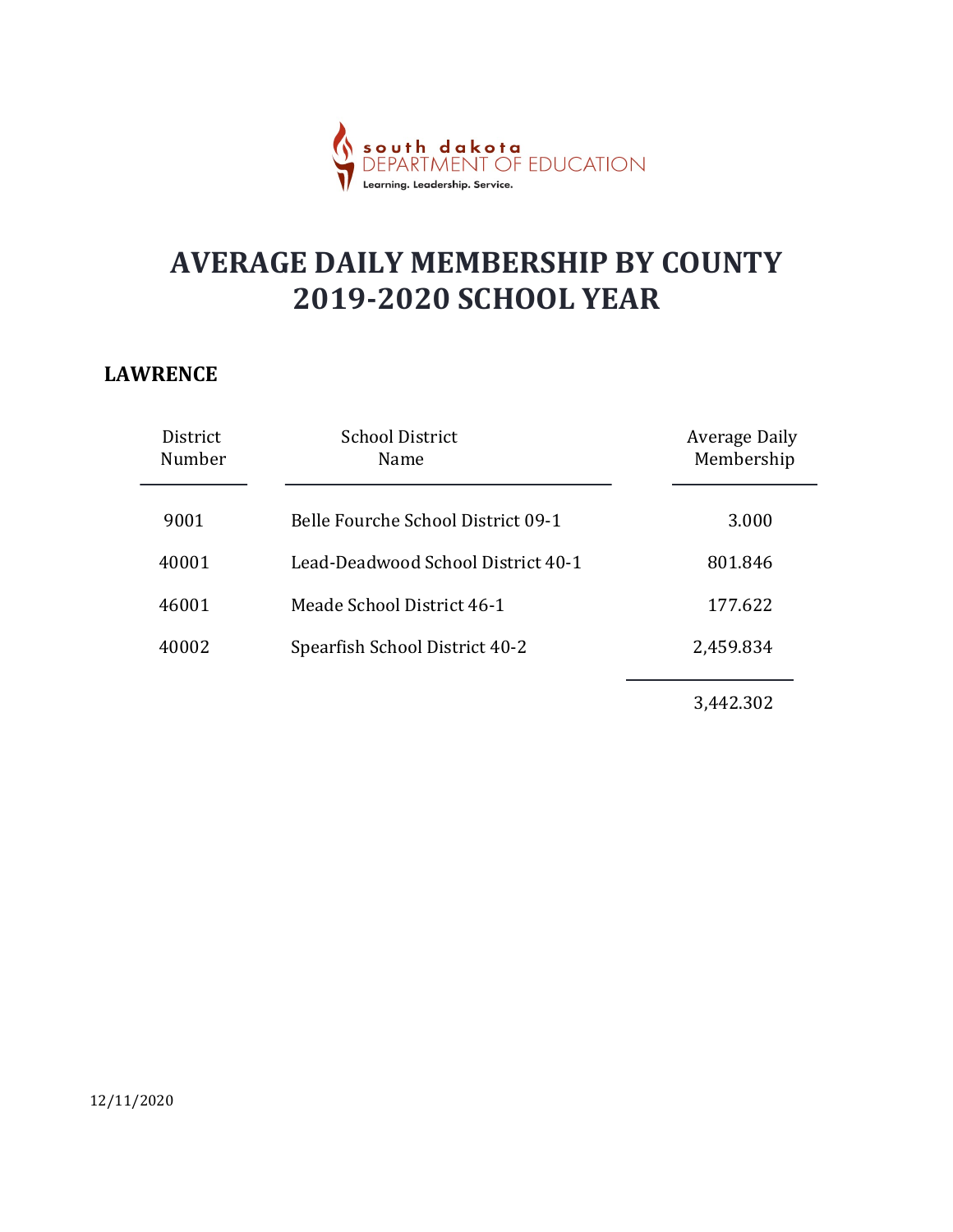

#### LINCOLN

|                    | <mark>th dakota</mark><br>ARTMENT OF EDUCATION<br>Learnina, Leadership, Service |                                    |
|--------------------|---------------------------------------------------------------------------------|------------------------------------|
|                    | <b>AVERAGE DAILY MEMBERSHIP BY COUNTY</b><br><b>2019-2020 SCHOOL YEAR</b>       |                                    |
| <b>COLN</b>        |                                                                                 |                                    |
| District<br>Number | <b>School District</b><br>Name                                                  | <b>Average Daily</b><br>Membership |
| 61001              | Alcester-Hudson School District 61-1                                            | 74.187                             |
| 61002              | Beresford School District 61-2                                                  | 144.370                            |
| 41001              | Canton School District 41-1                                                     | 988.916                            |
| 60001              | Centerville School District 60-1                                                | 23.994                             |
| 41002              | Harrisburg School District 41-2                                                 | 6,051.851                          |
| 41004              | Lennox School District 41-4                                                     | 1,064.126                          |
| 49005              | Sioux Falls School District 49-5                                                | 2,662.923                          |
| 41005              | Tea Area School District 41-5                                                   | 1,947.858                          |
|                    |                                                                                 | 12,958.227                         |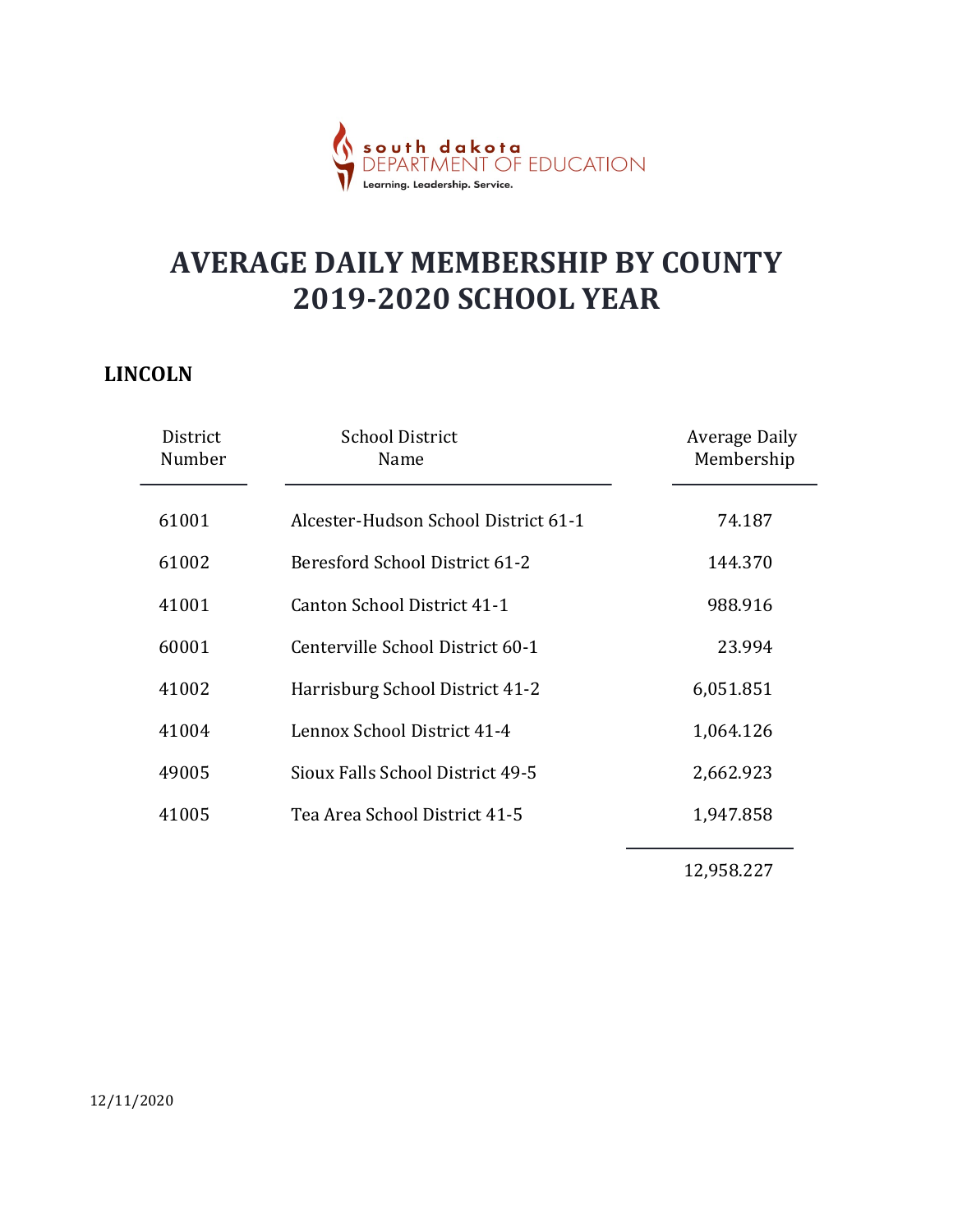

#### LYMAN

|                                                                           | dakota<br>MENT OF EDUCATION<br>Learning. Leadership. Service. |                                    |
|---------------------------------------------------------------------------|---------------------------------------------------------------|------------------------------------|
| <b>AVERAGE DAILY MEMBERSHIP BY COUNTY</b><br><b>2019-2020 SCHOOL YEAR</b> |                                                               |                                    |
| ИAN                                                                       |                                                               |                                    |
| District<br>Number                                                        | <b>School District</b><br>Name                                | <b>Average Daily</b><br>Membership |
| 7001                                                                      | Chamberlain School District 07-1                              | 4.000                              |
| 26004                                                                     | Gregory School District 26-4                                  | 0.000                              |
| 42001                                                                     | Lyman School District 42-1                                    | 699.367                            |
| 59002                                                                     | Winner School District 59-2                                   | 4.000                              |
|                                                                           |                                                               |                                    |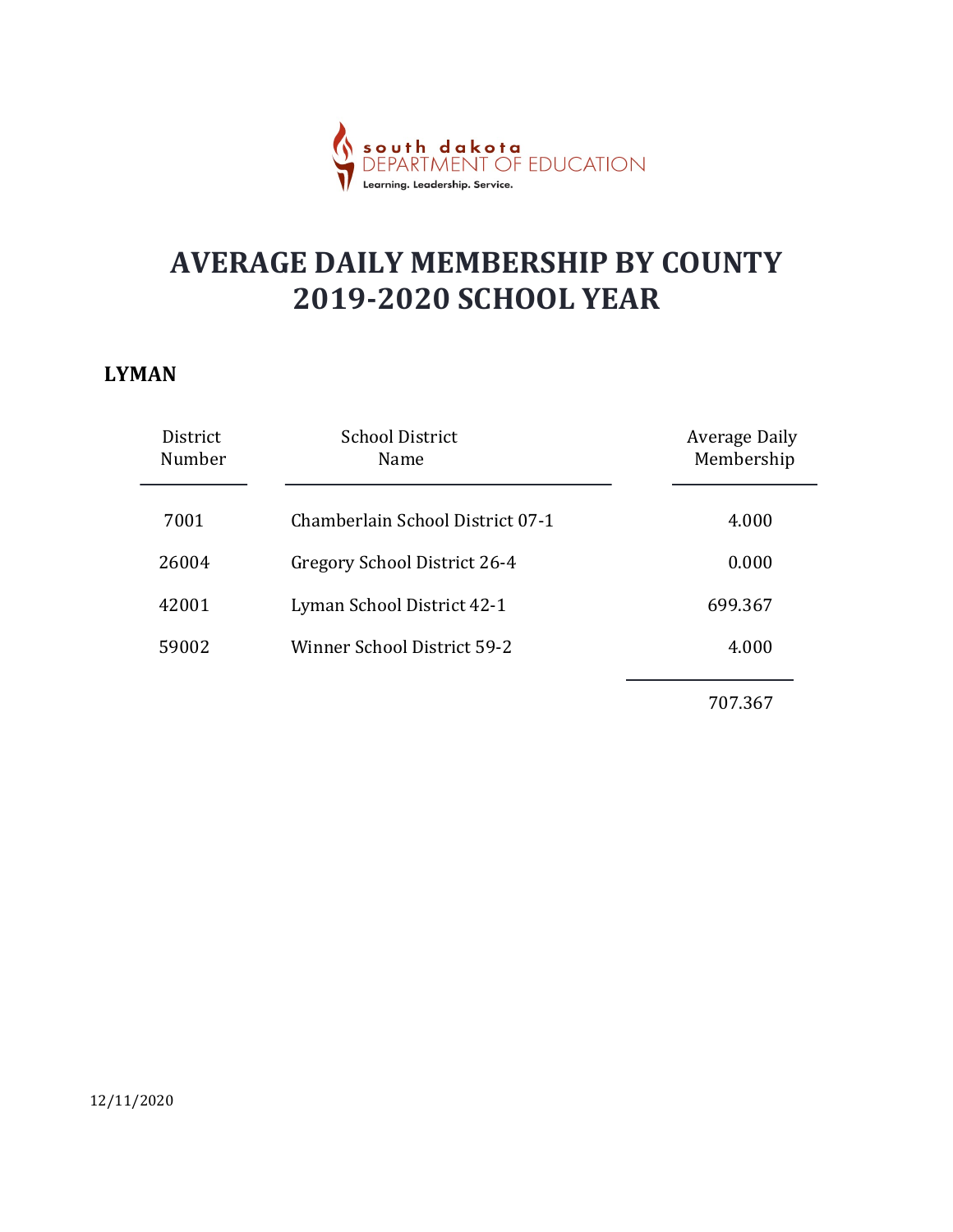

#### MARSHALL

|                    | a <mark>k o t a</mark><br>FNT OF EDUCATION<br>Learnina. Leadership. Service |                                    |
|--------------------|-----------------------------------------------------------------------------|------------------------------------|
|                    | <b>AVERAGE DAILY MEMBERSHIP BY COUNTY</b><br><b>2019-2020 SCHOOL YEAR</b>   |                                    |
| <b>RSHALL</b>      |                                                                             |                                    |
| District<br>Number | <b>School District</b><br>Name                                              | <b>Average Daily</b><br>Membership |
| 45004              | Britton-Hecla School District 45-4                                          | 432.593                            |
| 6006               | Groton Area School District 06-6                                            | 0.000                              |
| 45005              | Langford Area School District 45-5                                          | 157.341                            |
| 54002              | Sisseton School District 54-2                                               | 40.365                             |
| 18005              | Webster Area School District 18-5                                           | 1.000                              |
|                    |                                                                             | 631.299                            |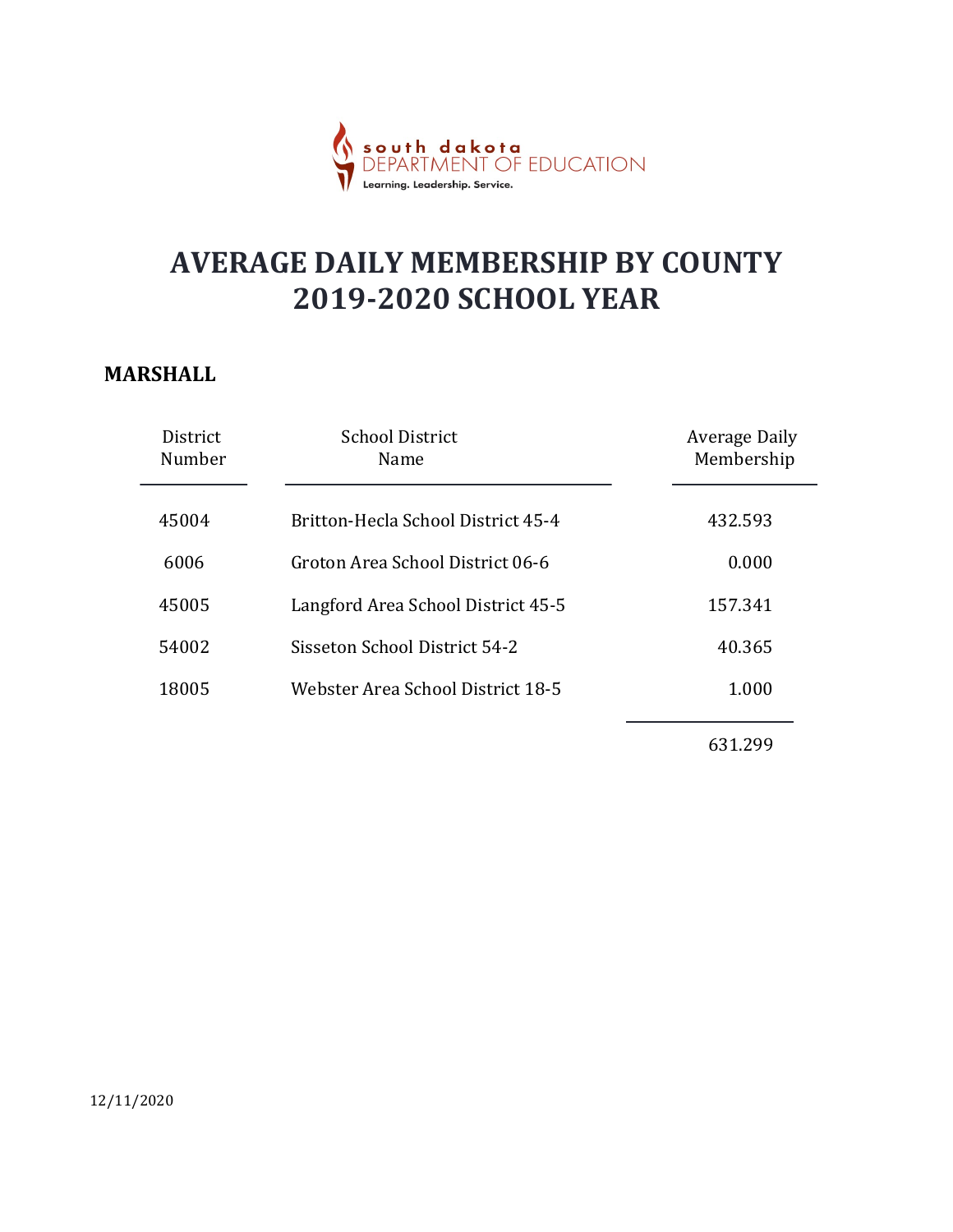

#### MC COOK

|                    | <mark>dakota</mark><br>MENT OF EDUCATION                                  |                                    |
|--------------------|---------------------------------------------------------------------------|------------------------------------|
|                    | <b>AVERAGE DAILY MEMBERSHIP BY COUNTY</b><br><b>2019-2020 SCHOOL YEAR</b> |                                    |
| <b>COOK</b>        |                                                                           |                                    |
| District<br>Number | <b>School District</b><br>Name                                            | <b>Average Daily</b><br>Membership |
| 30003              | Bridgewater-Emery School District 30-3                                    | 121.761                            |
| 43001              | Canistota School District 43-1                                            | 240.642                            |
| 39001              | Chester Area School District 39-1                                         | 0.000                              |
| 33001              | Freeman School District 33-1                                              | 0.000                              |
| 48003              | Howard School District 48-3                                               | 0.000                              |
| 39002              | Madison Central School District 39-2                                      | 0.000                              |
| 60003              | Marion School District 60-3                                               | 16.980                             |
| 43007              | McCook Central School District 43-7                                       | 425.850                            |
| 43002              | Montrose School District 43-2                                             | 262.099                            |
| 60004              | Parker School District 60-4                                               | 24.686                             |
| 49007              | West Central School District 49-7                                         | 34.125                             |
|                    |                                                                           | 1,126.144                          |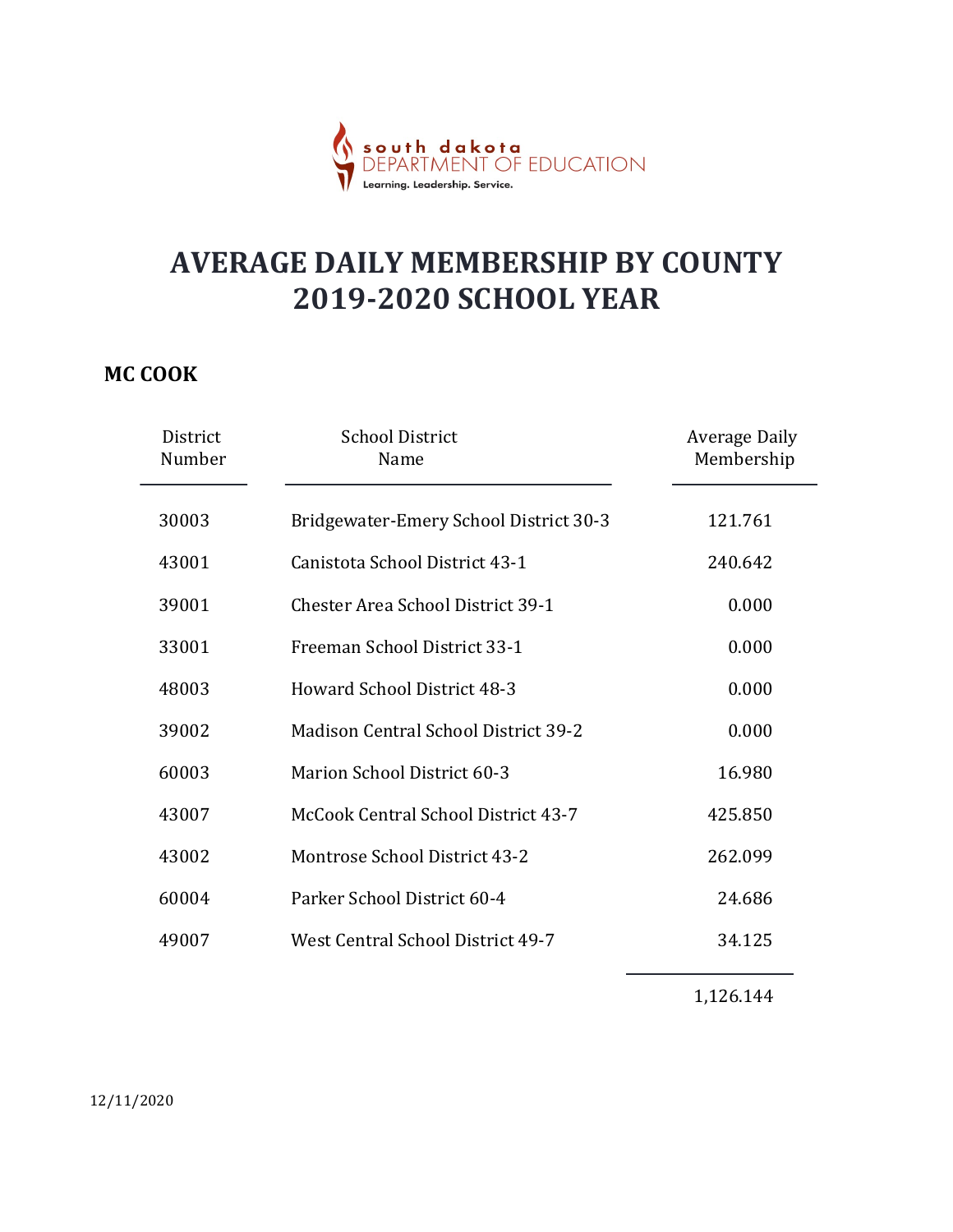

#### MC PHERSON

|                    | dakota<br>MENT OF EDUCATION<br>.<br>Learning. Leadership. Service.        |                                    |  |
|--------------------|---------------------------------------------------------------------------|------------------------------------|--|
|                    | <b>AVERAGE DAILY MEMBERSHIP BY COUNTY</b><br><b>2019-2020 SCHOOL YEAR</b> |                                    |  |
| <b>PHERSON</b>     |                                                                           |                                    |  |
| District<br>Number | <b>School District</b><br>Name                                            | <b>Average Daily</b><br>Membership |  |
| 22005              | <b>Edmunds Central School District 22-5</b>                               | 3.000                              |  |
| 44001              | Eureka School District 44-1                                               | 141.307                            |  |
| 44002              | Leola School District 44-2                                                | 257.318                            |  |
|                    |                                                                           | 401.625                            |  |
|                    |                                                                           |                                    |  |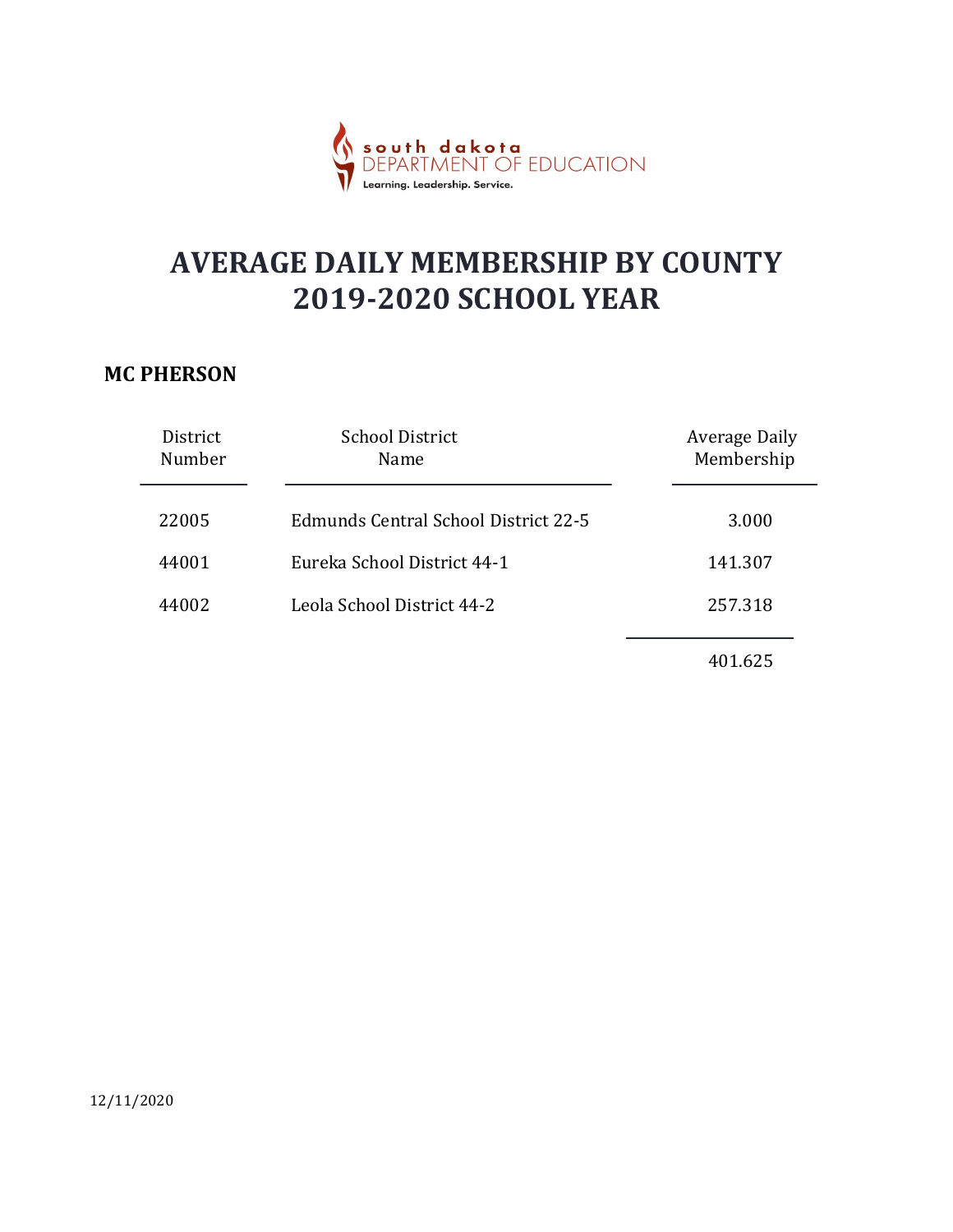

#### MEADE

|                           | South dakota<br>DEDAPTMENT OF EDUCATION<br>Learning. Leadership. Service  |                                    |  |
|---------------------------|---------------------------------------------------------------------------|------------------------------------|--|
|                           | <b>AVERAGE DAILY MEMBERSHIP BY COUNTY</b><br><b>2019-2020 SCHOOL YEAR</b> |                                    |  |
| ADE<br>District<br>Number | <b>School District</b><br>Name                                            | <b>Average Daily</b><br>Membership |  |
| 51001                     | Douglas School District 51-1                                              | 956.293                            |  |
| 46002                     | Faith School District 46-2                                                | 159.949                            |  |
| 46001                     | Meade School District 46-1                                                | 2,926.035                          |  |
| 51003                     | New Underwood School District 51-3                                        | 4.000                              |  |
| 9002                      | <b>Newell School District 09-2</b>                                        | 0.000                              |  |
| 51004                     | Rapid City Area School District 51-4                                      | 1,457.226                          |  |
| 51005                     | Wall School District 51-5                                                 | 8.000                              |  |
|                           |                                                                           | 5,511.503                          |  |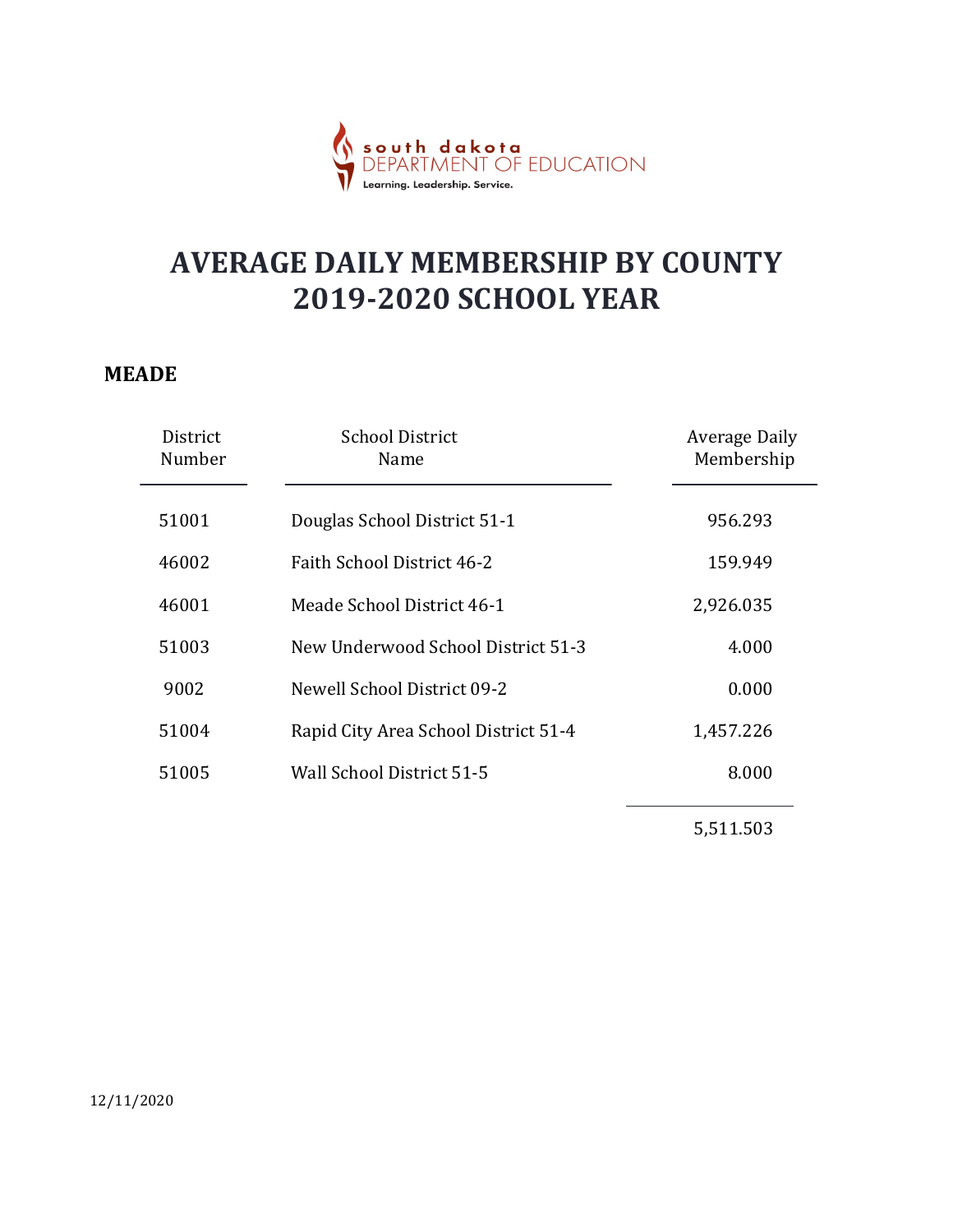

#### **MELLETTE**

|                    | dakota<br>MENT OF EDUCATION<br>.<br>Learning. Leadership. Service.        |                                    |  |
|--------------------|---------------------------------------------------------------------------|------------------------------------|--|
|                    | <b>AVERAGE DAILY MEMBERSHIP BY COUNTY</b><br><b>2019-2020 SCHOOL YEAR</b> |                                    |  |
| LETTE              |                                                                           |                                    |  |
| District<br>Number | <b>School District</b><br>Name                                            | <b>Average Daily</b><br>Membership |  |
| 59003              | <b>Colome Consolidated School District 59-3</b>                           | 19.406                             |  |
| 37003              | Jones County School District 37-3                                         | 0.000                              |  |
| 47001              | White River School District 47-1                                          | 372.954                            |  |
|                    |                                                                           | 392.361                            |  |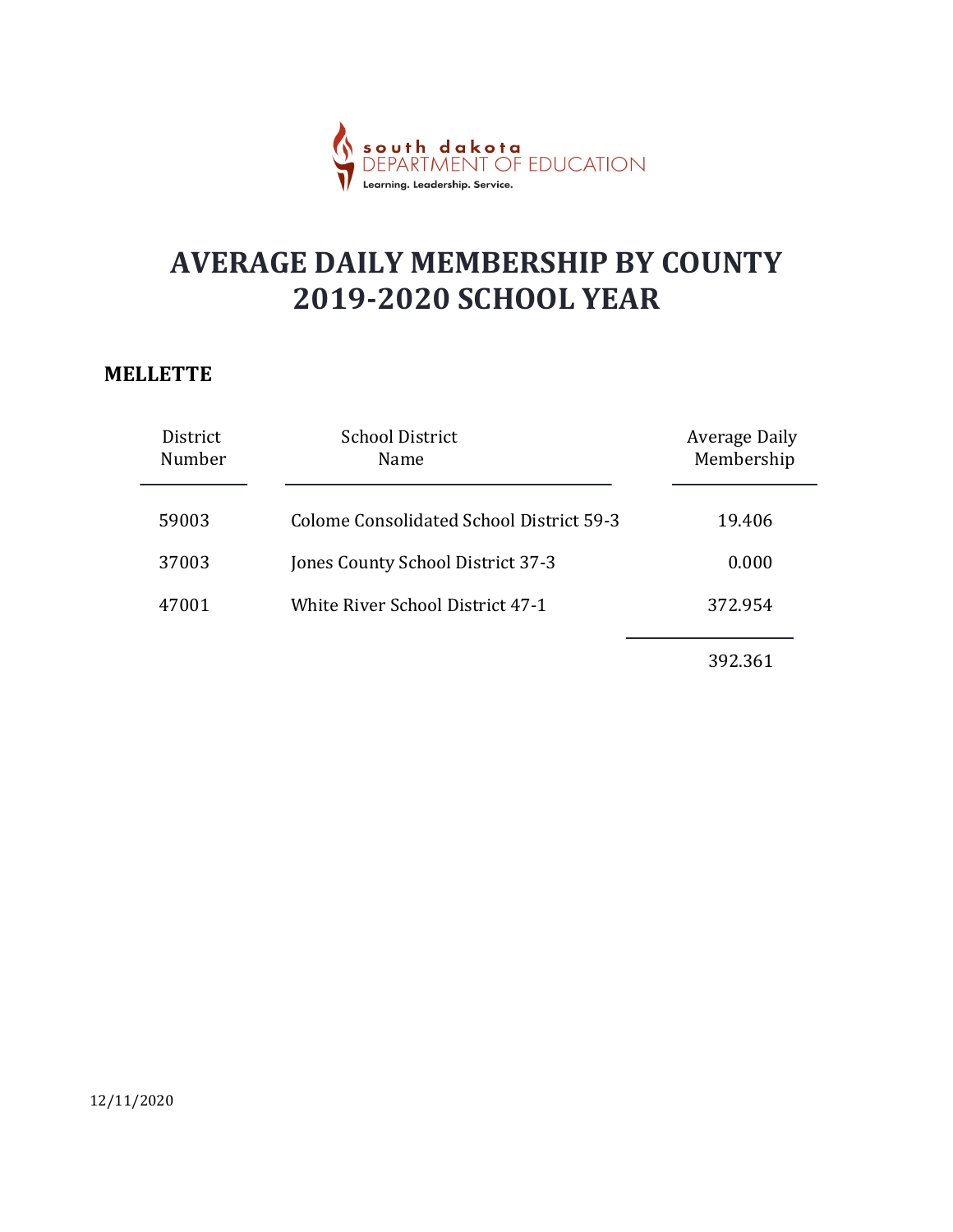

#### MINER

|                    | <mark>dakota</mark><br>MENT OF EDUCATION<br>Leadershin.                   |                                    |
|--------------------|---------------------------------------------------------------------------|------------------------------------|
|                    | <b>AVERAGE DAILY MEMBERSHIP BY COUNTY</b><br><b>2019-2020 SCHOOL YEAR</b> |                                    |
| VER                |                                                                           |                                    |
| District<br>Number | <b>School District</b><br>Name                                            | <b>Average Daily</b><br>Membership |
| 30001              | Hanson School District 30-1                                               | 0.000                              |
| 48003              | Howard School District 48-3                                               | 380.688                            |
| 43007              | McCook Central School District 43-7                                       | 3.000                              |
| 39005              | Oldham-Ramona School District 39-5                                        | 3.000                              |
| 55005              | Sanborn Central School District 55-5                                      | 0.000                              |
|                    |                                                                           | 386.688                            |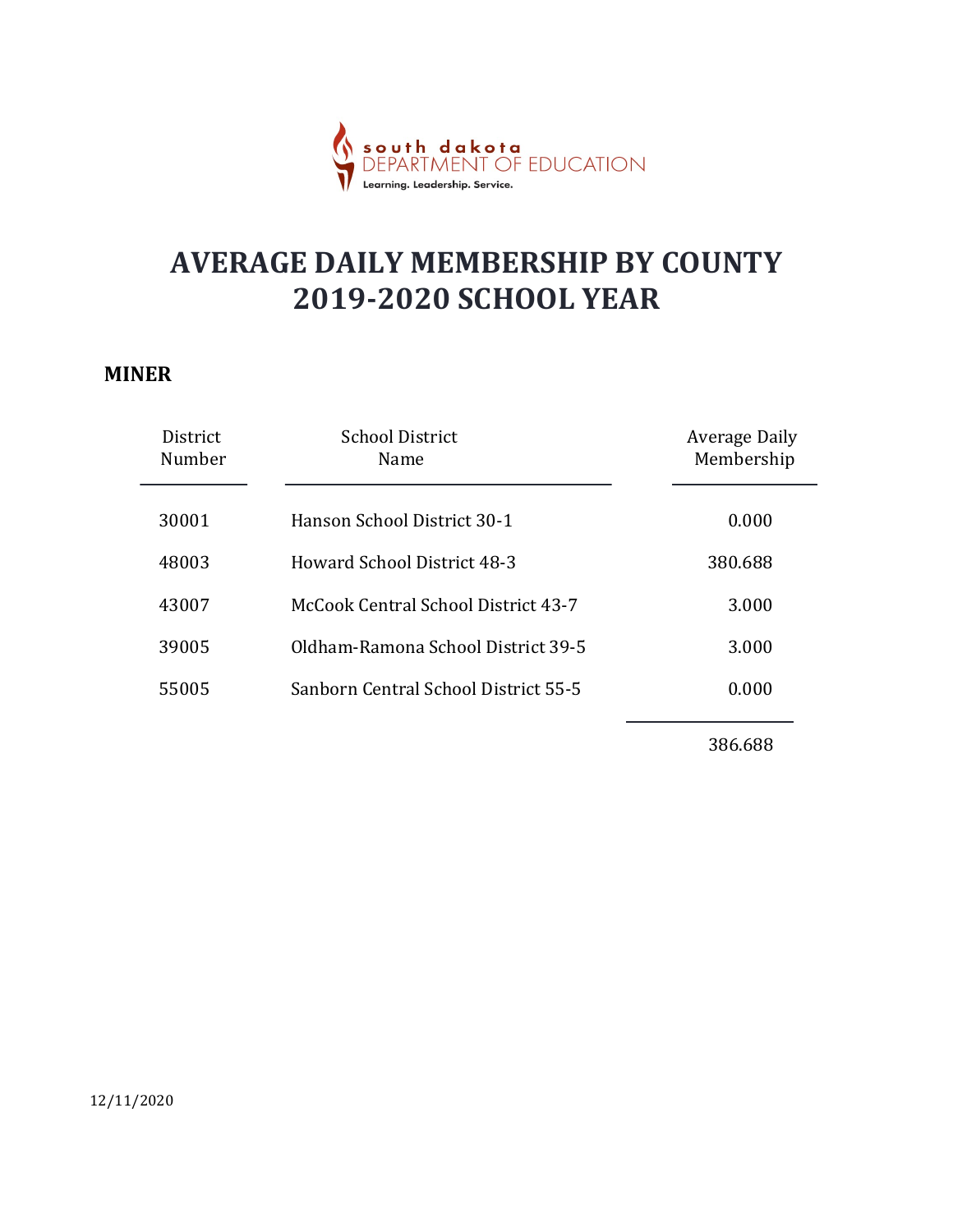

#### MINNEHAHA

|                    | <mark>dakota</mark><br>MENT OF EDUCATION<br>Learning. Leadership. Service. |                             |
|--------------------|----------------------------------------------------------------------------|-----------------------------|
|                    | <b>AVERAGE DAILY MEMBERSHIP BY COUNTY</b><br><b>2019-2020 SCHOOL YEAR</b>  |                             |
| INEHAHA            |                                                                            |                             |
| District<br>Number | <b>School District</b><br>Name                                             | Average Daily<br>Membership |
| 49001              | <b>Baltic School District 49-1</b>                                         | 466.577                     |
| 49002              | Brandon Valley School District 49-2                                        | 4,743.608                   |
| 41001              | Canton School District 41-1                                                | 0.000                       |
| 39001              | <b>Chester Area School District 39-1</b>                                   | 10.000                      |
| 49003              | Dell Rapids School District 49-3                                           | 1,206.459                   |
| 49004              | Garretson School District 49-4                                             | 534.731                     |
| 41004              | Lennox School District 41-4                                                | 23.083                      |
| 43002              | Montrose School District 43-2                                              | 8.000                       |
| 60004              | Parker School District 60-4                                                | 20.249                      |
| 49005              | Sioux Falls School District 49-5                                           | 24,697.575                  |
| 41005              | Tea Area School District 41-5                                              | 168.730                     |
| 49006              | Tri-Valley School District 49-6                                            | 1,055.535                   |
|                    | West Central School District 49-7                                          | 1,330.130                   |

12/11/2020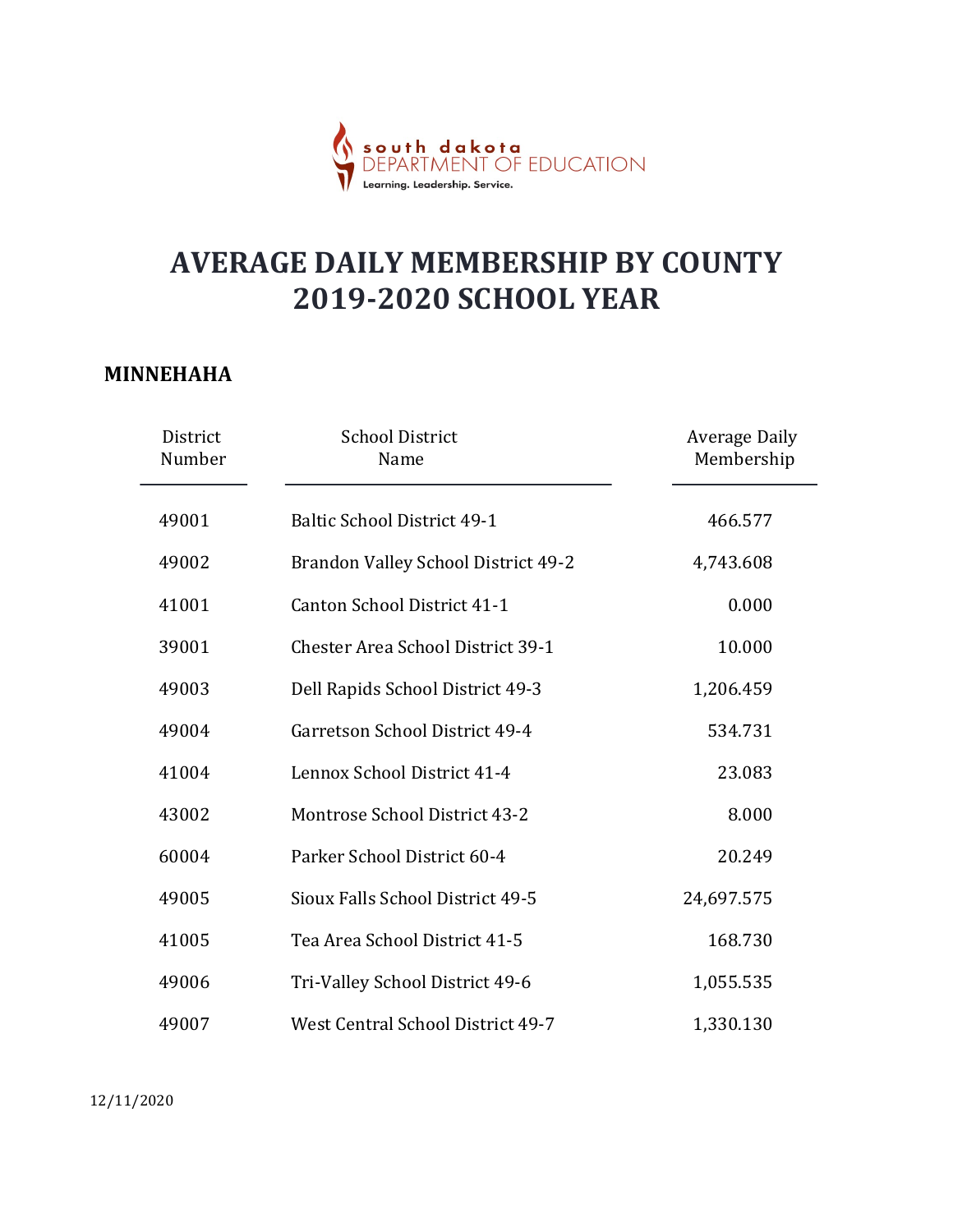

34,264.677

12/11/2020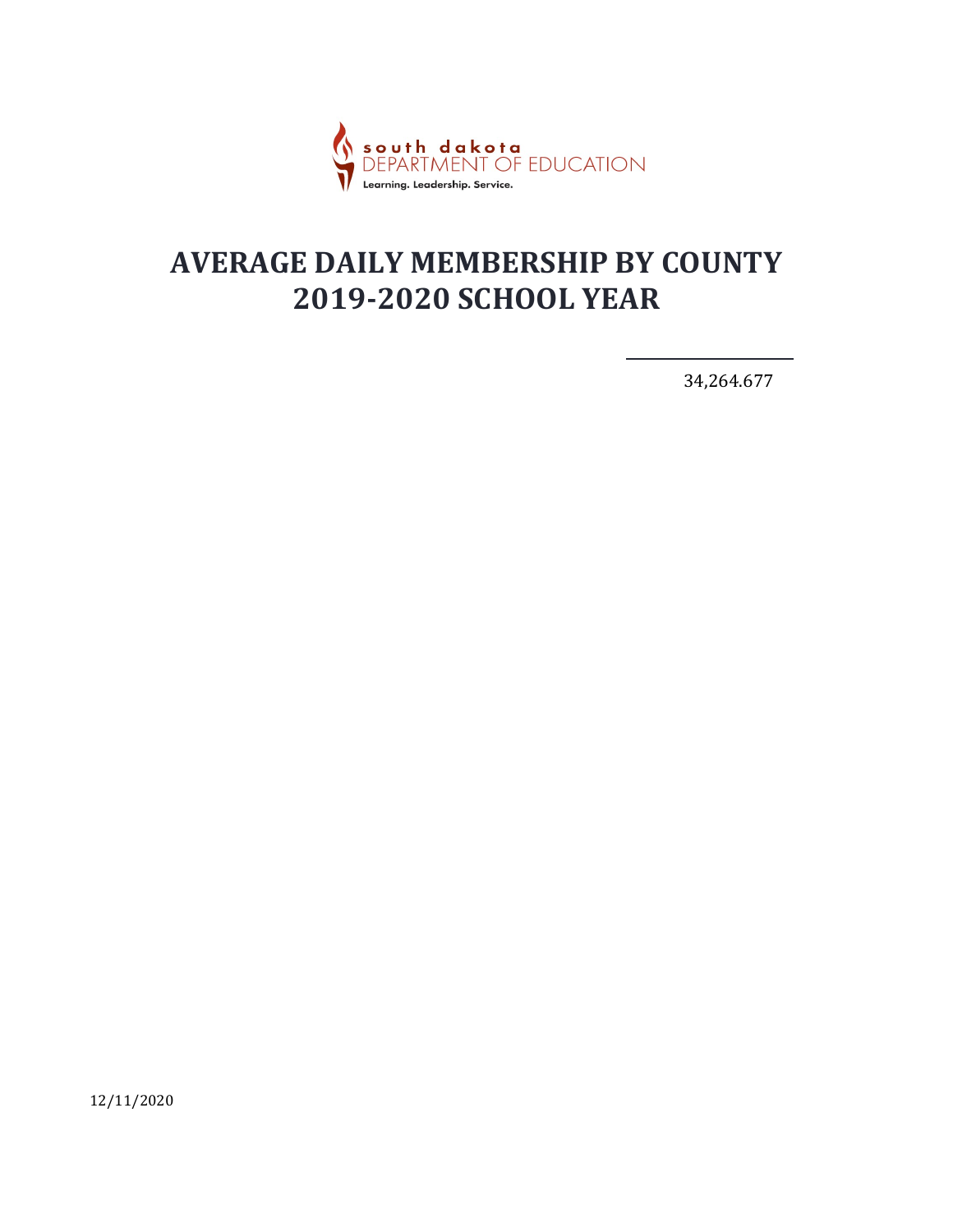

#### MOODY

|                    | : <mark>h dakota</mark><br>RTMENT OF EDUCATION                            |                                    |
|--------------------|---------------------------------------------------------------------------|------------------------------------|
|                    | <b>AVERAGE DAILY MEMBERSHIP BY COUNTY</b><br><b>2019-2020 SCHOOL YEAR</b> |                                    |
| <b>ODY</b>         |                                                                           |                                    |
| District<br>Number | <b>School District</b><br>Name                                            | <b>Average Daily</b><br>Membership |
| 5001               | <b>Brookings School District 05-1</b>                                     | 11.000                             |
| 39001              | <b>Chester Area School District 39-1</b>                                  | 10.000                             |
| 50005              | Colman-Egan School District 50-5                                          | 335.372                            |
| 49003              | Dell Rapids School District 49-3                                          | 3.000                              |
| 5003               | Elkton School District 05-3                                               | 2.000                              |
| 50003              | Flandreau School District 50-3                                            | 991.404                            |
| 39004              | Rutland School District 39-4                                              | 0.000                              |
| 5005               | Sioux Valley School District 05-5                                         | 3.000                              |
|                    |                                                                           | 1,355.776                          |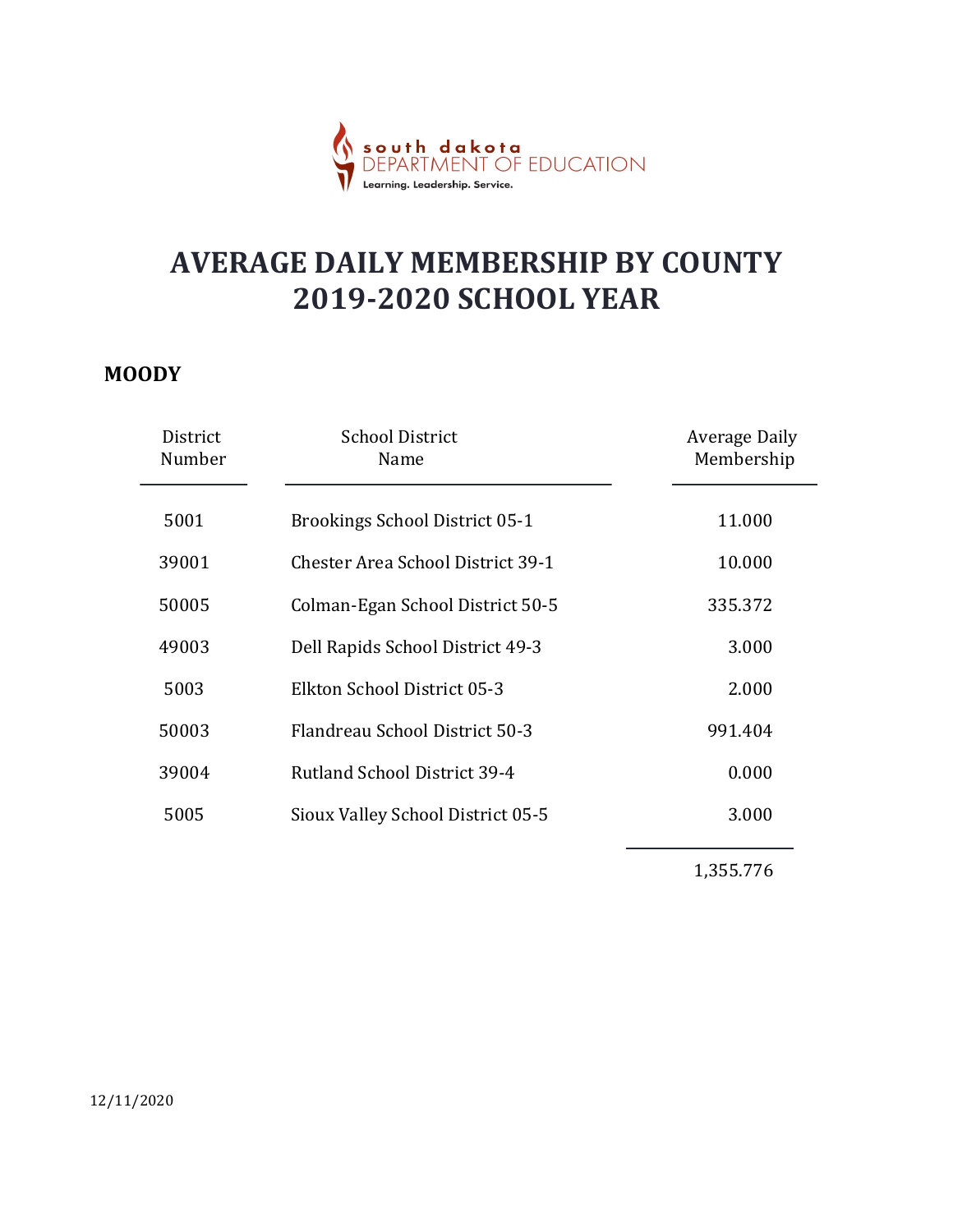

#### OGLALA LAKOTA

|                    | south dakota<br>DFPARTMENT OF EDUCATION<br>Learning. Leadership. Service. |                                    |  |
|--------------------|---------------------------------------------------------------------------|------------------------------------|--|
|                    | <b>AVERAGE DAILY MEMBERSHIP BY COUNTY</b><br><b>2019-2020 SCHOOL YEAR</b> |                                    |  |
| <b>LALA LAKOTA</b> |                                                                           |                                    |  |
| District<br>Number | <b>School District</b><br>Name                                            | <b>Average Daily</b><br>Membership |  |
| 65001              | Oglala Lakota County School District 65-1                                 | 4,216.300                          |  |
|                    |                                                                           | 4,216.300                          |  |
|                    |                                                                           |                                    |  |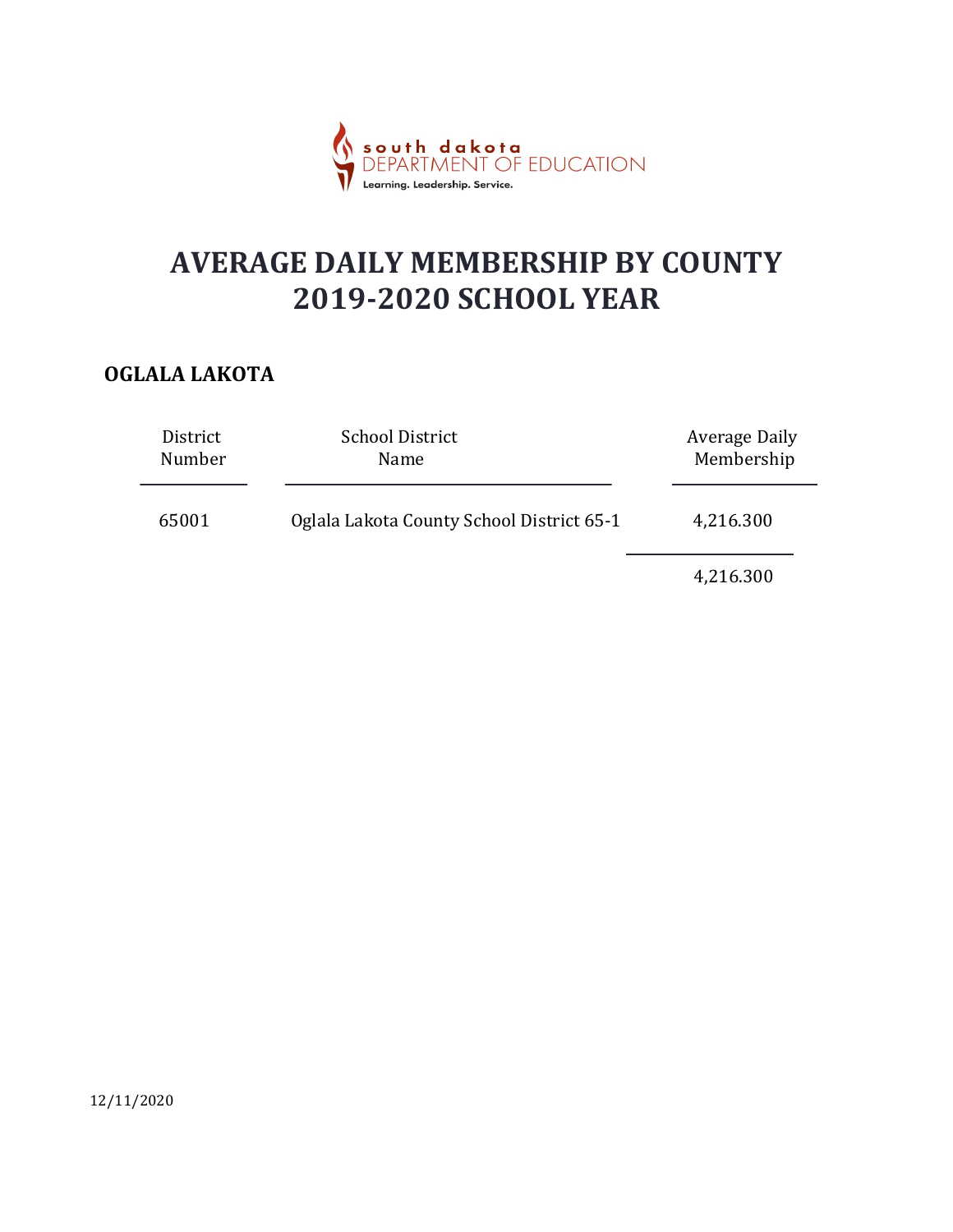

#### PENNINGTON

|                    | <mark>dakota</mark><br>MENT OF EDUCATION<br><b>SOU</b> 1<br>Learning. Leadership. Service. |                                    |
|--------------------|--------------------------------------------------------------------------------------------|------------------------------------|
|                    | <b>AVERAGE DAILY MEMBERSHIP BY COUNTY</b><br><b>2019-2020 SCHOOL YEAR</b>                  |                                    |
| <b>NINGTON</b>     |                                                                                            |                                    |
| District<br>Number | <b>School District</b><br>Name                                                             | <b>Average Daily</b><br>Membership |
| 16001              | <b>Custer School District 16-1</b>                                                         | 16.419                             |
| 51001              | Douglas School District 51-1                                                               | 2,046.232                          |
| 51002              | Hill City School District 51-2                                                             | 466.800                            |
| 51003              | New Underwood School District 51-3                                                         | 184.621                            |
| 51004              | Rapid City Area School District 51-4                                                       | 14,308.521                         |
| 51005              | Wall School District 51-5                                                                  | 261.016                            |
|                    |                                                                                            | 17,283.610                         |
|                    |                                                                                            |                                    |

12/11/2020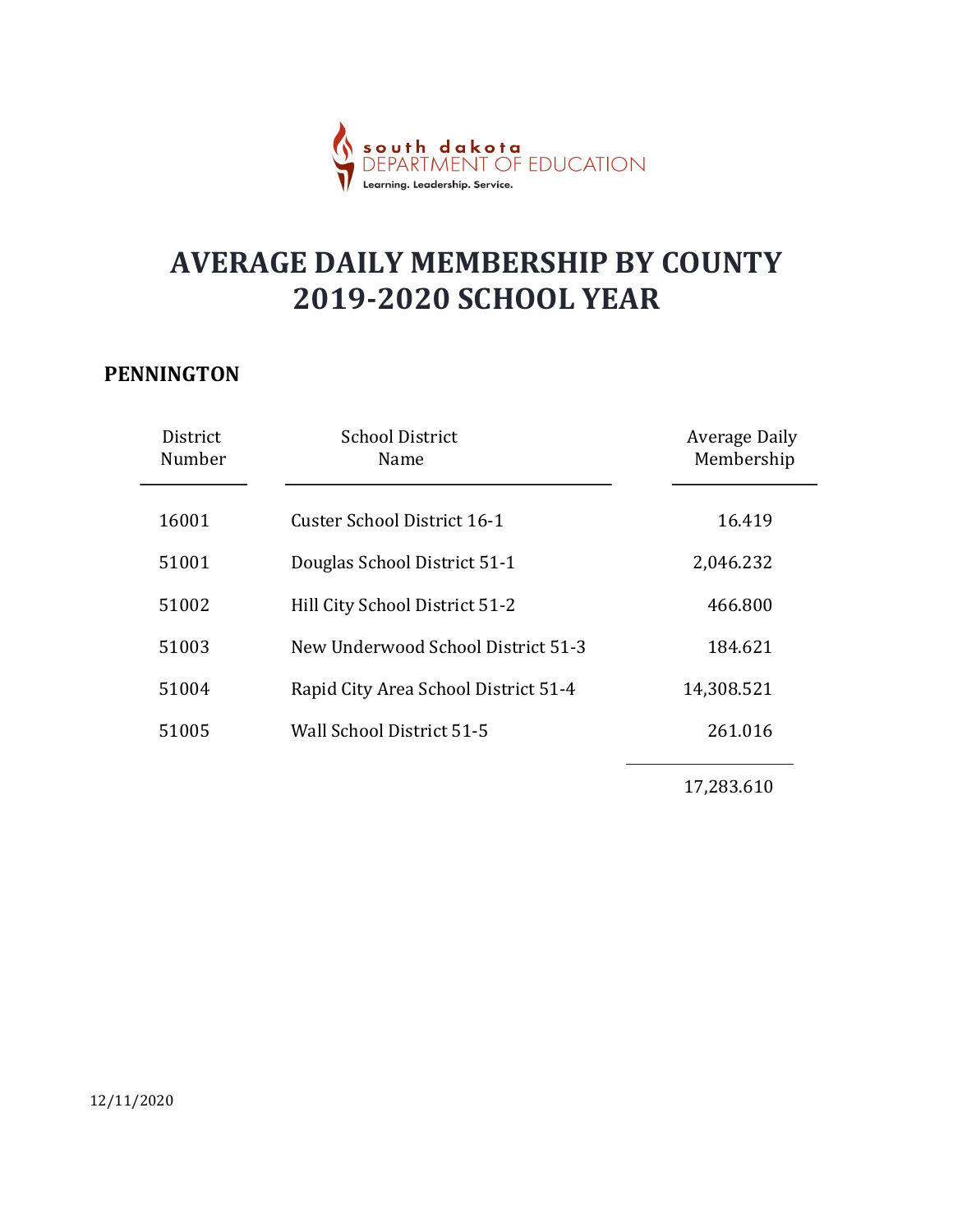

#### **PERKINS**

| .<br>Learning. Leadership. Service.       |                                                                        |
|-------------------------------------------|------------------------------------------------------------------------|
| <b>AVERAGE DAILY MEMBERSHIP BY COUNTY</b> |                                                                        |
|                                           |                                                                        |
| <b>School District</b><br>Name            | <b>Average Daily</b><br>Membership                                     |
| <b>Bison School District 52-1</b>         | 174.773                                                                |
| Faith School District 46-2                | 5.000                                                                  |
| Lemmon School District 52-4               | 242.270                                                                |
|                                           | 422.043                                                                |
|                                           | r <b>dakota</b><br>[MENT OF EDUCATION]<br><b>2019-2020 SCHOOL YEAR</b> |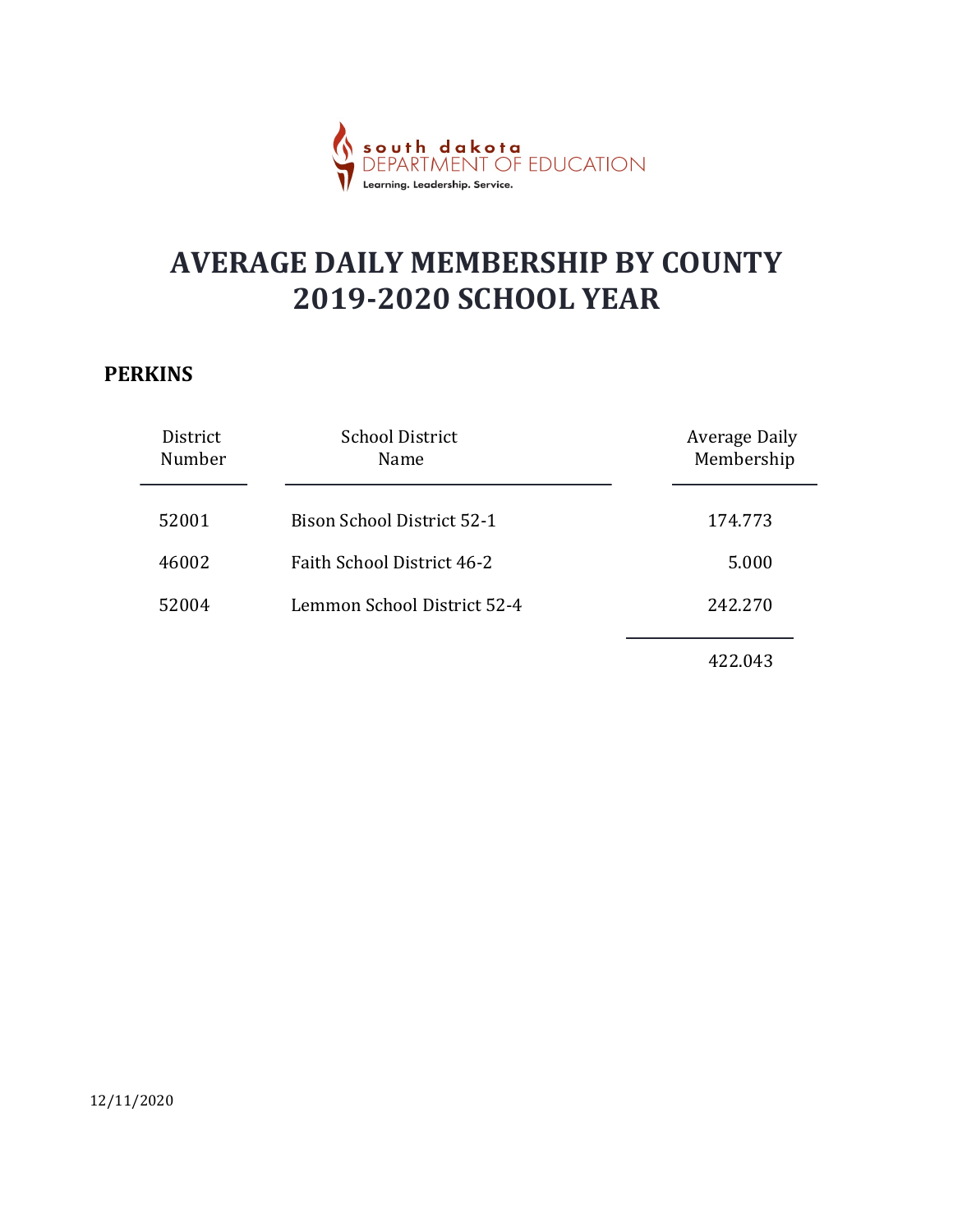

#### POTTER

|                    | <mark>dakota</mark><br>MENT OF EDUCATION<br>.<br>Learning. Leadership. Service. |                                    |  |
|--------------------|---------------------------------------------------------------------------------|------------------------------------|--|
|                    | <b>AVERAGE DAILY MEMBERSHIP BY COUNTY</b><br><b>2019-2020 SCHOOL YEAR</b>       |                                    |  |
| TTER               |                                                                                 |                                    |  |
| District<br>Number | <b>School District</b><br>Name                                                  | <b>Average Daily</b><br>Membership |  |
| 24004              | Faulkton Area Schools District 24-4                                             | 0.000                              |  |
| 53001              | Gettysburg School District 53-1                                                 | 212.577                            |  |
| 53002              | Hoven School District 53-2                                                      | 137.594                            |  |
|                    |                                                                                 | 350.171                            |  |
|                    |                                                                                 |                                    |  |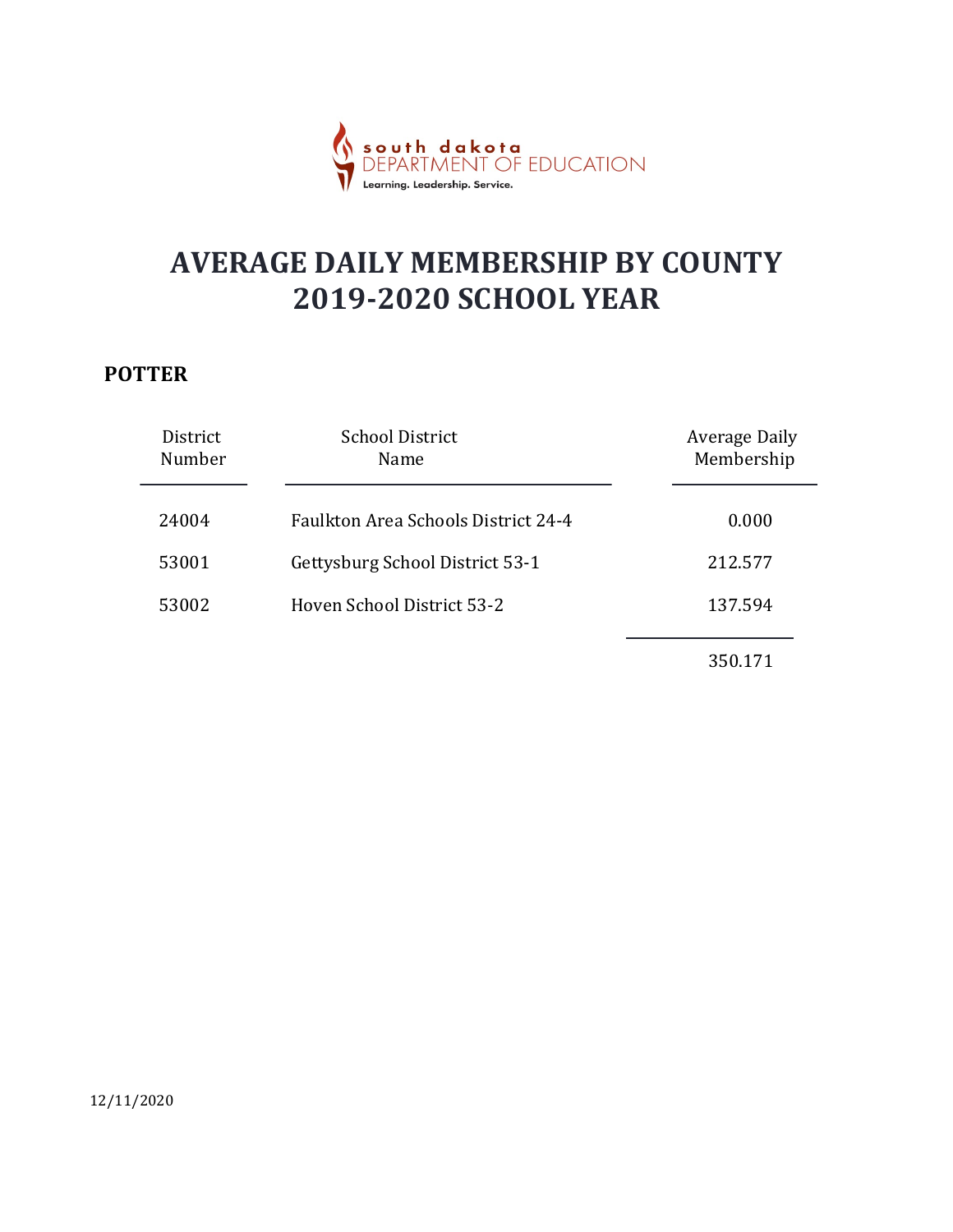

#### ROBERTS

|                                    | south dakota<br>DEPARTMENT OF EDUCATION<br>Learning. Leadership. Service. |                                    |
|------------------------------------|---------------------------------------------------------------------------|------------------------------------|
|                                    | <b>AVERAGE DAILY MEMBERSHIP BY COUNTY</b><br><b>2019-2020 SCHOOL YEAR</b> |                                    |
| <b>BERTS</b><br>District<br>Number | <b>School District</b><br>Name                                            | <b>Average Daily</b><br>Membership |
| 25001                              | Big Stone City School District 25-1                                       | 0.000                              |
| 25004                              | Milbank School District 25-4                                              | 23.100                             |
| 54004                              | Rosholt School District 54-4                                              | 154.685                            |
| 54002                              | Sisseton School District 54-2                                             | 1,767.072                          |
| 54006                              | Summit School District 54-6                                               | 94.711                             |
| 18003                              | Waubay School District 18-3                                               | 17.835                             |
| 54007                              | Wilmot School District 54-7                                               | 196.903                            |
|                                    |                                                                           | 2,254.306                          |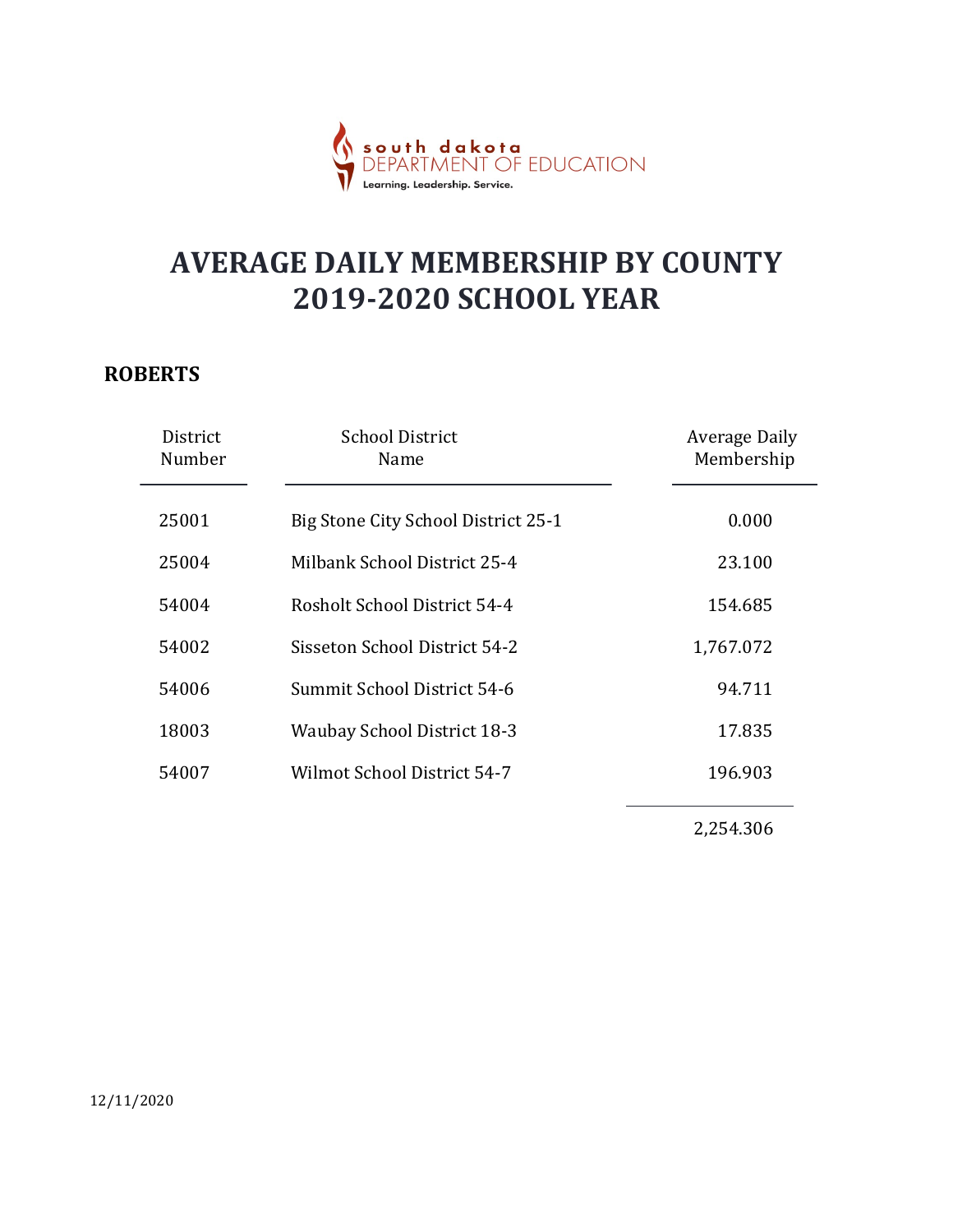

#### SANBORN

| <b>AVERAGE DAILY MEMBERSHIP BY COUNTY</b><br><b>2019-2020 SCHOOL YEAR</b><br><b>NBORN</b><br><b>School District</b><br>Average Daily<br>District<br>Membership<br>Number<br>Name<br>2002<br>Huron School District 02-2<br>0.000 |
|---------------------------------------------------------------------------------------------------------------------------------------------------------------------------------------------------------------------------------|
|                                                                                                                                                                                                                                 |
|                                                                                                                                                                                                                                 |
|                                                                                                                                                                                                                                 |
|                                                                                                                                                                                                                                 |
| Mount Vernon School District 17-3<br>17003<br>0.000                                                                                                                                                                             |
| Sanborn Central School District 55-5<br>185.767<br>55005                                                                                                                                                                        |
| 36002<br>Wessington Springs School District 36-2<br>0.000                                                                                                                                                                       |
| Woonsocket School District 55-4<br>55004<br>223.255                                                                                                                                                                             |
| 409.021                                                                                                                                                                                                                         |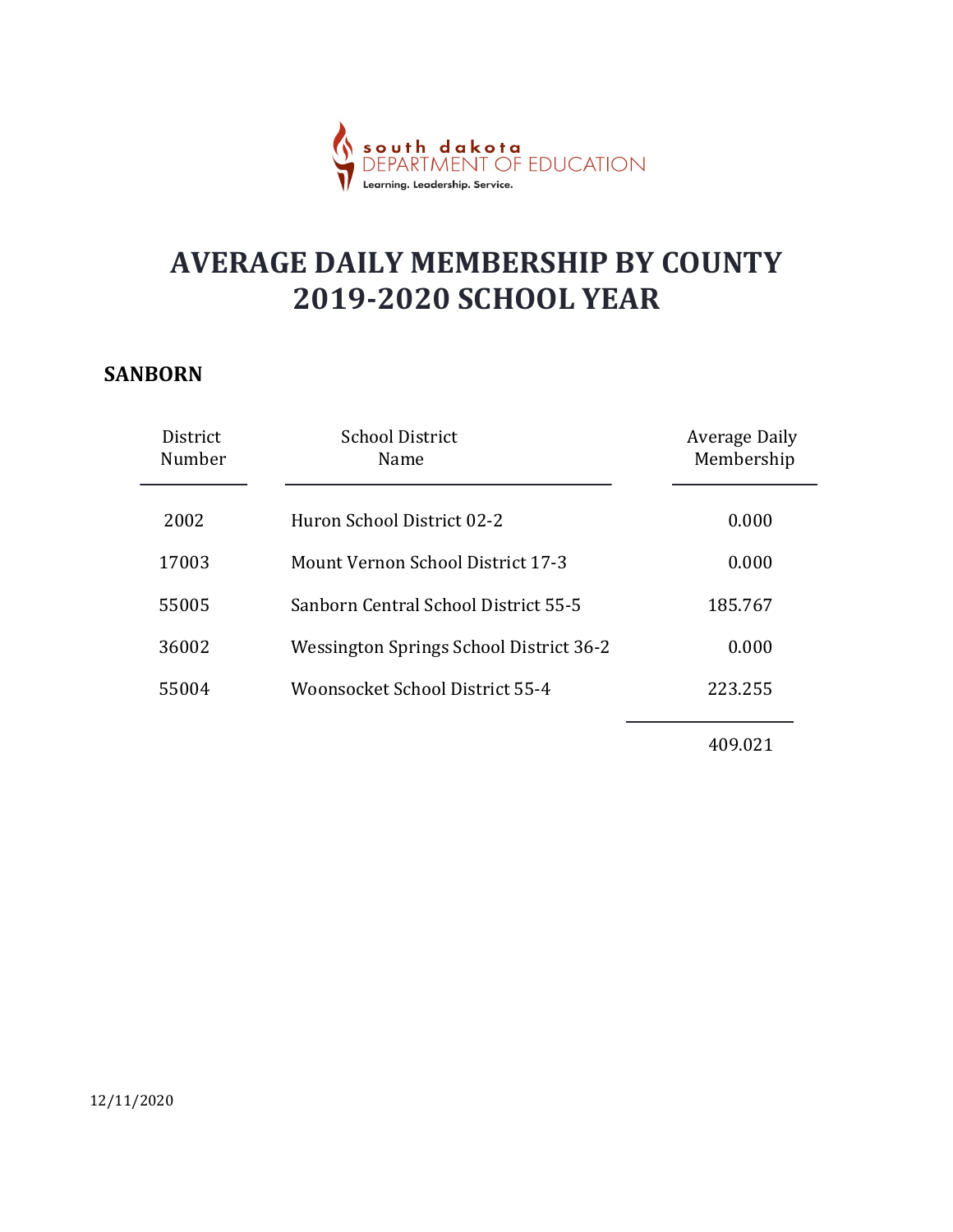

#### SPINK

|                    | <mark>t<b>h dakota</b><br/>RTMENT OF EDUCATION</mark>                     |                                    |
|--------------------|---------------------------------------------------------------------------|------------------------------------|
|                    | <b>AVERAGE DAILY MEMBERSHIP BY COUNTY</b><br><b>2019-2020 SCHOOL YEAR</b> |                                    |
| <b>NK</b>          |                                                                           |                                    |
| District<br>Number | <b>School District</b><br>Name                                            | <b>Average Daily</b><br>Membership |
| 12002              | <b>Clark School District 12-2</b>                                         | 0.000                              |
| 56002              | Doland School District 56-2                                               | 167.109                            |
| 6006               | Groton Area School District 06-6                                          | 0.248                              |
| 56006              | Hitchcock-Tulare School District 56-6                                     | 247.040                            |
| 56007              | Northwestern Area School District 56-7                                    | 255.996                            |
| 56004              | Redfield School District 56-4                                             | 592.112                            |
| 6005               | Warner School District 06-5                                               | 0.000                              |
| 12003              | <b>Willow Lake School District 12-3</b>                                   | 0.000                              |
|                    |                                                                           | 1,262.505                          |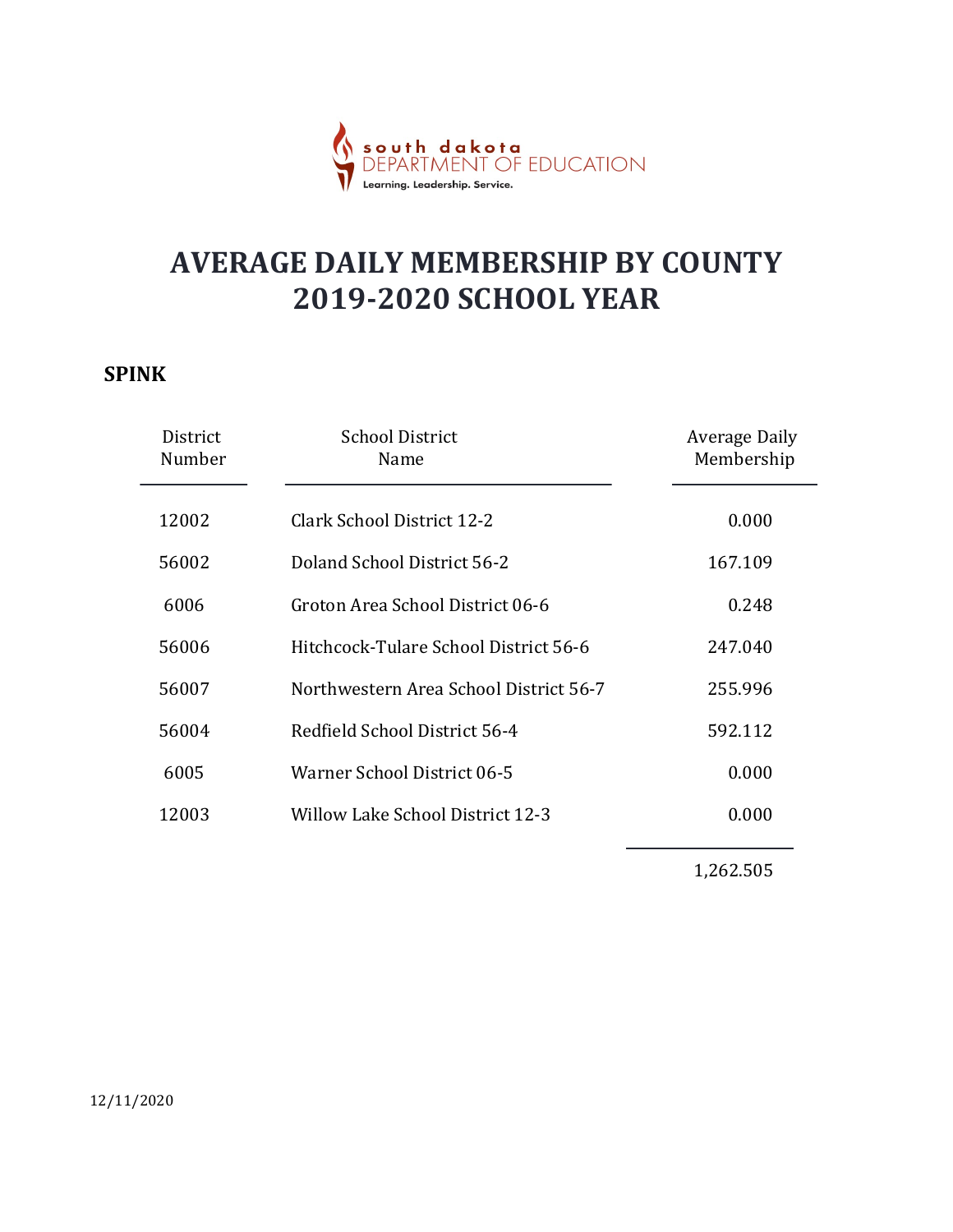

#### **STANLEY**

|                    | south dakota<br>DFPARTMENT OF EDUCATION<br>Learning. Leadership. Service. |                                    |  |
|--------------------|---------------------------------------------------------------------------|------------------------------------|--|
|                    | <b>AVERAGE DAILY MEMBERSHIP BY COUNTY</b><br><b>2019-2020 SCHOOL YEAR</b> |                                    |  |
| <b>NLEY</b>        |                                                                           |                                    |  |
| District<br>Number | <b>School District</b><br>Name                                            | <b>Average Daily</b><br>Membership |  |
| 57001              | <b>Stanley County School District 57-1</b>                                | 550.490                            |  |
|                    |                                                                           | 550.490                            |  |
|                    |                                                                           |                                    |  |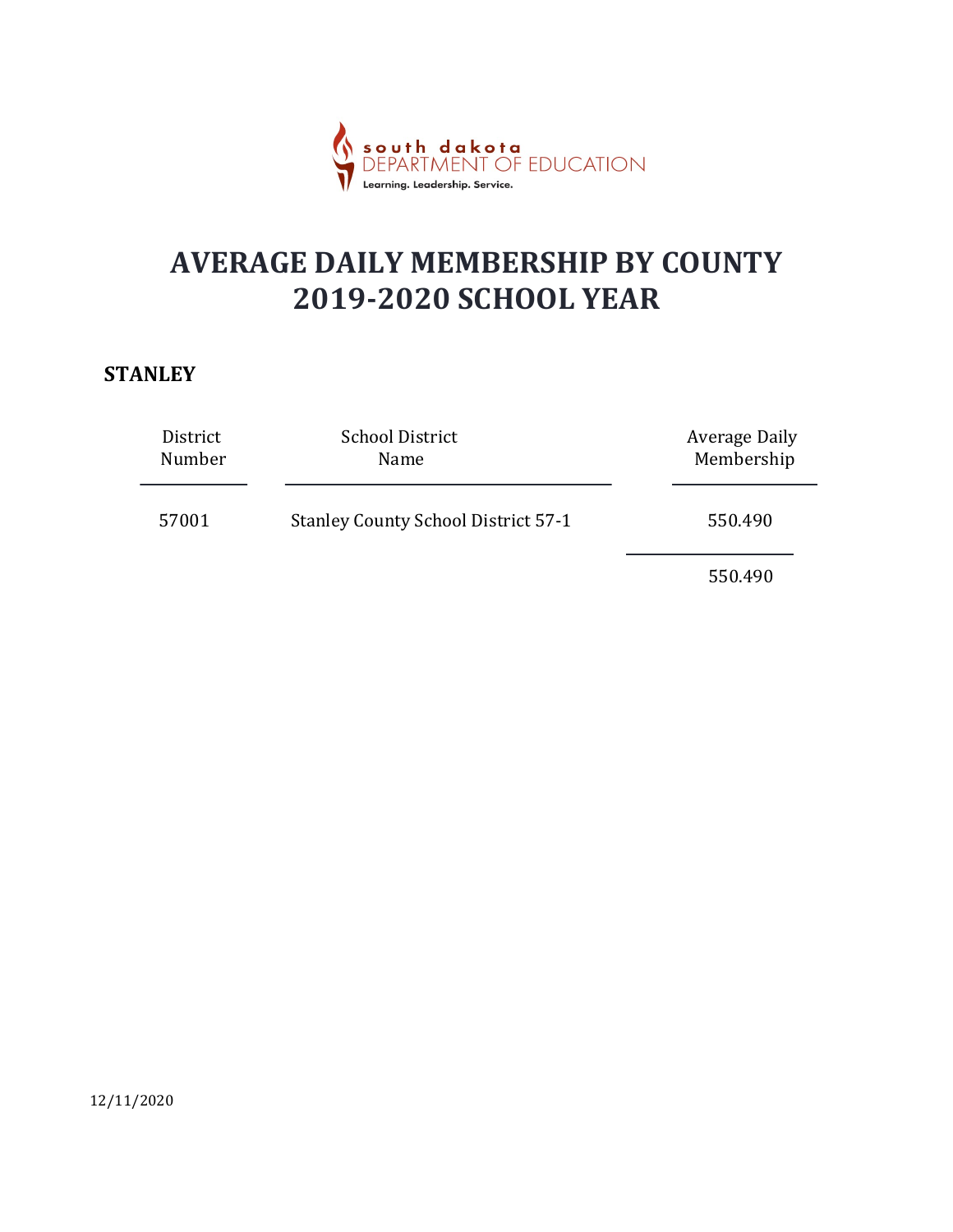

#### **SULLY**

|                    | uth dakota<br>PARTMENT OF EDUCATION<br>Learning. Leadership. Service.     |                                    |  |
|--------------------|---------------------------------------------------------------------------|------------------------------------|--|
|                    | <b>AVERAGE DAILY MEMBERSHIP BY COUNTY</b><br><b>2019-2020 SCHOOL YEAR</b> |                                    |  |
| .LY                |                                                                           |                                    |  |
| District<br>Number | <b>School District</b><br>Name                                            | <b>Average Daily</b><br>Membership |  |
| 58003              | Agar-Blunt-Onida School District 58-3                                     | 226.159                            |  |
| 34002              | Highmore-Harrold School District 34-2                                     | 0.000                              |  |
|                    |                                                                           | 226.159                            |  |
|                    |                                                                           |                                    |  |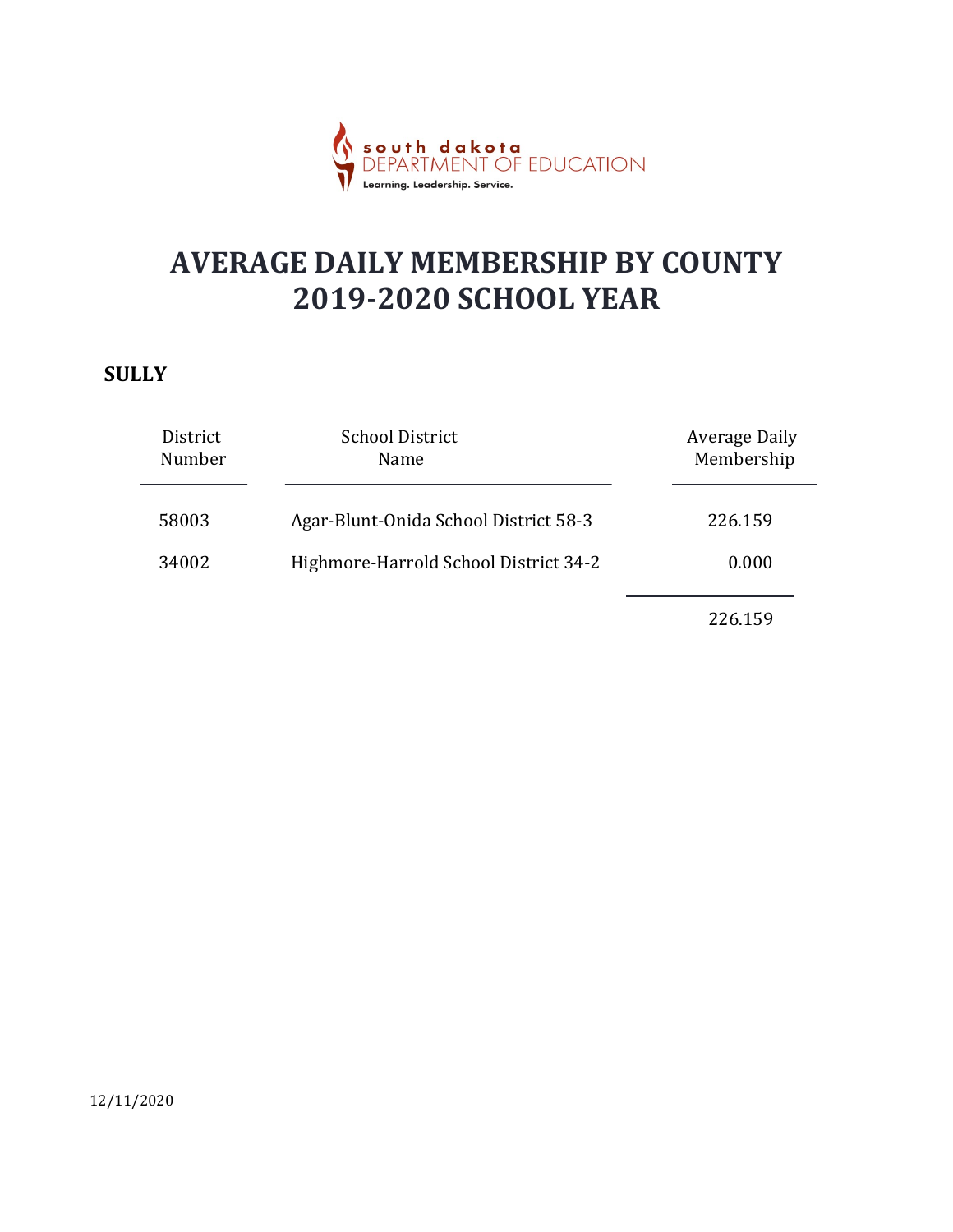

#### TODD

|                    | south dakota<br>DEPARTMENT OF EDUCATION<br>Learning. Leadership. Service. |                                    |  |
|--------------------|---------------------------------------------------------------------------|------------------------------------|--|
|                    | <b>AVERAGE DAILY MEMBERSHIP BY COUNTY</b><br><b>2019-2020 SCHOOL YEAR</b> |                                    |  |
| DD                 |                                                                           |                                    |  |
| District<br>Number | <b>School District</b><br>Name                                            | <b>Average Daily</b><br>Membership |  |
| 66001              | Todd County School District 66-1                                          | 2,856.865                          |  |
|                    |                                                                           | 2,856.865                          |  |
|                    |                                                                           |                                    |  |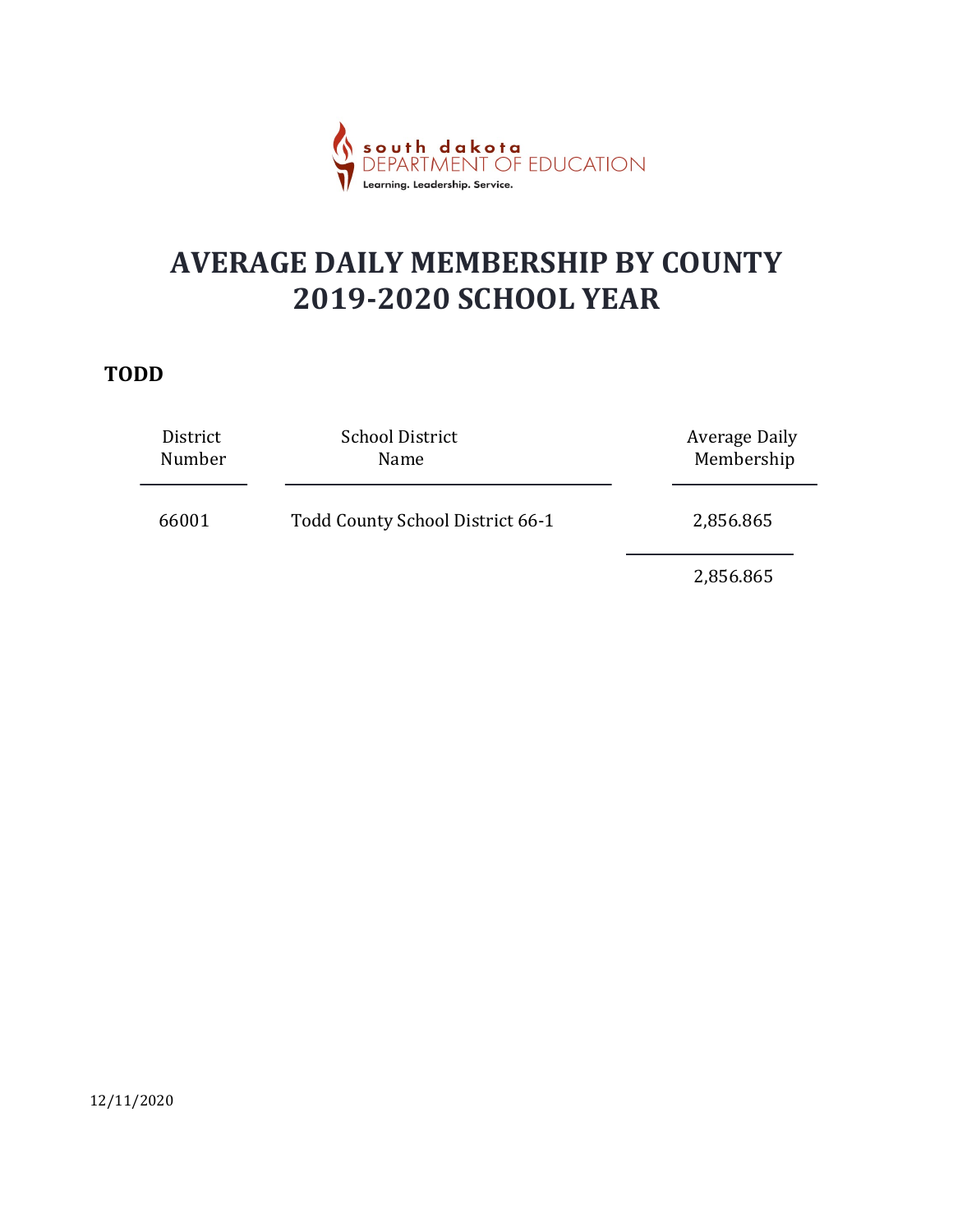

#### TRIPP

|                                     | dakota<br>MFNT OF EDUCATION<br>Learning. Leadership. Service.             |                                    |
|-------------------------------------|---------------------------------------------------------------------------|------------------------------------|
|                                     | <b>AVERAGE DAILY MEMBERSHIP BY COUNTY</b><br><b>2019-2020 SCHOOL YEAR</b> |                                    |
| $\mathbf{PP}$<br>District<br>Number | <b>School District</b><br>Name                                            | <b>Average Daily</b><br>Membership |
| 59003                               | <b>Colome Consolidated School District 59-3</b>                           | 198.920                            |
| 26004                               | Gregory School District 26-4                                              | 0.000                              |
| 42001                               | Lyman School District 42-1                                                | 0.000                              |
| 59002                               | Winner School District 59-2                                               | 735.096                            |
|                                     |                                                                           | 934.016                            |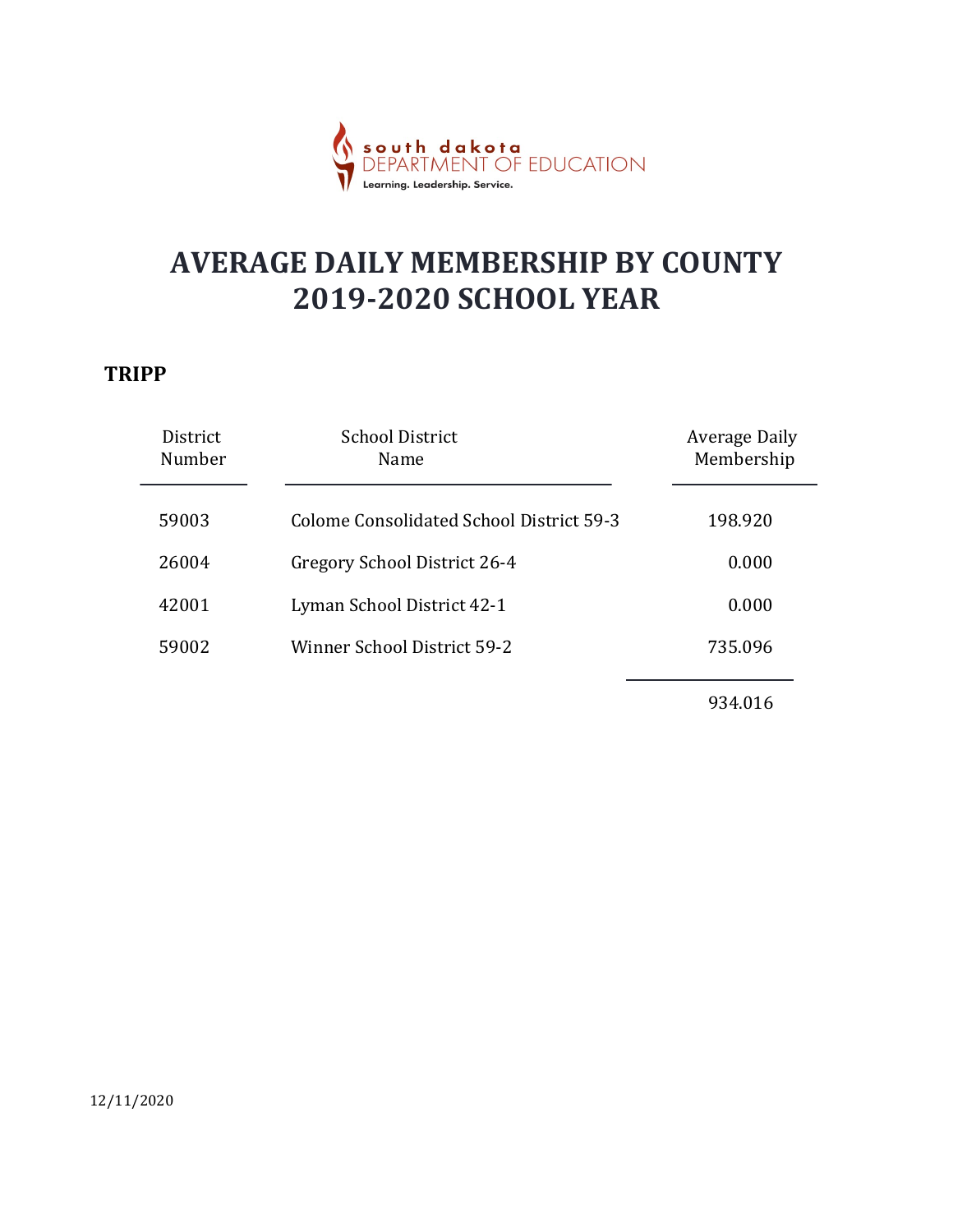

#### **TURNER**

|                    | <mark>th dakota</mark><br>ARTMENT OF EDUCATION                            |                                    |
|--------------------|---------------------------------------------------------------------------|------------------------------------|
|                    | <b>AVERAGE DAILY MEMBERSHIP BY COUNTY</b><br><b>2019-2020 SCHOOL YEAR</b> |                                    |
| RNER               |                                                                           |                                    |
| District<br>Number | <b>School District</b><br>Name                                            | <b>Average Daily</b><br>Membership |
| 60001              | Centerville School District 60-1                                          | 258.399                            |
| 33001              | Freeman School District 33-1                                              | 1.000                              |
| 13003              | Irene-Wakonda School District 13-3                                        | 37.192                             |
| 41004              | Lennox School District 41-4                                               | 195.281                            |
| 60003              | Marion School District 60-3                                               | 234.357                            |
| 33002              | Menno School District 33-2                                                | 0.000                              |
| 60004              | Parker School District 60-4                                               | 392.787                            |
| 60006              | Viborg-Hurley School District 60-6                                        | 402.283                            |
|                    |                                                                           | 1,521.299                          |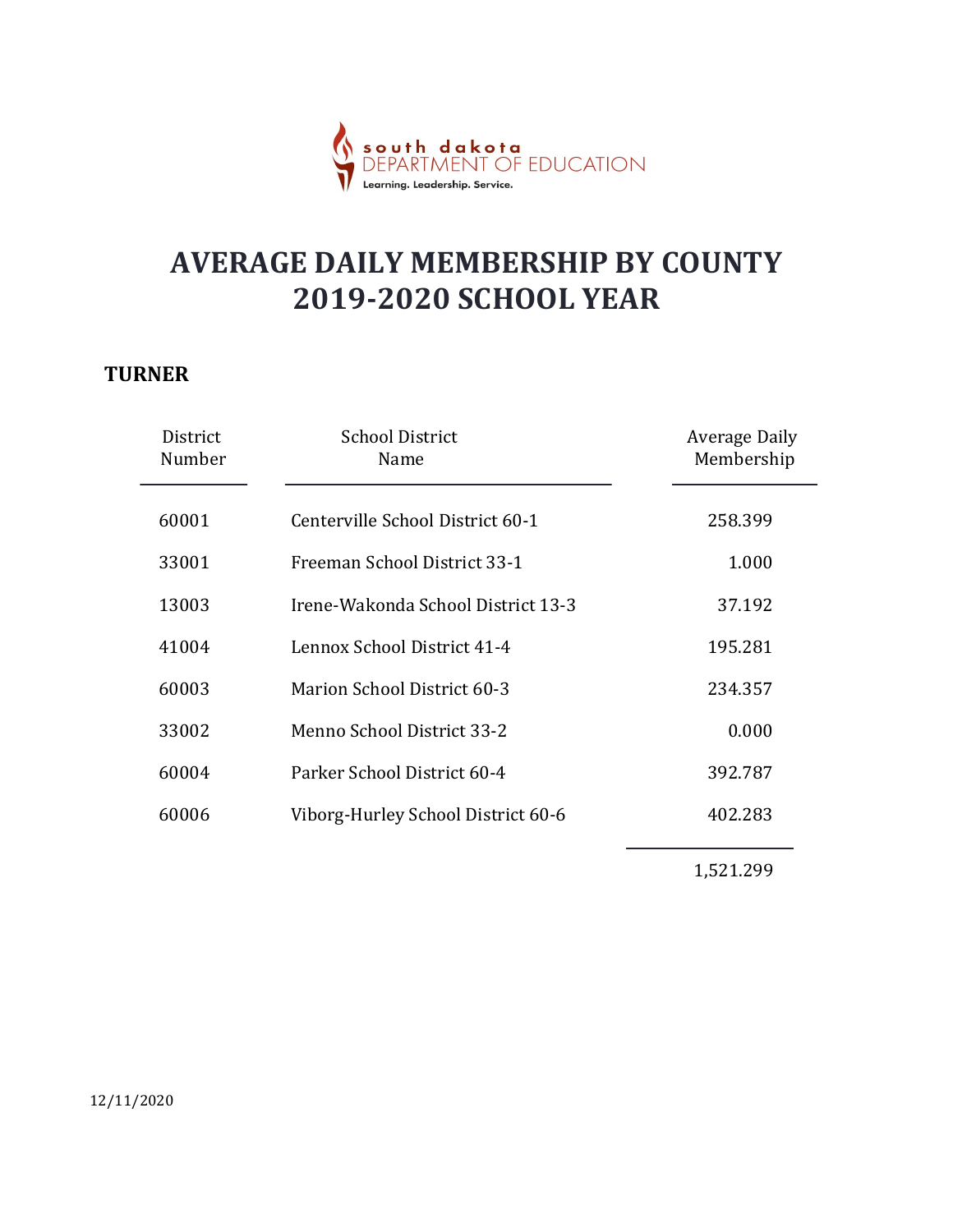

#### UNION

|                    | <mark>dakota</mark><br>MENT OF EDUCATION<br>Leadership. Service           |                                    |
|--------------------|---------------------------------------------------------------------------|------------------------------------|
|                    | <b>AVERAGE DAILY MEMBERSHIP BY COUNTY</b><br><b>2019-2020 SCHOOL YEAR</b> |                                    |
| <b>ION</b>         |                                                                           |                                    |
| District<br>Number | <b>School District</b><br>Name                                            | <b>Average Daily</b><br>Membership |
| 61001              | Alcester-Hudson School District 61-1                                      | 300.252                            |
| 61002              | Beresford School District 61-2                                            | 485.810                            |
| 61008              | Dakota Valley School District 61-8                                        | 1,517.359                          |
| 61007              | Elk Point-Jefferson School District 61-7                                  | 818.482                            |
| 13001              | Vermillion School District 13-1                                           | 2.000                              |
|                    |                                                                           | 3,123.903                          |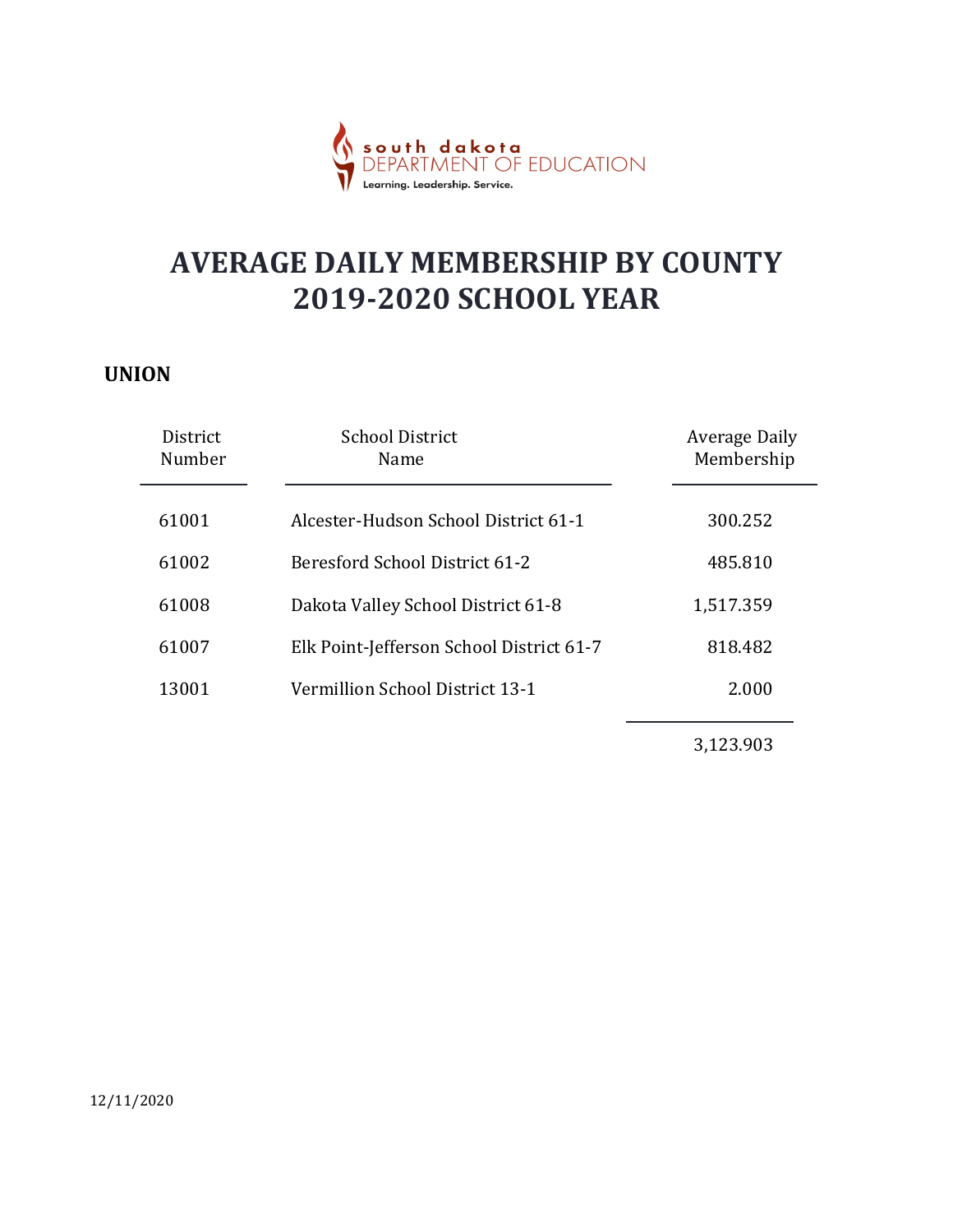

#### WALWORTH

|                                     | dakota<br>MENT OF EDUCATION                                               |                                    |
|-------------------------------------|---------------------------------------------------------------------------|------------------------------------|
|                                     | <b>AVERAGE DAILY MEMBERSHIP BY COUNTY</b><br><b>2019-2020 SCHOOL YEAR</b> |                                    |
| <b>LWORTH</b><br>District<br>Number | <b>School District</b><br>Name                                            | <b>Average Daily</b><br>Membership |
|                                     |                                                                           |                                    |
| 22001                               | <b>Bowdle School District 22-1</b>                                        | 2.000                              |
| 53002                               | Hoven School District 53-2                                                | 1.000                              |
| 62006                               | Mobridge-Pollock School District 62-6                                     | 630.270                            |
| 62005                               | Selby Area School District 62-5                                           | 230.555                            |
|                                     |                                                                           | 863.825                            |
|                                     |                                                                           |                                    |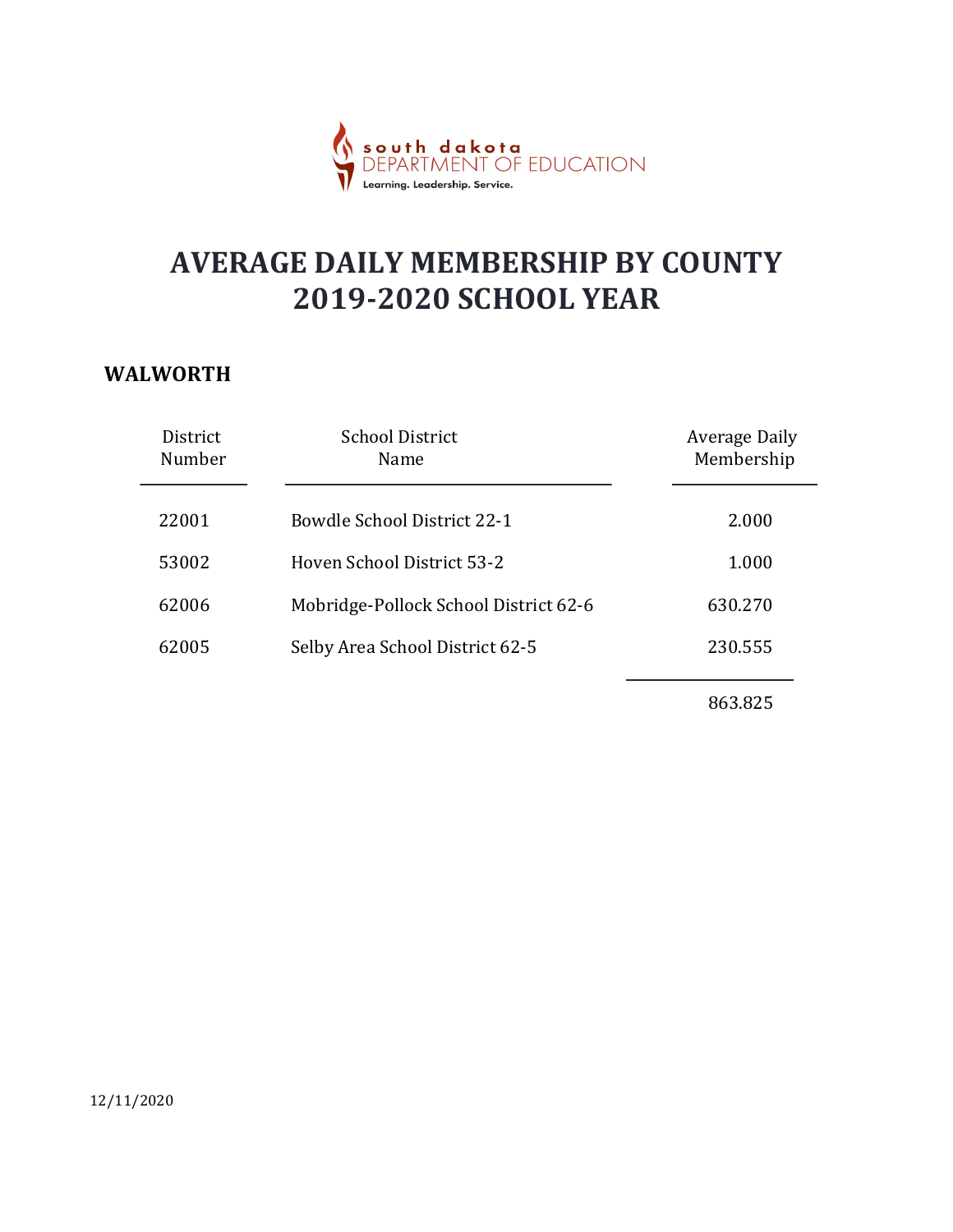

#### YANKTON

|                    | south dakota<br>DEPARTMENT OF EDUCATION<br>Learning. Leadership. Service  |                                    |
|--------------------|---------------------------------------------------------------------------|------------------------------------|
|                    | <b>AVERAGE DAILY MEMBERSHIP BY COUNTY</b><br><b>2019-2020 SCHOOL YEAR</b> |                                    |
| NKTON              |                                                                           |                                    |
| District<br>Number | <b>School District</b><br>Name                                            | <b>Average Daily</b><br>Membership |
| 4002               | Bon Homme School District 04-2                                            | 0.000                              |
| 63001              | Gayville-Volin School District 63-1                                       | 179.325                            |
| 13003              | Irene-Wakonda School District 13-3                                        | 65.392                             |
| 33002              | Menno School District 33-2                                                | 40.000                             |
| 4003               | Scotland School District 04-3                                             | 10.000                             |
| 60006              | Viborg-Hurley School District 60-6                                        | 10.000                             |
| 63003              | Yankton School District 63-3                                              | 3,198.734                          |
|                    |                                                                           | 3,503.451                          |